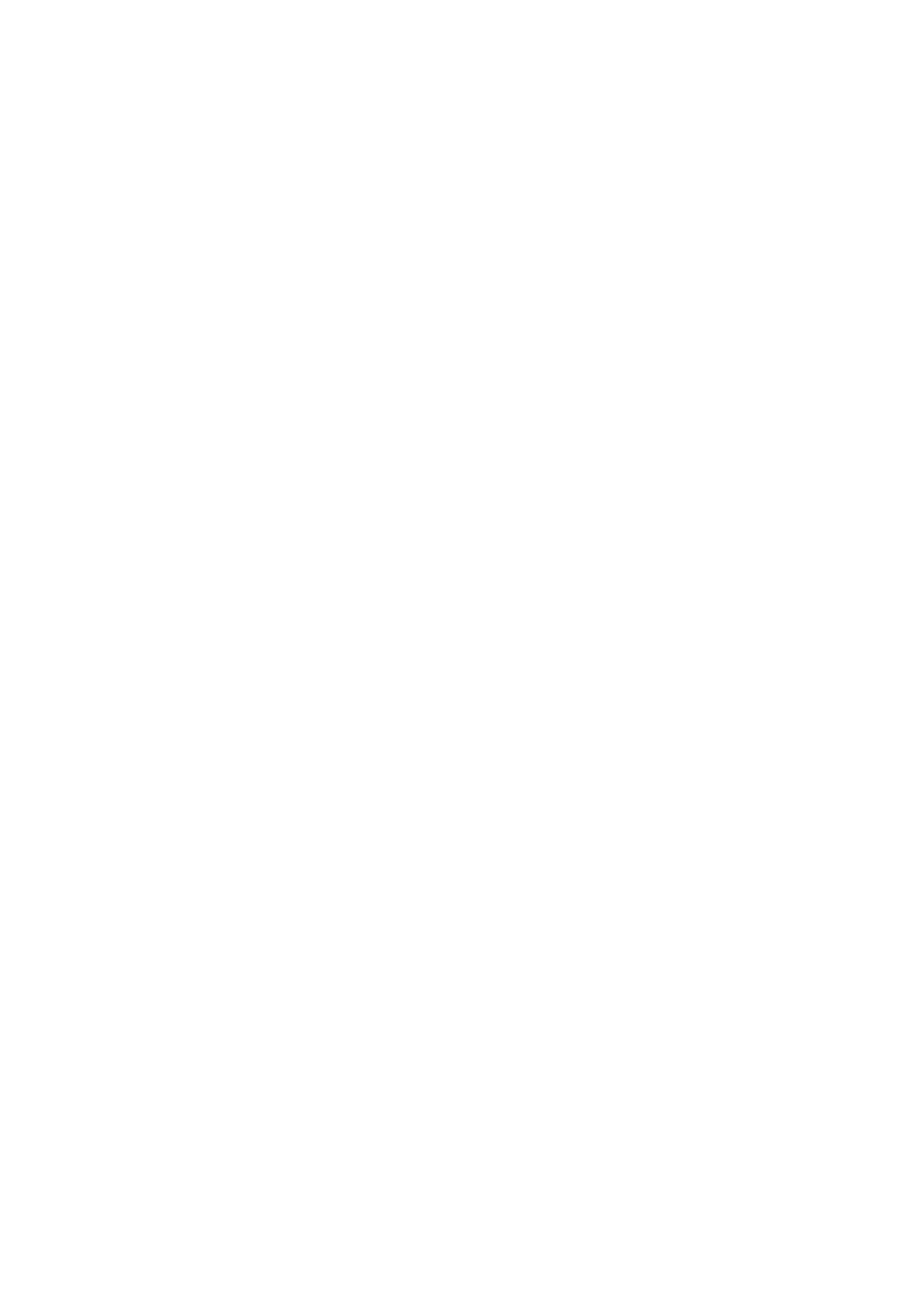# **ASYMPTOTIC FEYNMAN-KAC FORMULAE FOR LARGE SYMMETRISED SYSTEMS OF RANDOM WALKS**

BY STEFAN ADAMS<sup>1</sup> AND TONY DORLAS<sup>2</sup>

(10 October, 2006)

**Abstract:** We study large deviations principles for N random processes on the lattice  $\mathbb{Z}^d$  with finite time horizon [0,  $\beta$ ] under a symmetrised measure where all initial and terminal points are uniformly given by a random permutation. That is, given a permutation  $\sigma$  of N elements and a vector  $(x_1,\ldots,x_N)$  of N initial points we let the random processes terminate in the points  $(x_{\sigma(1)},...,x_{\sigma(N)})$  and then sum over all possible permutations and initial points, weighted with an initial distribution. There is a two-level random mechanism and we prove two-level large deviations principles for the mean of empirical path measures, for the mean of paths and for the mean of occupation local times under this symmetrised measure. The symmetrised measure cannot be written as any product of single random process distributions. We show a couple of important applications of these results in quantum statistical mechanics using the Feynman-Kac formulae representing traces of certain trace class operators. In particular we prove a non-commutative Varadhan Lemma for quantum spin systems with Bose-Einstein statistics and mean field interactions.

A special case of our large deviations principle for the mean of occupation local times of N simple random walks has the Donsker-Varadhan rate function as the rate function for the limit  $N \to \infty$  but for finite time  $\beta$ . We give an interpretation in quantum statistical mechanics for this surprising result.

*MSC 2000.* 60F10; 60J65; 82B10; 82B26.

*Keywords and phrases.* large deviations; large systems of random processes with symmetrised initialterminal conditions; Feynman-Kac formula; Bose-Einstein statistics; non-commutative Varadhan Lemma; quantum spin systems, Donsker-Varadhan function

<sup>&</sup>lt;sup>1</sup>Max-Planck Institute for Mathematics in the Sciences, Inselstraße 22-26, D-04103 Leipzig, Germany, Dublin Institute for Advanced Studies, School of Theoretical Physics, 10, Burlington Road, Dublin 4, Ireland, adams@mis.mpg.de

<sup>2</sup>Dublin Institute for Advanced Studies, School of Theoretical Physics, 10, Burlington Road, Dublin 4, Ireland, dorlas@stp.dias.ie

Partially supported by DFG grant AD 194/1-3'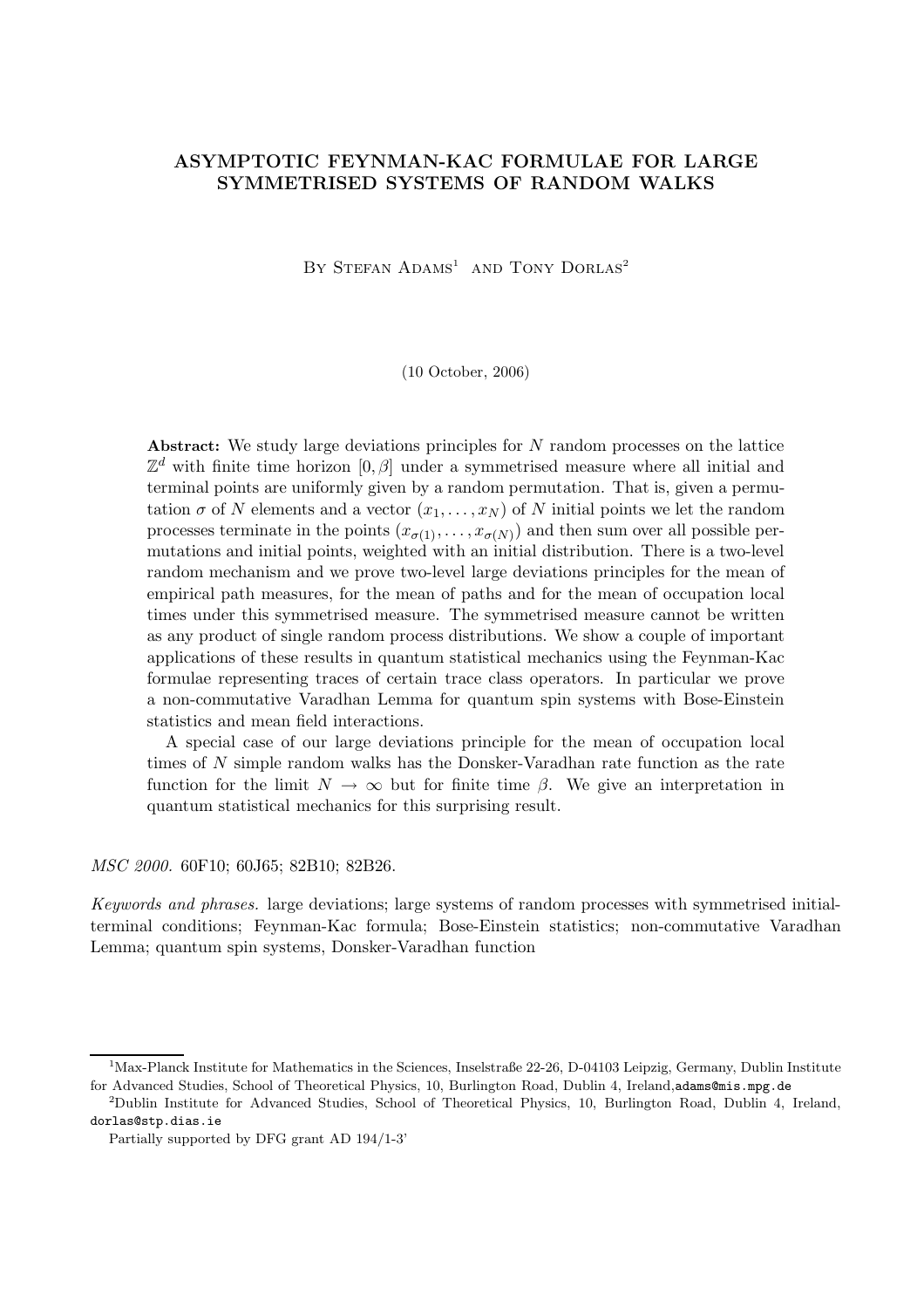#### 1. INTRODUCTION

Let N random processes in continuous time on the lattice  $\mathbb{Z}^d$  with initial distribution  $m \in \mathfrak{P}(\mathbb{Z}^d)$ , where  $\mathfrak{P}(\mathbb{Z}^d)$  is the set of probability measures on  $\mathbb{Z}^d$ , be given. We fix the time horizon as [0,  $\beta$ ]. In this paper we study large deviations for different functionals of the  $N$  random processes for large  $N$ under the symmetrised distribution

$$
\mathbb{P}_{N,\beta}^{(\text{sym})} = \frac{1}{N!} \sum_{\sigma \in \mathfrak{S}_N} \sum_{x_1 \in \mathbb{Z}^d} \cdots \sum_{x_N \in \mathbb{Z}^d} \bigotimes_{i=1}^N m(x_i) \mathbb{P}_{x_i, x_{\sigma(i)}}^\beta.
$$
\n(1.1)

Here  $\mathfrak{S}_N$  is the set of all permutations of N elements and the measure  $\mathbb{P}^{\beta}_{x_i,x_{\sigma(i)}}$  is defined for any  $\sigma \in \mathfrak{S}_N$  and  $x_i \in \mathbb{Z}^d, 1 \leq i \leq N$ , as the conditional probability measure for the *i*-th random process starting at  $x_i$  with terminal location  $x_{\sigma(i)}$ . That is, in (1.1) we have two mechanisms. First we draw uniformly a permutation and after that we pick  $N$  initial points which are permuted according to the chosen permutation to obtain N terminal points. Then these N initial and terminal points determine the N random processes. Finally we average over all permutations and initial points which are weighted with the given initial distribution  $m$ . Hence we prove two-level large deviations principles for the symmetrised distribution  $\mathbb{P}_{N,\beta}^{(\text{sym})}$ . The symmetrised measure  $\mathbb{P}_{N,\beta}^{(\text{sym})}$  itself is of interest because of the following reasons.

The symmetrisation in (1.1) is described by the set of N pairs  $(x_1, \ldots, x_N; x_{\sigma(1)}, \ldots, x_{\sigma(N)})$  for any permutation  $\sigma \in \mathfrak{S}_N$  and any  $x \in \mathbb{Z}^d$ . The mixing procedure for the second entry in these pairs has been studied both in [DZ92] and [Tr02], which were motivated from asymptotic questions about exchangeable vectors of random variables. [DZ92] studies large deviations for the empirical measures 1  $\frac{1}{N}\sum_{i=1}^{N}\delta_{Y_i}$ , where  $Y_1,\ldots,Y_N$  have distribution  $\int_{\Theta}\mu(\mathrm{d}\theta)\,P_N^{(\theta)}$  for some distribution  $\mu$  on some compact space  $\Theta$ , and the empirical measures are assumed to satisfy a large deviation principle under  $P_N^{(\theta)}$  for each  $\theta$ . In [Tr02], a similar problem is studied: given a sequence of random vectors  $(Y_1^{(N)},...,Y_N^{(N)})$ such that the empirical measures  $\frac{1}{N} \sum_{i=1}^{N} \delta_{Y_i^{(N)}}$  satisfy a large deviation principle, another principle is established for the process of empirical measures  $\frac{1}{N} \sum_{i=1}^{\lfloor tN \rfloor} \delta_{X_i^{(N)}}$ , where

$$
\left(X_1^{(N)},\ldots,X_N^{(N)}\right)=\frac{1}{N!}\sum_{\sigma\in\mathfrak{S}_N}\left(Y_{\sigma(1)}^{(N)},\ldots,Y_{\sigma(N)}^{(N)}\right).
$$

Our second main motivation for studying the symmetrised distribution  $\mathbb{P}_{N,\beta}^{(\text{sym})}$  stems from the application of Feynman-Kac formulae to express thermodynamic functions in quantum statistical mechanics. These thermodynamic functions are given as traces over exponentials of the Hamilton operator describing the quantum system. There exist two kinds of elementary particles in nature, the *Fermions* and the *Bosons*. The state of a system of N *Bosons* is described by a symmetrisation procedure like in (1.1), whereas the state for *Fermions* is given with the corresponding anti-symmetrisation procedure. Thus one is lead to employ large deviation technique to study the large N-limit for expectations with respect to the symmetrised distribution. We apply our main large deviation results in Section 2.2 and Section 2.3 to systems of *Bosons* in quantum statistical mechanics.

We derive large deviations principles under the symmetrised distribution  $\mathbb{P}_{N,\beta}^{(\text{sym})}$  for the *empirical path measure*  $L_N$ , for the *mean path*  $Y_N$  and for the *mean of occupation measures*  $Z_N$ , all defined as functions of the N random paths  $\xi^{(1)},\ldots,\xi^{(N)}\colon[0,\beta]\to\mathbb{Z}^d$ , which are elements of the space  $D_\beta=D([0,\beta];\mathbb{Z}^d)$  of all functions  $\omega : [0, \beta] \to \mathbb{Z}^d$ , which are right continuous with left limits. The *empirical path measures* 

$$
L_N = \frac{1}{N} \sum_{i=1}^{N} \delta_{\xi^{(i)}} \tag{1.2}
$$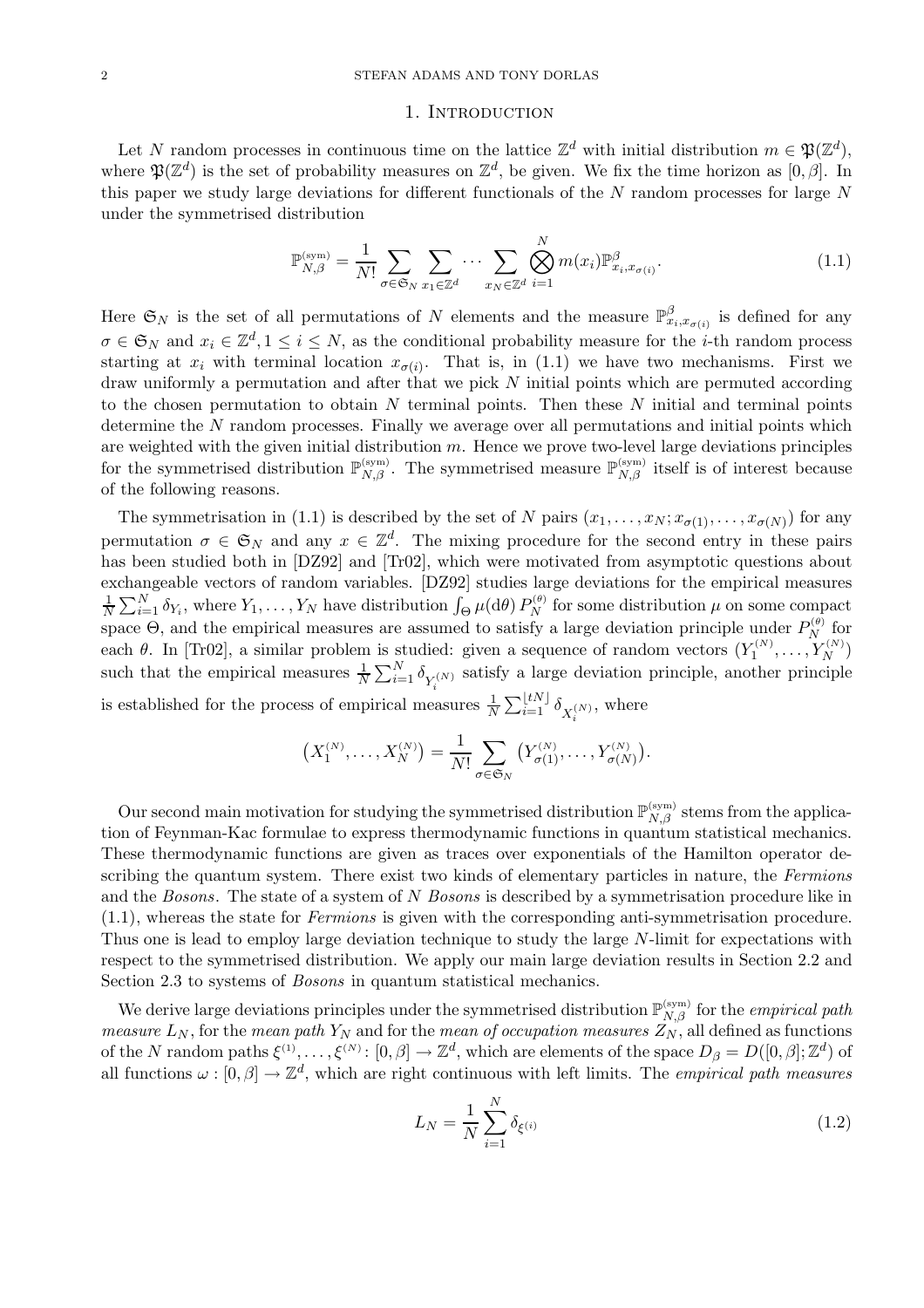are random elements in the set  $\mathfrak{P}(D_\beta)$  of probability measures on  $D_\beta$ , the *mean path* 

$$
Y_N = \frac{1}{N} \sum_{i=1}^{N} \xi^{(i)}
$$
\n(1.3)

is a random element in  $D_{\beta}([0,\beta];\mathbb{R}^d)$  whereas the *mean of the normalised occupation local times* 

$$
Z_N = \frac{1}{N} \sum_{i=1}^N l_{\beta}^{(i)},\tag{1.4}
$$

is a random probability measure on  $\mathbb{Z}^d$ , where the normalised occupation local times are defined as

$$
l_{\beta}^{(i)}(z) = \frac{1}{\beta} \int_0^{\beta} 1\!\!1_{\{\xi_s^{(i)} = z\}} ds, \qquad i = 1, \dots, N, z \in \mathbb{Z}^d,
$$
\n(1.5)

which represent the relative time the *i*-th random process spends up to time  $\beta$  in the state z.

Our large-deviation rate functions for the three principles are explicit in terms of variational problems involving an entropy term (describing the large deviations of the permutations) and a certain Legendre transform (describing the large deviations of  $L_N$ ,  $Y_N$  and  $Z_N$ , respectively, for a fixed permutation). These two parts in the variational formula for the rate function are due to the two-level large deviations, which has something in common with the multilevel large deviations studied in [DG94]. We draw a number of conclusions about variants of the principles, laws of large numbers and asymptotic independence. Let us remark that all our large deviations results maybe obtained for random processes (Markovian or not) on any connected graph with finite or enumerable vertices.

A first application of our large deviation results is given in Subsection 2.2, where we use the Feynman-Kac formula to represent the trace of any trace class operator restricted to the symmetric subspace of the N-th tensor product of  $n \times n$  complex matrix algebras as an expectation with a measure for N Markov processes on the index set {1,...m}. The trace class operator here is given by the *Boltzmann factor* e<sup>−βh</sup> for any self-adjoint matrix h representing in quantum mechanics the Hamilton operator for a system of N quantum spins (lattice systems) for the inverse temperature  $\beta$ , i.e. the time horizon of our random processes is given by the inverse temperature. In particular we derive the thermodynamic limit of the free energy, which is the trace of the Boltzmann factor, for a general class of mean-field interactions and thus we get a non-commutative version of Varadhan's Lemma with *Bose-Einstein statistics*, i.e. where the trace is restricted to the symmetric subspace. Here, an analysis of the variational formula for the rate function is achieved with  $L^2$  techniques for the mean paths, which are embedding in the corresponding  $L^2$  space. Non-commutative Varadhan's Lemmas have been studied in [CLR88] and [PRV89]. In [Dor96] a non-commutative central limit theorem under Bose-Einstein statistics has been proved for the case  $n = 2$ . Hence our results complement and extend these results.

If we consider N simple random walks on  $\mathbb{Z}^d$  conditioned to stay within a finite set  $\Lambda$  and replace the initial probability distribution m by the counting measure in  $\Lambda$  we are able to show that the corresponding rate function for the large deviations principle for the mean of occupation local times of the N random walks under the symmetrised measure  $\mu_{N,\beta}^{(\text{sym})}$  (2.35) is given by the well-known *Donsker*-*Varadhan* rate function. The latter governs the large deviations principle for the occupation local time of a single random walk but for the limit  $\beta \to \infty$ . This remarkable result has an interpretation for the cycle-structure given by our symmetrisation procedure, i.e. the appearance of cycles whose lengths grow like some potential of N. This long cycles are considered to be an order parameter for the occurrence of the *Bose-Einstein condensation* (BEC), a quantum phase transition solely driven by the symmetrisation procedure ([BCMP05],[DMP05]). Details of this interpretation are given at the end of Subsection 2.3.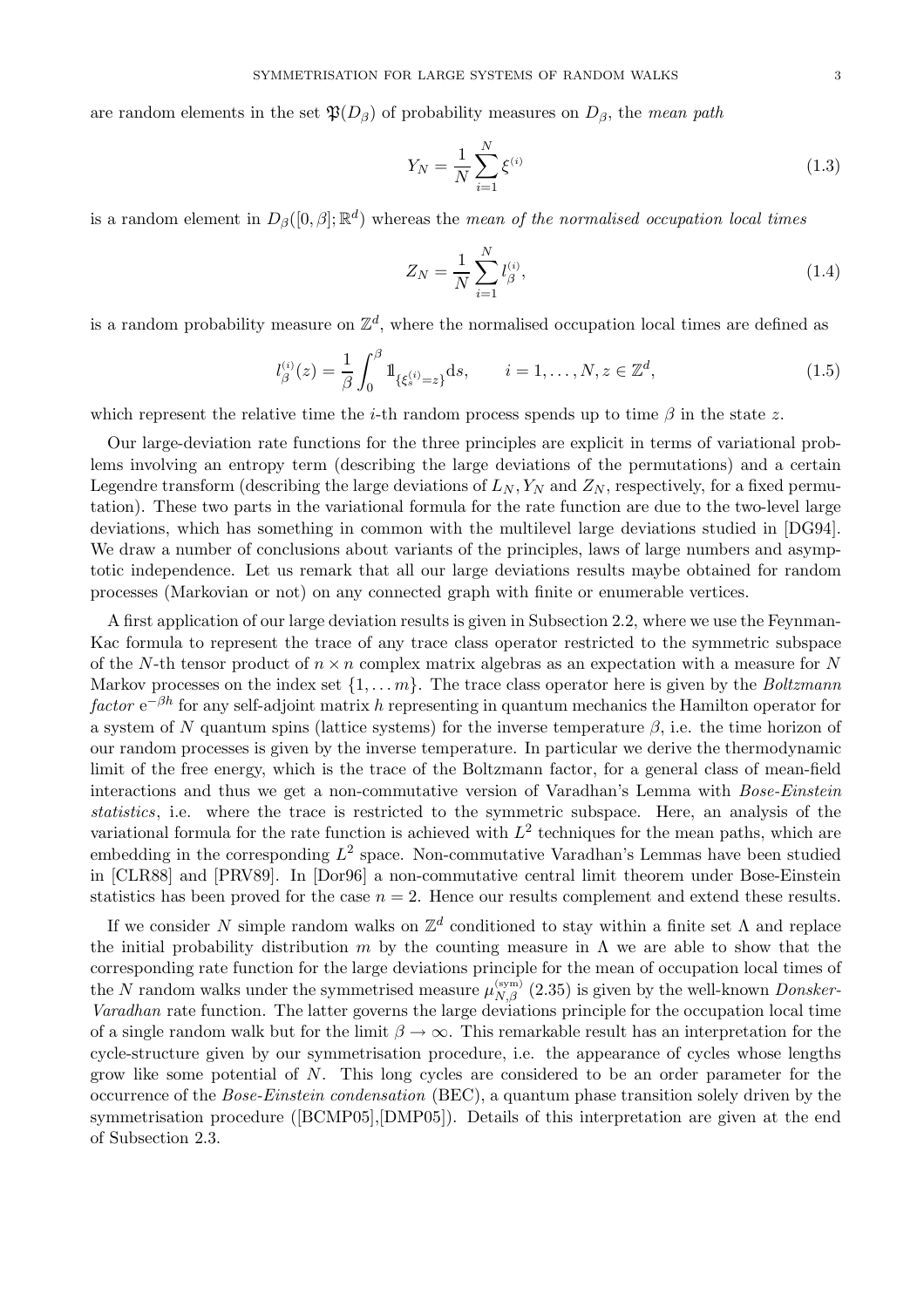We consider this as a first step towards a rigorous understanding of large Boson systems at positive temperature  $\beta$ , because the time horizon  $\beta$  represents the inverse temperature for the Feynman-Kac formulae. Future work will be devoted to the mutually interacting case. Interacting Brownian motions in trap potentials so far have been analysed without symmetrisation, in particular, systems for vanishing temperature in [ABK06a] and large systems of interacting motions for fixed positive temperature in [ABK06b]. In [AK06] some results for Brownian motions under the symmetrised distribution are obtained, which are not so general and which cannot be applied to mean field models.

Let us make some remarks on related literature. We found a most interesting old work [Sch31] by Schrödinger, which is related to the pair probability method we applied in our large deviations principle. In [Sch31] Schrödinger raised the question of the most probable behaviour of a large system of diffusion particles in thermal equilibrium. Föllmer [Fö88] gave a mathematical formulation of these ideas in terms of large deviations. He applied Sanov's theorem to obtain a large deviations principle for  $L_N$  when  $B^{(1)}, B^{(2)}, \ldots$  are i.i.d. Brownian motions with initial distribution m and no condition at time  $\beta$ . The rate function is the relative entropy with respect to  $\int_{\mathbb{R}^d} m(dx) \mathbb{P}_x \circ B^{-1}$ , where the motions start in x under  $\mathbb{P}_x$ . Then Schrödinger's question amounts to identifying the minimiser of that rate function under given fixed independent initial and terminal distributions. It turns out that the unique minimiser is of the form  $\int_{\mathbb{R}^d} \int_{\mathbb{R}^d} dxdy f(x)g(y) \mathbb{P}_{x,y}^{\beta} \circ B^{-1}$ , i.e. a Brownian bridge with independent initial and terminal distributions. The probability densities  $f$  and  $g$  are characterised by a pair of dual variational equations, originally appearing in [Sch31] for the special case that both given initial and terminal measures are the Lebesgue measure.

An important work combining combinatorics and large deviations for symmetrised measures is [Tôth90]. Tôth [Tôth90] considers N continuous-time simple random walks on a complete graph with  $\rho N$  vertices, where  $\rho \in (0,1)$  is fixed. He looks at the symmetrised distribution as in (1.1) and adds an exclusion constraint: there is no collision of any two particles during the time interval  $[0, \beta]$ . The combinatorial structure of this model enabled him to express the free energy in terms of a cleverly chosen Markov process on  $\mathbb{N}_0$ . Using Freidlin-Wentzell theory, he derives an explicit formula for the large-N asymptotic of the free energy; in particular he obtains a phase-transition, called *Bose-Einstein-condensation*, for large  $\beta$  and sufficiently large  $\rho$ . Toth's work inspired partly our approach and future work will be contributed to question of application of our main results to this setting and the large deviations for appearance of long cycles. Large deviations for integer partitions and cycle structures, where the random walk bridges with different time horizon are weighted, are obtained in [A06].

The structure of the paper is as follows. In Section 2 we present all our results. In Subsection 2.1 we describe our main large deviation results and a couple of conclusions. The application to general quantum spin models and to a non-commutative version of Varadhan's Lemma is given in Subsection 2.2. In Subsection 2.3 we study the special case for simple random walks on a finite set and in Subsection 2.4 we provide some basic facts about the space  $D_\beta$  and large deviations theory. The Section 3 is devoted to the proofs of our main results. In the appendix in Section 4 we prove a lemma on pair probability measures and an entropy estimation which we use in our proofs.

## 2. THE RESULTS

In this section we are going to formulate our main results. In Subsection 2.1 we present the large deviations results and important conclusions. Following in Subsection 2.2 we apply this to a noncommutative version of Varadhan's Lemma and give an application of our large deviations result for quantum spin models and in Subsection 2.3 we study the very important case when for finite time the large time rate function, the *Donsker-Varadhan* rate function, is the rate function for the large N-limit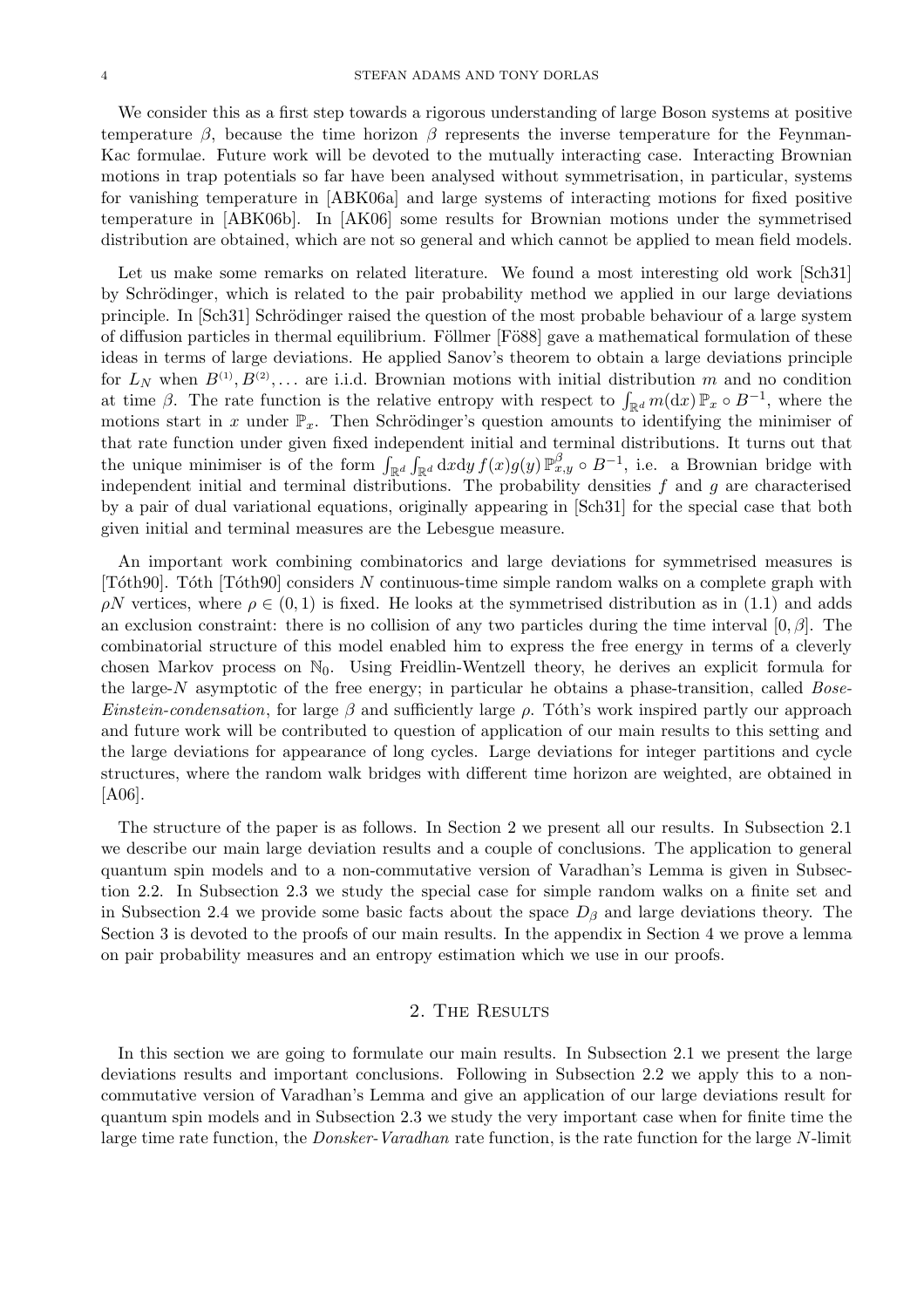under the symmetrised distribution. At the end in Subsection 2.4 we provide some preliminaries about the topology in  $D_\beta$  and some notion on large deviations theory.

**2.1 Large deviations for symmetrised distributions** We fix throughout the paper  $\beta > 0$ . We equip the space  $D_\beta$  with the Skorokhod metric. Our main aim is to encode the combinatorics for the sum over permutations for the symmetrised measure (1.1) with a sum over pair probability measures with equal marginals. In order to formulate the large deviations results we introduce the following notations. By  $\mathfrak{P}(\mathbb{Z}^d \times \mathbb{Z}^d)$  be denote the set of pair probability measures on  $\mathbb{Z}^d \times \mathbb{Z}^d$  and we let

$$
\widetilde{\mathfrak{P}}(\mathbb{Z}^d\times\mathbb{Z}^d)=\{Q\in\mathfrak{P}(\mathbb{Z}^d\times\mathbb{Z}^d)\colon Q^{\scriptscriptstyle (1)}=Q^{\scriptscriptstyle (2)}\}
$$

be the set of pair probability measures on  $\mathbb{Z}^d \times \mathbb{Z}^d$  with equal first and second marginal, respectively  $Q^{(1)}(x) = \sum_{y \in \mathbb{Z}^d} Q(x, y), x \in \mathbb{Z}^d$ , and  $Q^{(2)}(y) = \sum_{x \in \mathbb{Z}^d} Q(x, y), y \in \mathbb{Z}^d$ . The relative entropy of the pair probability measure  $Q \in \mathfrak{P}(\mathbb{Z}^d \times \mathbb{Z}^d)$  with respect to the product  $Q^{(1)} \otimes m$  is given by

$$
H(Q|Q^{(1)} \otimes m) = \sum_{x,y \in \mathbb{Z}^d} Q(x,y) \log \frac{Q(x,y)}{Q^{(1)}(x)m(y)}.
$$
\n(2.1)

Note that  $Q \mapsto H(Q|Q^{(1)}\otimes m)$  is strictly convex. All the rate functions of our large deviations principles include this relative entropy of pair probability measures as the part coming from the combinatorics of the symmetrised measure  $\mathbb{P}_{N,\beta}^{(\text{sym})}$ . The other part of the rate functions comes into play in each of the principles from large deviations principles for a product of not necessarily identical distributed objects. Thus the encoding of the sum over permutations with a sum over pair probability measures represents a certain two-level large deviations principle. This is seen in the definition (1.1) of the symmetrised measure  $\mathbb{P}_{N,\beta}^{(\text{sym})}$ , where permutations are sampled uniformly and for each permutation there is a product of not necessarily identical distributions of single random walks with initial and terminal condition.

On the level of path measures we define the following functional on the space of probability measures on the set  $D_\beta$  of path as

$$
I_{\beta}^{(\text{sym})}(\mu) = \inf_{Q \in \widetilde{\mathfrak{P}}(\mathbb{Z}^d \times \mathbb{Z}^d)} \left\{ H(Q|Q^{(1)} \otimes m) + I_{\beta}^{(Q)}(\mu) \right\} \quad \text{for } \mu \in \mathfrak{P}(D_{\beta}), \tag{2.2}
$$

where the functional  $I_{\beta}^{(Q)}$  is given by

$$
I_{\beta}^{(Q)}(\mu) = \sup_{F \in \mathcal{C}_{\mathbf{b}}(D_{\beta})} \left\{ \langle F, \mu \rangle - \sum_{x, y \in \mathbb{Z}^d} Q(x, y) \log \mathbb{E}_{x, y}^{\beta} \left( e^{\langle F, \delta_{\xi} \rangle} \right) \right\} \quad \text{for } \mu \in \mathfrak{P}(D_{\beta}), \tag{2.3}
$$

where we write  $\xi$  for  $\xi^{(1)}$  and  $\langle F, \delta_{\xi} \rangle = \int_{D_{\beta}} F(\omega) \delta_{\xi}(\omega) = F(\xi)$ . Clearly,  $I_{\beta}^{(Q)}$  is a Legendre-Fenchel transform, but *not* one of a logarithmic moment generating function of a random variable, hence there seems to be no way to represent this functional as the relative entropy of  $\mu$  with respect to any measure.  $I_{\beta}^{(Q)}$  and  $I_{\beta}^{(\text{sym})}$  are nonnegative, and  $I_{\beta}^{(Q)}$  is convex as a supremum of linear functions.

Let  $\pi_s: D_\beta \to \mathbb{R}^d$  be the projection  $\pi_s(\omega) = \omega_s$  for any  $s \in [0,\beta]$  and  $\omega \in D_\beta$ . We denote the marginal measure of  $\mu \in \mathfrak{P}(D_\beta)$  on  $\mathbb{Z}^d$  by  $\mu_s = \mu \circ \pi_s^{-1} \in \mathfrak{P}(\mathbb{Z}^d)$ , and analogously we write  $\mu_{0,\beta} = \mu \circ (\pi_0, \pi_\beta)^{-1} \in \mathfrak{P}(\mathbb{Z}^d \times \mathbb{Z}^d)$  for the joint distribution of the initial and the terminal point of a random process with distribution  $\mu$ . If we restrict the supremum in (2.3) over all  $F \in C_{\rm b}(D_{\beta})$  to all functions of the form  $\omega \mapsto g(\omega_0, \omega_\beta)$  with  $g \in C_b(\mathbb{R}^d \times \mathbb{R}^d)$ , we see that  $Q = \mu_{0,\beta}$  if  $I_\beta^{(Q)}(\mu) < \infty$ .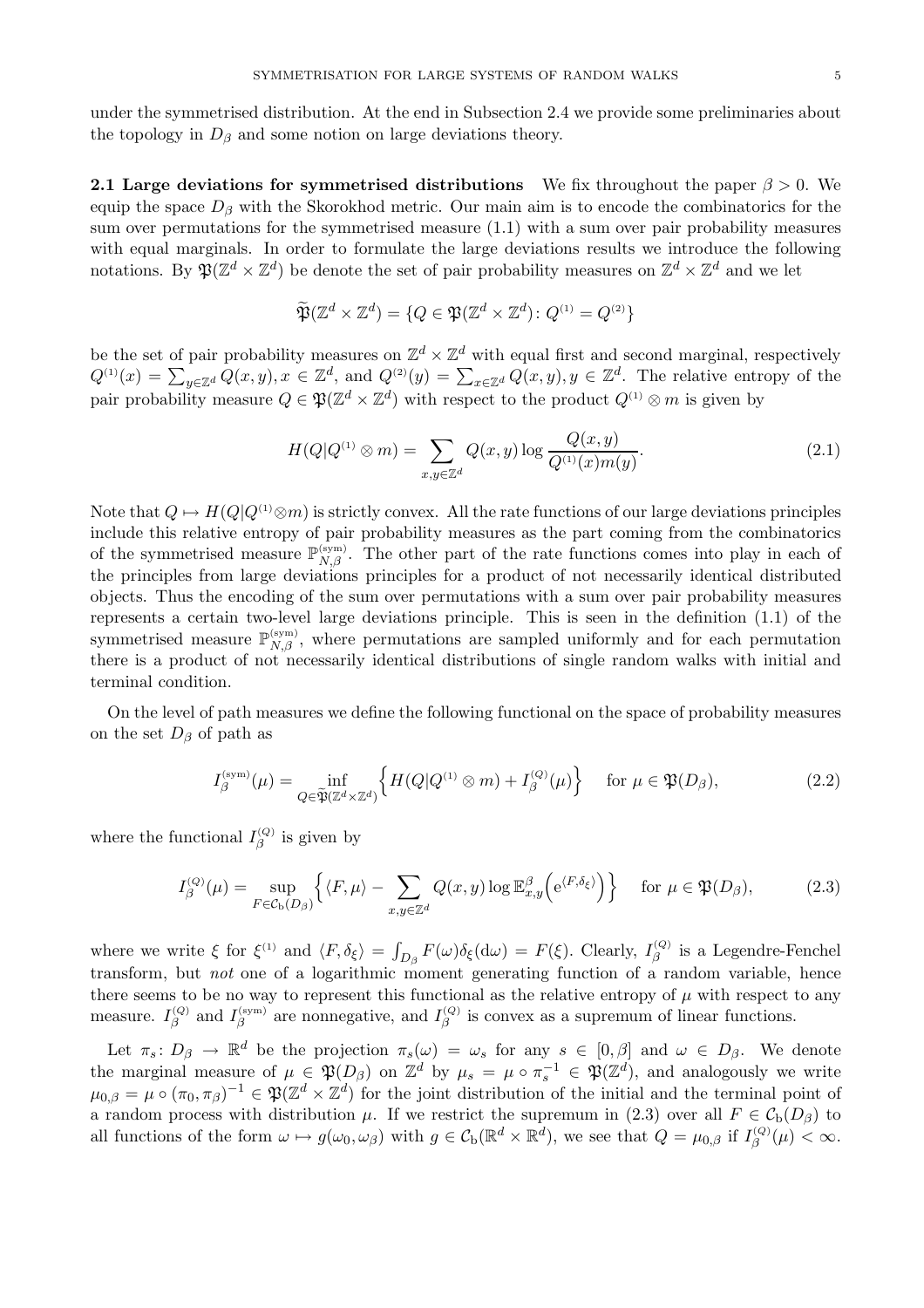Indeed,

$$
\sup_{g \in \mathcal{C}_{\mathbf{b}}(\mathbb{R}^d \times \mathbb{R}^d)} \Big\{ \sum_{x,y \in \mathbb{Z}^d} g(x,y) (\mu_{0,\beta}(x,y) - Q(x,y)) \Big\}
$$
\n
$$
= \sup_{g \in \mathcal{C}_{\mathbf{b}}(\mathbb{R}^d \times \mathbb{R}^d)} \Big\{ \sum_{x,y \in \mathbb{Z}^d} g(x,y) \mu_{0,\beta}(x,y) - \sum_{x,y \in \mathbb{Z}^d} Q(x,y) \log \mathbb{E}_{x,y} \Big( e^{g(\xi_0,\xi_\beta)} \Big) \Big\}
$$
\n
$$
\leq I_{\beta}^{(Q)}(\mu) < \infty,
$$

which implies that  $\mu_{0,\beta} = Q$ . Therefore the infimum in (2.2) is uniquely attained at this pair probability measure  $Q$ , i.e.

$$
I_{\beta}^{(\text{sym})}(\mu) = \begin{cases} H(\mu_{0,\beta}|\mu_0 \otimes m) + \sup_{F \in \mathcal{C}_{\text{b}}(D_{\beta})} \langle \mu, F - \log \mathbb{E}_{\pi_0, \pi_\beta}^{\beta} \left( e^{F(\xi)} \right) \rangle & \text{if } \mu_0 = \mu_\beta, \\ +\infty & \text{otherwise.} \end{cases}
$$
(2.4)

In particular,  $I_{\beta}^{(\text{sym})}$  is convex.

Theorem 2.1 (LDP for the mean of path measures  $L_N$ ). Under the symmetrised measure  $\mathbb{P}_{N,\beta}^{(\mathrm{sym})}$ *the empirical path measures*  $(L_N)_{N\geq 1}$  *satisfy a large deviations principle on*  $\mathfrak{P}(D_\beta)$  *with speed* N *and rate function*  $I_{\beta}^{(\text{sym})}$ .

The proof of Theorem 2.1 is in Section 3.1. The proof does not rely on any Markov property of the N random processes, hence this assumption can be dropped.

We also have a large deviations principle for the mean path level. Note that any mean path is an element in the space  $D_{\beta}([0,\beta];\mathbb{R}^d)$  due to the averaging of paths with values in the lattice  $\mathbb{Z}^d$ . For the path level we consider the continuous embedding of the space  $D([0,\beta];\mathbb{R}^d)$  into  $L^2([0,\beta];\mathbb{R}^d)$  (see [Dor96, Lemma 2.3] for details). The scalar product for the latter space is defined by

$$
\langle \xi, \omega \rangle = \int_0^\beta ds \langle \xi(s), \omega(s) \rangle_{\mathbb{R}^d} \tag{2.5}
$$

for  $\xi, \omega: [0, \beta] \to \mathbb{R}^d$ , where  $\langle \cdot, \cdot \rangle_{\mathbb{R}^d}$  is the scalar product on  $\mathbb{R}^d$ . In the following we also write  $\xi_s$  for  $\xi(s)$ . We define the following functional on  $L^2([0,\beta];\mathbb{R}^d)$  as

$$
\widetilde{I}_{\beta}^{(\text{sym})}(\omega) = \inf_{Q \in \widetilde{\mathfrak{P}}(\mathbb{Z}^d \times \mathbb{Z}^d)} \left\{ H(Q|Q^{(1)} \otimes m) + \widetilde{I}_{\beta}^{(Q)}(\omega) \right\} \quad \text{for } \omega \in L^2([0,\beta];\mathbb{R}^d),\tag{2.6}
$$

where

$$
\widetilde{I}_{\beta}^{(Q)}(\omega) = \sup_{f \in L^{2}([0,\beta];\mathbb{R}^{d})} \left\{ \langle f, \omega \rangle - \sum_{x,y \in \mathbb{Z}^{d}} Q(x,y) \log \mathbb{E}^{\beta}_{x,y} \left( e^{\langle \omega, \xi \rangle} \right) \right\} \quad \text{for } \omega \in L^{2}([0,\beta];\mathbb{R}^{d}). \tag{2.7}
$$

Then the large deviations principle for the mean path reads as

**Theorem 2.2** (LDP for the mean of paths  $Y_N$ ). *Under the symmetrised measure*  $\mathbb{P}_{N,\beta}^{(\text{sym})}$  *the mean*  $(Y_N)_{N\geq 1}$  *of the paths satisfies a large deviations principle on*  $L^2([0,\beta];\mathbb{R}^d)$  *with speed* N *and rate*  $\emph{function}$   $\widetilde{I}_{\beta}^{(\mathrm{sym})}$ .

The proof of Theorem 2.2 is in Subsection 3.2. The contraction principle [DZ98, Th. 4.2.1] yields a large deviations principle for the mean path from the one for the mean of path measures. However, the identification of that rate function from the contraction principle with the one in Theorem 2.2 seems to be rather difficult task from a technical point of view. Luckily, our proof of Theorem 2.1 is so general that it can be slightly modified to give the proof for the large deviations principle for the mean path. For details see Subsection 3.2.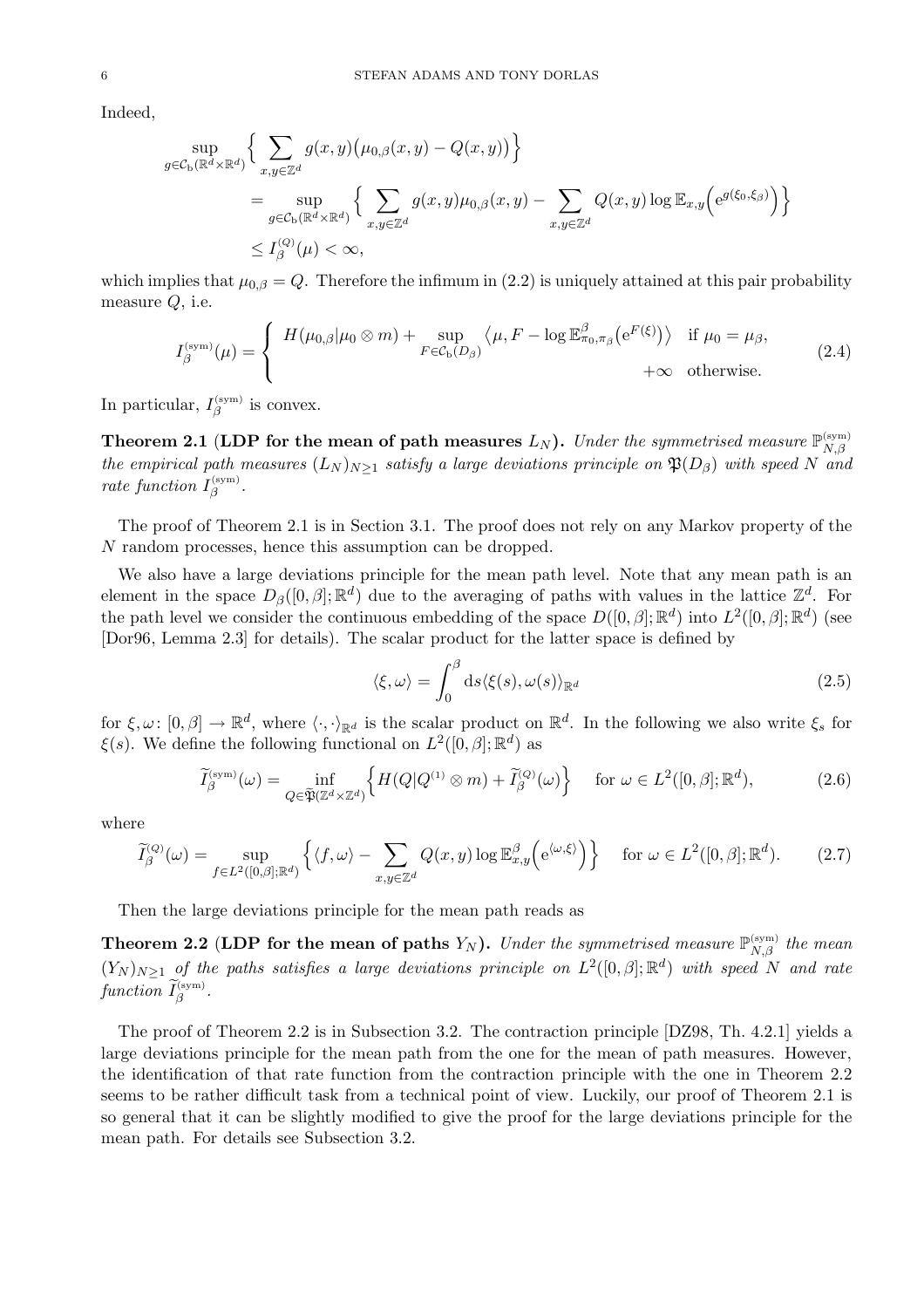Denote by  $\mathcal{B}(\mathbb{Z}^d)$  all bounded function  $f: \mathbb{Z}^d \to \mathbb{R}$ . On the level of probability measures on  $\mathbb{Z}^d$  we define the functional  $J_{\beta}^{(\text{sym})}$  on the set  $\mathfrak{P}(\mathbb{Z}^d)$  of probability measures on  $\mathbb{Z}^d$  as

$$
J_{\beta}^{(\text{sym})}(p) = \inf_{Q \in \widetilde{\mathfrak{P}}(\mathbb{Z}^d \times \mathbb{Z}^d)} \left\{ H(Q|Q^{(1)} \otimes m) + J_{\beta}^{(Q)}(p) \right\} \quad \text{for } p \in \mathfrak{P}(\mathbb{Z}^d),\tag{2.8}
$$

where

$$
J_{\beta}^{(Q)}(p) = \sup_{f \in \mathcal{B}(\mathbb{Z}^d)} \left\{ \beta \sum_{x \in \mathbb{Z}^d} f(x) p(x) - \sum_{x, y \in \mathbb{Z}^d} Q(x, y) \log \mathbb{E}_{x, y}^{\beta} \left( e^{\beta \langle f, l_{\beta} \rangle} \right) \right\}.
$$
 (2.9)

**Theorem 2.3** (LDP for the mean of normalised occupation local times  $Z_N$ ). Under the  $symmetrised measure P_{N,\beta}^{(\text{sym})}$  the mean  $(Z_N)_{N\geq 1}$  of the normalised occupation measures satisfy a large *deviations principle on*  $\mathfrak{P}(\mathbb{Z}^d)$  *with speed* N *and rate function*  $J_\beta^{\text{(sym)}}$ .

The proof of Theorem 2.3 is in Subsection 3.3. Here, the same remarks as for the proof of Theorem 2.2 concerning the contraction principle apply. For details see Subsection 3.3.

In the following remark we compare the symmetrised distribution with the i.i.d. case.

**Remark 2.4.** *For i.i.d.* random walks with initial distribution m, the empirical path measure  $(L_N)_{N>1}$ *satisfies a large deviations principle with speed* N *and rate function*

$$
I_{\beta,m}(\mu) = \sup_{F \in \mathcal{C}_{\mathbf{b}}(D_{\beta})} \Big\{ \langle F, \mu \rangle - \log \sum_{x,y \in \mathbb{Z}^d} m(x) \mathbb{E}^{\beta}_{x,x} \Big( e^{F(\xi)} \Big) \Big\}.
$$

*This is an application of Cramer's theorem* [DZ98, Th. 6.1.3] *for the mean of the independent identically* distributed random walks with initial distribution m. Note that  $I_{\beta}^{(Q)} \geq I_{\beta,m}$  for the pair measure Q *defined as*  $Q(x, y) = m(x)\delta_x(y)$  *for*  $x, y \in \mathbb{Z}^d$ *, since* 

$$
-\sum_{x,y\in\mathbb{Z}^d} Q(x,y)\log \mathbb{E}_{x,y}^{\beta}(\mathbf{e}^{F(\xi)}) \ge -\log \sum_{x,y\in\mathbb{Z}^d} m(x)\mathbb{E}_{x,x}^{\beta}(\mathbb{E}_{\xi_0,\xi_\beta}^{\beta}(\mathbf{e}^{F(\xi)}))
$$
  
=  $-\log \sum_{x,y\in\mathbb{Z}^d} m(x)\mathbb{E}_{x,x}^{\beta}(\mathbf{e}^{F(\xi)}).$  (2.10)

*In particular*  $I_{\beta}^{(\text{sym})} \geq I_{\beta}$ .

Our large deviations Theorems 2.1-2.3 may be extended by considering a finite and positive measure  $m$  not necessarily normalised to one. However, more interesting is the question if we replace the conditional probability measure  $\mathbb{P}_{x,y}^{\beta}$  by the measure  $\mu_{x,y}^{\beta}(\cdot) = \mathbb{P}_{x}^{\beta}(\cdot 1\{\xi_{\beta} = y\})$  for any  $x, y \in \mathbb{Z}^{d}$ . This is included in the following proposition.

**Proposition 2.5.** Let m be a positive finite measure on  $\mathbb{Z}^d$  and let  $g: \mathbb{R}^d \times \mathbb{R}^d \to \mathbb{R}_+$  be a bounded and *continuous strictly positive function. Replace*  $\mathbb{P}_{x,y}^{\beta}$  *by*  $g(x,y)\mathbb{P}_{x,y}^{\beta}$  *in the definition of the symmetrised measure*  $\mathbb{P}_{N,\beta}^{(\text{sym})}$  *in* (1.1)*. Then* 

(i) *Theorem 2.1 remains true with the rate function replaced by*

$$
\mu \mapsto I_\beta^{(\operatorname{sym})}(\mu) - \sum_{x,y \in \mathbb{Z}^d} \mu_{0,\beta}(x,y) \log g(x,y).
$$

(ii) *Theorem 2.2 remains true with the rate function replaced by*

$$
\omega \mapsto \inf_{Q \in \widetilde{\mathfrak{P}}(\mathbb{Z}^d \times \mathbb{Z}^d)} \Big\{ H(Q|Q^{\scriptscriptstyle (1)} \otimes m) + \widetilde{I}_{\beta}^{\scriptscriptstyle (Q)}(\omega) - \sum_{x,y \in \mathbb{Z}^d} Q(x,y) \log g(x,y) \Big\}.
$$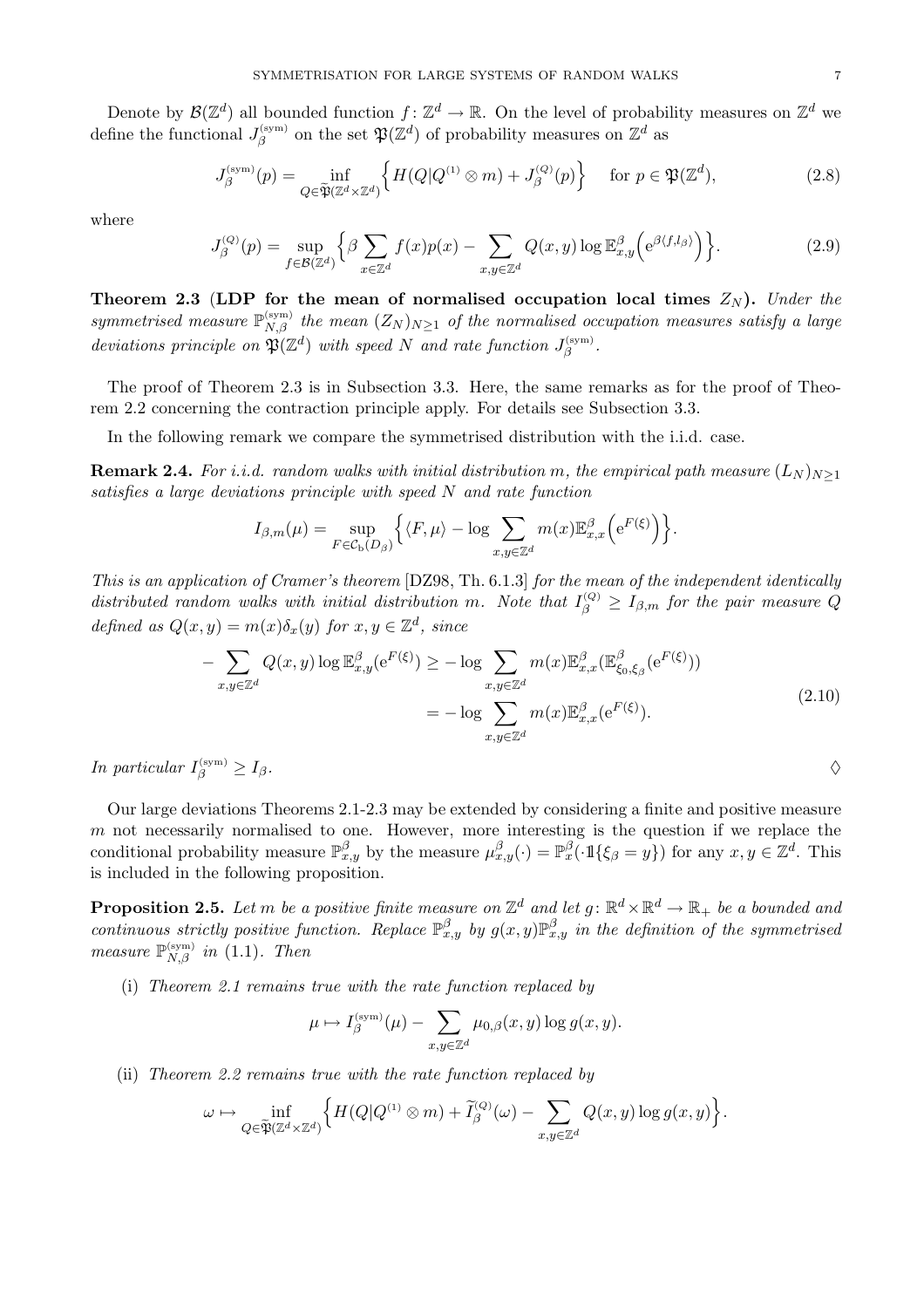(iii) *Theorem 2.3 remains true with the rate function replaced by*

$$
p \mapsto \inf_{Q \in \widetilde{\mathfrak{P}}(\mathbb{Z}^d \times \mathbb{Z}^d)} \Big\{ H(Q|Q^{\scriptscriptstyle{(1)}} \otimes m) + J_{\beta}^{\scriptscriptstyle{(Q)}}(p) - \sum_{x,y \in \mathbb{Z}^d} Q(x,y) \log g(x,y) \Big\}.
$$

**Proof.** We will prove (i). Define the function  $F_g(\omega) = \log g(\omega_0, \omega_\beta)$  for any path  $\omega \in D_\beta([0, \beta]; \mathbb{Z}^d)$ . Then with probability one with respect to  $\bigotimes_{i=1}^{N} \mathbb{P}^{\beta}_{x_i,x_{\sigma(i)}},$ 

$$
\prod_{i=1}^N g(x_i, x_{\sigma(i)}) = \exp\Big(\sum_{i=1}^N \log g(\xi_0^{(i)}, \xi_\beta^{(i)})\Big) = \exp\Big(N\langle L_N, F_g\rangle\Big).
$$

Clearly,  $\omega \mapsto F_g(\omega)$  is continuous and bounded. Hence the large deviations principle follows from [dH00, Th. III.17] for any  $Q \in \mathfrak{P}(\mathbb{Z}^d \times \mathbb{Z}^d)$ . The rate function follows as  $\mu \mapsto I_{\beta}^{(\text{sym})}(\mu) - \langle \mu, F_g \rangle$  which together with (2.4) gives the proof. The proof of (ii) and (iii) follows analogously with (i) and the proofs of Theorem 2.2 and Theorem 2.3 respectively. Note for (ii) that

$$
\omega \mapsto \inf_{\mu \in \mathfrak{P}(D_{\beta}): \Psi(\mu) = \omega} \left\{ I_{\beta}^{(\text{sym})}(\mu) - \langle \mu_{0,\beta}, \log g \rangle \right\}
$$
  
= 
$$
\inf_{Q \in \widetilde{\mathfrak{P}}(\mathbb{Z}^d \times \mathbb{Z}^d)} \left\{ \widetilde{I}_{\beta}^{(\text{sym})}(\omega) - \sum_{x,y \in \mathbb{Z}^d} Q(x,y) \log g(x,y) \right\} \quad \text{for } \omega \in L^2([0,\beta]; \mathbb{Z}^d).
$$

where  $\Psi: \mathfrak{P}(D_\beta) \to D([0,\beta]; \mathbb{R}^d)$  is the continuous mapping for the contraction principle, compare the proof of Theorem 2.2 in Section 3.2. Note that we used the fact that  $Q = \mu_{0,\beta}$  if  $I_{\beta}^{(Q)}(\mu) < \infty$ .

From the previous proposition we get.

**Proposition 2.6.** Let m be a positive finite measure on  $\mathbb{Z}^d$  and let  $g: \mathbb{R}^d \times \mathbb{R}^d \to \mathbb{R}_+$  be a bounded *and continuous strictly positive function.*

(i)

$$
\lim_{N \to \infty} \frac{1}{N} \log \left( \frac{1}{N!} \sum_{\sigma \in \mathfrak{S}_N} \sum_{x_i \in \mathbb{Z}^d, 1 \le i \le N} \prod_{i=1}^N m(x_i) \prod_{i=1}^N g(x_i, x_{\sigma(i)}) \right)
$$
\n
$$
= - \inf_{Q \in \widetilde{\mathfrak{P}}(\mathbb{Z}^d \times \mathbb{Z}^d)} \left\{ H(Q|Q^{(1)} \otimes m) - \sum_{x,y \in \mathbb{Z}^d} Q(x,y) \log g(x,y) \right\}.
$$
\n(2.11)

(ii) *The unique minimiser of the rate function*  $\mu \mapsto I_{\beta}^{(\text{sym})}(\mu) - \sum_{x,y \in \mathbb{Z}^d} \mu_{0,\beta}(x,y) \log g(x,y)$  *is given by*

$$
\mu^{0} = \sum_{x,y \in \mathbb{Z}^{d}} Q^{0}(x,y) \mathbb{P}_{x,y}^{\beta} \circ \xi^{-1},
$$
\n(2.12)

*where*  $Q^0 \in \widetilde{\mathfrak{P}}(\mathbb{Z}^d \times \mathbb{Z}^d)$  *is the unique minimiser on the right hand side of* (2.11)*. Under the*  $symmetrised measure \mathbb{P}_{N,\beta}^{(\text{sym})}$  the sequence  $(L_N)_{N \in \mathbb{N}}$  converges in distribution to the measure  $\mu^0$  $as N \rightarrow \infty$ .

**Proof.** (i) Proposition 2.5 gives that the left hand side of  $(2.11)$  equals  $-\inf_{\mu \in \mathfrak{P}(D_\beta)} I_\beta^{(\text{sym})}(\mu)$  $\langle \mu_{0,\beta}, \log g \rangle$ . If we use (2.4) and substitute  $Q = \mu_{0,\beta}$  we get

$$
- \inf_{Q \in \widetilde{\mathfrak{P}}(\mathbb{Z}^d \times \mathbb{Z}^d)} \Big\{ H(Q|Q^{(1)} \otimes m) - \sum_{x,y \in \mathbb{Z}^d} Q(x,y) \log g(x,y) + \inf_{\mu \in \mathfrak{P}(D_\beta) \colon Q = \mu_{0,\beta}} \sup_{F \in \mathcal{C}_{\mathbf{b}}(D_\beta)} \Big\{ \langle \mu, F - \log \mathbb{E}^{\beta}_{\pi_0, \pi_\beta}(\mathrm{e}^{F(\xi)}) \Big\} \Big\}.
$$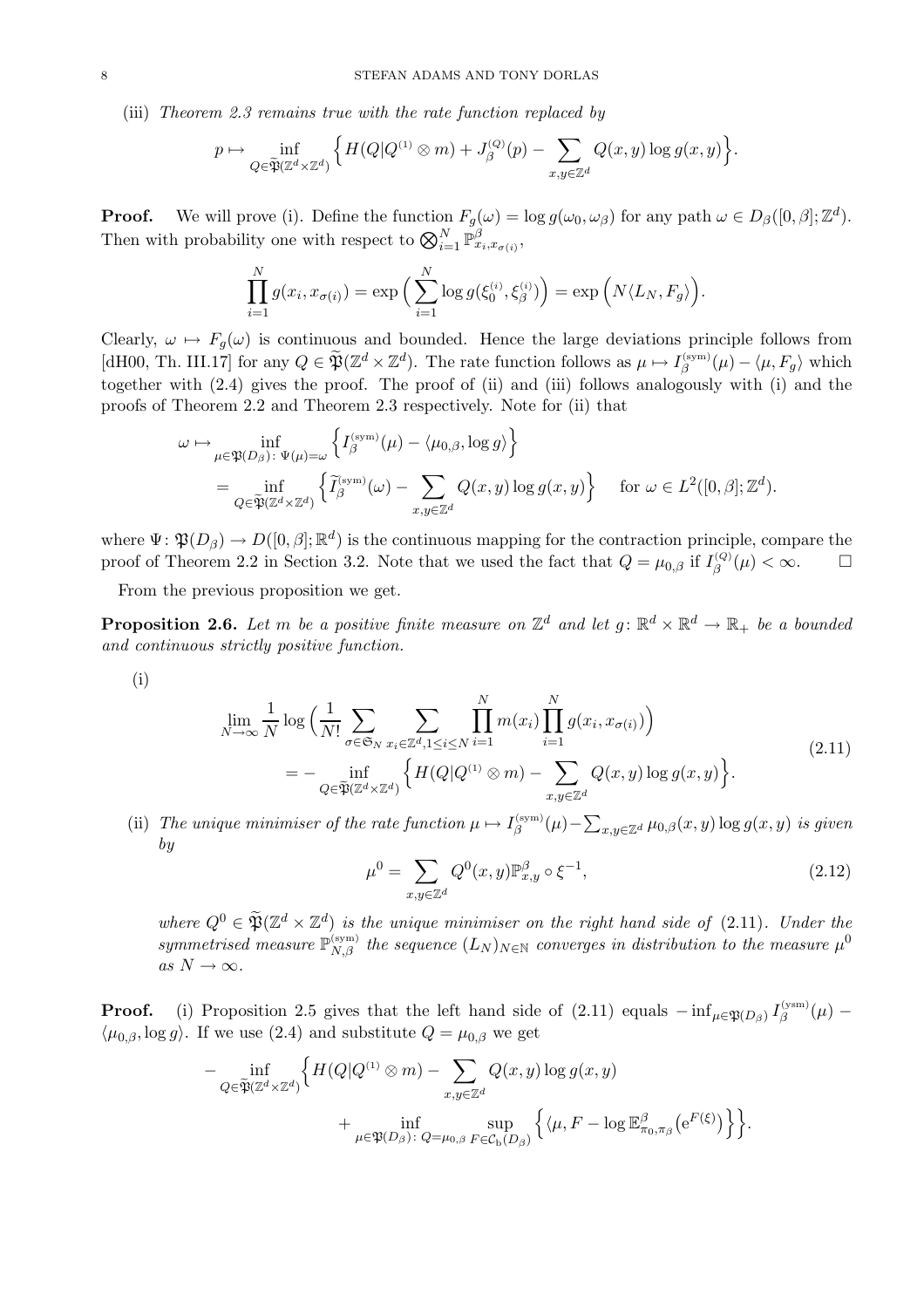The latter infimum over  $\mu$  is equal to zero. To see this, pick  $F = 0$  to get the lower bound. To get the corresponding upper bound take  $\mu = \sum_{x,y \in \mathbb{Z}^d} Q(x,y) \mathbb{P}^{\beta}_{x,y} \circ \xi^{-1}$  and use Jensen's inequality to get

$$
-\langle \mu, \log \mathbb{E}^{\beta}_{\pi_0, \pi_\beta} \big( e^{F(\xi)} \big) \rangle \leq - \sum_{x, y \in \mathbb{Z}^d} Q(x, y) \mathbb{E}^{\beta}_{x, y}(F).
$$

We are going to prove that  $\mu^0$  is the unique minimiser of the rate function  $\mu \mapsto I_{\beta}^{(\text{sym})}(\mu)$ We are going to prove that  $\mu^0$  is the unique minimiser of the rate function  $\mu \mapsto I_{\beta}^{(\text{sym})}(\mu) - \sum_{x,y\in\mathbb{Z}^d} \mu_{0,\beta}(x,y) \log g(x,y)$ . This proves then both (ii) and (iii). For that, let  $\mu \in \mathfrak{P}(D_{\beta})$  be a zero of  $I_{\beta}^{(\text{sym})}$ . As the relative entropy has compact level sets, there is a  $Q^0 \in \widetilde{\mathfrak{P}}(\mathbb{Z}^d \times \mathbb{Z}^d)$  that minimises the formula on the right hand side of (2.11). As  $I_{\beta}^{(Q^0)}(\mu) < \infty$ , we have  $\mu_{0,\beta} = Q^0$  and hence

$$
0 = I_{\beta}^{(Q^0)}(\mu) = \sup_{F \in \mathcal{C}_{\mathbf{b}}(D_{\beta})} \left\{ \langle \mu, F - \log \mathbb{E}_{\pi_0, \pi_\beta}^{\beta} \big( \mathbf{e}^{F(\xi)} \big) \rangle \right\}.
$$

Clearly,  $F = 0$  is optimal and the Euler-Lagrange equations yield, for any  $g \in C_{b}(D_{\beta})$ ,

$$
\langle \mu, g \rangle = \langle \mu, \mathbb{E}^{\beta}_{\pi_0, \pi_\beta} \big( h(\xi) \big) \rangle,
$$

which identifies  $\mu$  as  $\mu^0$ .

**2.2 Non-commutative Varadhan's Lemma with Bose-Einstein Statistics** In this section we use our large deviations principle for the mean paths under the symmetrised distribution  $\mathbb{P}_{N,\beta}^{(\text{sym})}$ to derive a non-commutative version of Varadhan's Lemma with Bose-Einstein statistics. Let  $h$  be a self-adjoint  $n \times n$  matrix with  $h_{x,y} \leq 0$  for all  $x \neq y, x, y \in G = \{1, \ldots, n\}$ . We define a Markov process on the finite index set  $G$  with transition probabilities

$$
\mathbb{P}(\xi(t+\delta t)=y|\xi(t)=x)=\begin{cases} -h_{y,x}\delta t, & \text{if } y \neq x \\ 1+\sum_{z\neq x}h_{z,x}\delta t, & \text{if } y=x \end{cases},\tag{2.13}
$$

analogously

$$
p_{t-s}(x, y) = \mathbb{P}(\xi(t') = y | \xi(s) = x) = (e^{-(t-s)\widetilde{h}})_{y,x}
$$
 for  $x, y \in G$ ,

where the matrix h is defined by  $h_{y,x} = h_{y,x}$  for  $y \neq x$  and  $h_{x,x} = -\sum_{z \neq x} h_{z,x}$ . For later convenience we let  $\lambda: [-n, n] \to \mathbb{R}$  a continuous function such that  $\lambda(x) = \lambda_x$  for  $x \in G$ , and we denote by  $h_D$  a continuous function  $h_D(x) = h_{x,x} - h_{x,x}$  for each  $x \in G$ .

We let N Markov processes  $\xi^{(1)},\ldots,\xi^{(N)}$  with transition probabilities (2.13) and time horizon  $[0,\beta]$ be given. Let  $\mathbb{P}_{x,y}^{\beta,h}$  denote the conditional probability measure with density  $e^{\int_0^\beta h_D(\omega(s))ds}$  starting in  $x \in G$  conditioned to terminate in  $y \in G$ . We write  $\mathbb{E}_{x,y}^{\beta,h}$  for the expectation with respect to the bridge probability measure  $\mathbb{P}_{x,y}^{\beta,h}$ .

We derive a large deviations principle for the mean path  $Y_N$  under the symmetrised distribution  $\text{(compare (1.1))}$ 

$$
\mathbb{P}_{N,\beta}^{(\text{sym},h)} = \frac{1}{N!} \sum_{\sigma \in \mathfrak{S}_N} \sum_{x_1 \in G} \cdots \sum_{x_N \in G} \bigotimes_{i=1}^N m(x_i) \mathbb{P}_{x_i, x_{\sigma(i)}}^{\beta,h},
$$

where the initial distribution m is defined by  $m(x) = \frac{1}{m}$  for  $x \in G$ .

We consider mean-field type interactions for the N Markov processes  $\xi^{(1)},\ldots,\xi^{(N)}$  of the form  $N \int_0^\beta f(\frac{1}{N}\sum_{i=1}^N \xi_s^{(i)})ds$  for some bounded continuous function  $f: \mathbb{R} \to \mathbb{R}$ . In the following we write  $\mathbb{E}_N^{\text{(sym,h)}}$  for the expectation with respect to the symmetrised distribution.

**Theorem 2.7.** *Fix*  $\beta > 0$  *and*  $n \in \mathbb{N}$ *. Let h be a selfadjoint*  $n \times n$ *-matrix with*  $h_x, y \leq 0$  *for*  $x \neq y$  *for all*  $x, q \in G$ *.*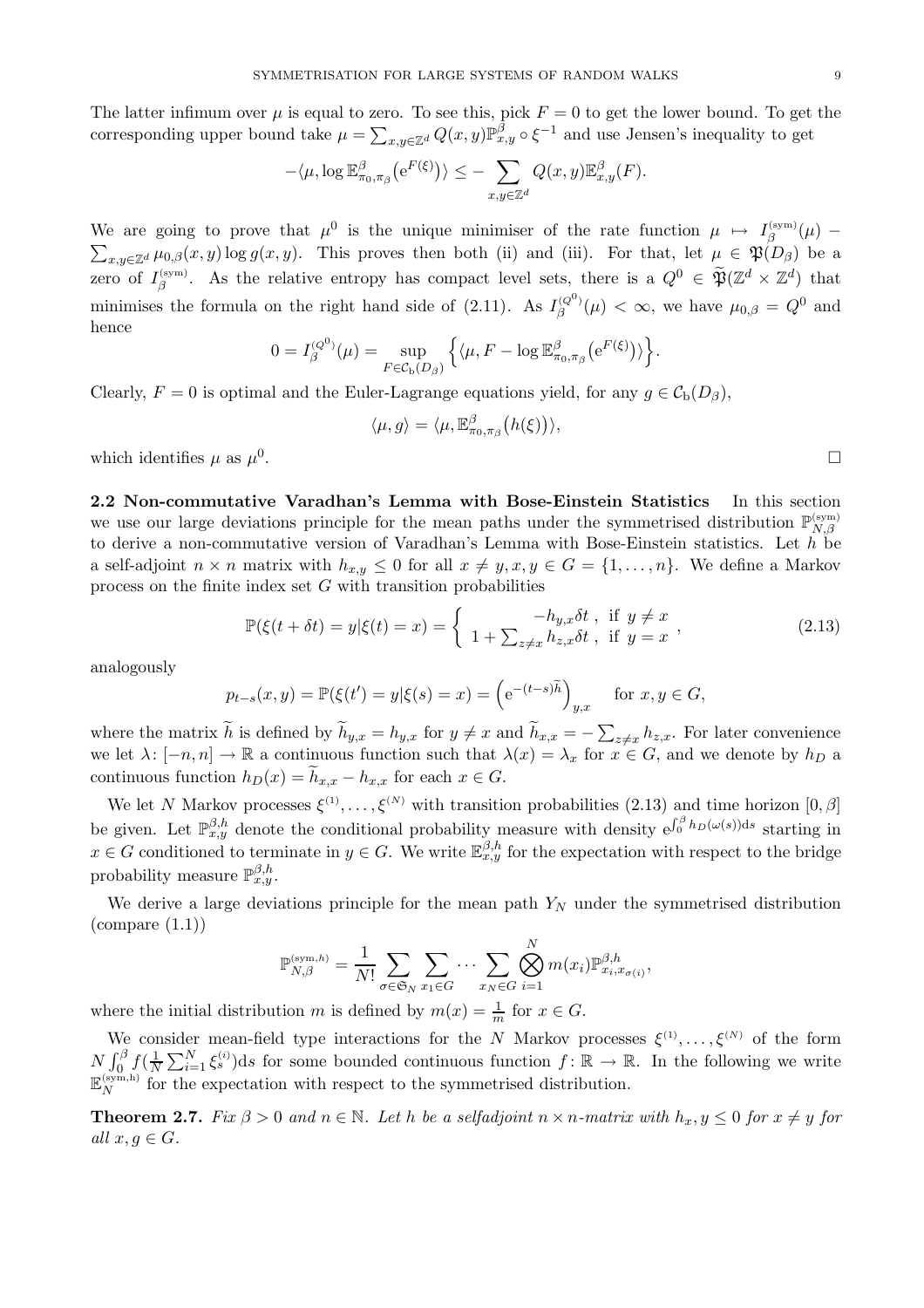(a) The mean paths,  $Y_N$ , under the symmetrised distribution  $\mathbb{P}_{N,\beta}^{(\text{sym},h)}$  satisfy, as  $N \to \infty$ , a large *deviations principle on*  $L^2([0,\beta];\mathbb{R})$  *with rate function*  $I_{\beta}^{(\text{sym},h)}$  *defined by* 

$$
I_{\beta}^{(\text{sym},h)}(\omega) = \inf_{Q \in \widetilde{\mathfrak{P}}(G \times G)} \left\{ H(Q|Q^{(1)} \otimes m) + I_{\beta}^{(Q,h)}(\omega) \right\},\tag{2.14}
$$

*for*  $\omega \in L^2([0, \beta]; \mathbb{R})$ *, where* 

$$
I_{\beta}^{(Q,h)}(\omega) = \sup_{g \in L^2([0,\beta];\mathbb{R})} \left\{ \langle g, \omega \rangle - \sum_{x,y \in G} Q(x,y) \log \mathbb{E}_{x,y}^{\beta,h} \left( e^{\int_0^{\beta} g(s)\xi(s)ds} \right) \right\}.
$$

(b)

$$
\lim_{N \to \infty} \frac{1}{N} \log \mathbb{E}_N^{(\text{sym},h)} \Big( e^{N \int_0^{\beta} f \left( \frac{1}{N} \sum_{i=1}^N \xi_s^{(i)} \right) ds} \Big) = \sup_{\omega \in L^2([0,\beta];\mathbb{R})} \Big\{ \int_0^{\beta} f(\omega(s)) ds - I_{\beta}^{(\text{sym},h)}(\omega) \Big\}.
$$
 (2.15)

**Proof.** (a) is a direct application of our main Theorem 2.2, and (b) is an application of Varadhan's Lemma [DZ98, Th. 4.3.1].  $\Box$ 

We outline how this large deviations principle gives a non-commutative version of Varadhan's Lemma under Bose-Einstein statistics. Let  $\rho$  be the state on the algebra M of all complex  $n \times n$  matrices given by  $\rho(A) = \text{Tr} (e^{-\beta h} A)$  for  $A \in \mathcal{M}$  for the given matrix h, and let  $\text{Tr} e^{-\beta h} = 1$ . We fix a selfadjoint element  $x \in \mathcal{M}$  and some continuous bounded function  $f: \mathbb{R} \to \mathbb{R}$ . This self-adjoint element  $x$  describes a mean-field interaction expressed through the mean matrix

$$
x^{(N)} = \frac{1}{N} \sum_{i=1}^{N} x_i,
$$

where  $x_i, i = 1, \ldots, N$ , is a copy of the matrix x. Further, let  $h^{(N)} = \frac{1}{N} \sum_{i=1}^{N} h_i$ , where  $h_i, i = 1, \ldots, N$ , is a copy of the matrix h. Hence  $h^{(N)}$  and  $x^{(N)}$  both act on the N-th tensor product of the n-dimensional single variable space. The symbol  $Tr_+$  denotes the trace restricted to the subspace of all symmetric N-variables with respect to any permutation of their single indices. The restriction to these symmetric variables is called *Bose-Einstein statistics*.

We shall calculate the trace via the Feynman-Kac formula and our previous results in Theorem 2.7. For this we need the following path measure

$$
\mu_{x,y}^{\beta,h}(\cdot) = \mathbb{P}_x^{\beta,h}(\cdot \mathbf{e}^{\int_0^\beta h_D(\omega(s))ds} \mathbb{1}\{\xi_\beta = y\}),\tag{2.16}
$$

which is the probability for the Markov process to start in  $x \in G$  and to terminate in  $y \in G$ . Note that this measure can be normalised with the function  $g_{\beta}(x,y) = \mathbb{P}_{x}^{\beta,h}(e^{\int_0^{\beta} h_D(\omega(s))ds} 1\mathbb{I}_{\{\xi_{\beta} = y\}})$  to obtain the conditional probability measure  $\mathbb{P}_{x,y}^{\beta,h}$ . Here we apply our Proposition 2.5 in combination with Theorem 2.7. Note that this results in substituting the symmetrised distribution  $\mathbb{P}_{N,\beta}^{(\text{sym},h)}$  with the symmetrised measure

$$
\mu_N^{(\text{sym},h)} = \frac{1}{N!} \sum_{\sigma \in \mathfrak{S}_N} \sum_{x_1 \in \Lambda} \cdots \sum_{x_N \in \Lambda} \bigotimes_{i=1}^N \mu_{x_i, x_{\sigma(i)}}^{\beta, h}.
$$
\n(2.17)

The Feynman-Kac formula gives

$$
\lim_{N \to \infty} \frac{1}{N} \log \mathrm{Tr}_{+} \left( e^{-N(h^{(N)} - f(x^{(N)}))} \right) = \lim_{N \to \infty} \frac{1}{N} \log \mu_{N,\beta}^{(\text{sym},h)} \left( e^{N \int_{0}^{\beta} f \left( \frac{1}{N} \sum_{i=1}^{N} \xi_{s}^{(i)} \right) \, \mathrm{d}s} \right)
$$
\n
$$
= \sup_{\omega \in L^{2}([0,\beta];\mathbb{R})} \left\{ \int_{0}^{\beta} f(\omega(s)) \, \mathrm{d}s - I_{\beta}^{(\text{sym},h)}(\omega) + \langle Q, g_{\beta} \rangle \right\},\tag{2.18}
$$

where we replaced m in Theorem 2.7 by the counting measure Cou, and where  $\langle Q, g_{\beta} \rangle$  denotes the expectation of  $g<sub>\beta</sub>$  with respect to the pair probability measure Q.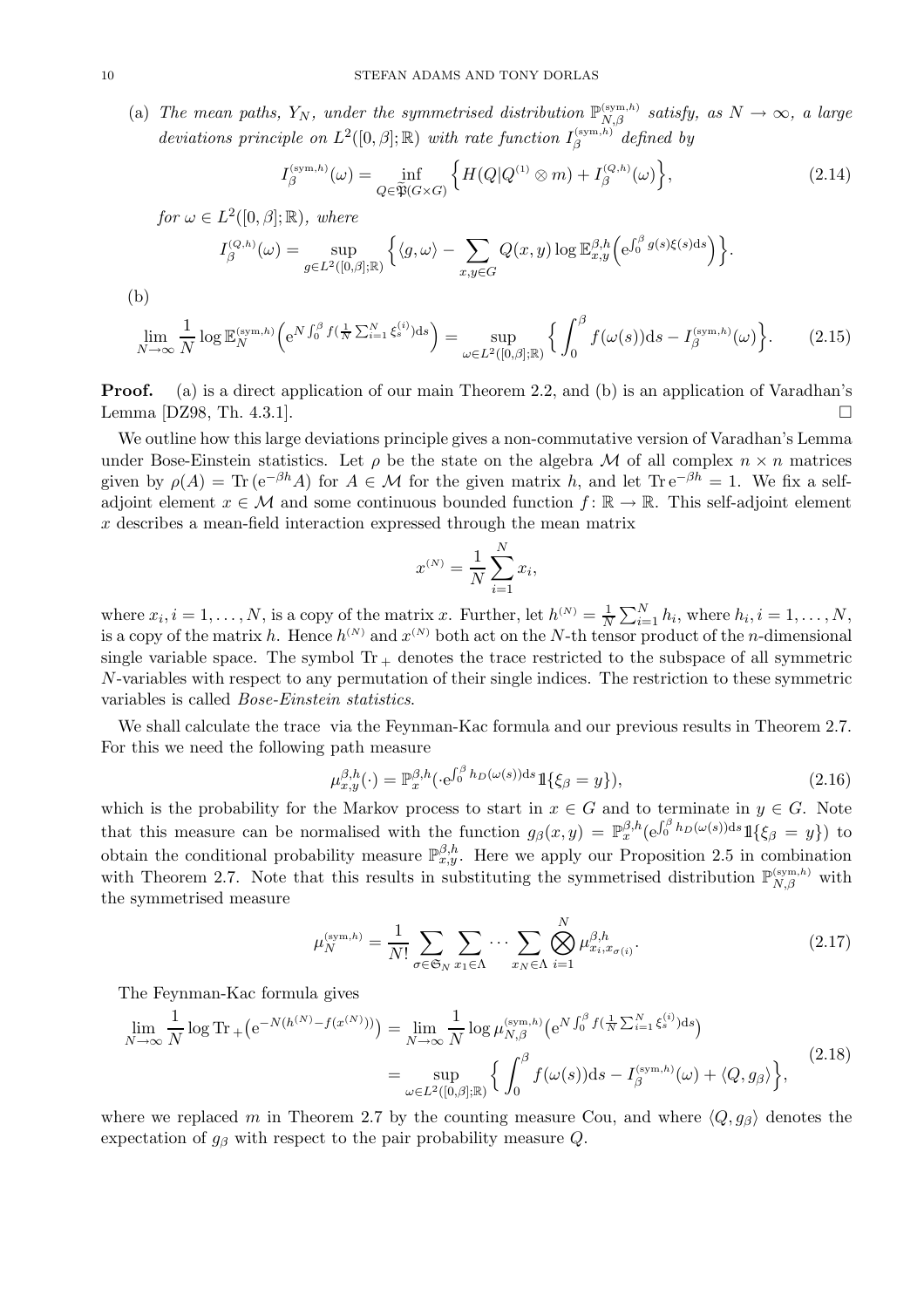The analysis of the variational formula of the right hand side of (2.18) gives the following theorem.

**Theorem 2.8** (**Mean-field interaction with Bose-Einstein statistics).**

$$
\lim_{N \to \infty} \frac{1}{N} \log \mathrm{Tr}_{+} \left( e^{-N(h^{(N)} - f(x^{(N)}))} \right) = \sup_{\omega \in L^{2}([0,\beta];\mathbb{R})} \left\{ \int_{0}^{\beta} f(\omega(s)) \mathrm{d}s - I_{\beta}^{(\mathrm{sym},h)}(\omega) + \langle Q, g_{\beta} \rangle \right\}
$$
\n
$$
= \beta \sup_{u \in \mathbb{R}} \inf_{Q \in \widetilde{\mathfrak{P}}(G \times G)} \left\{ f(u) - I_{\beta}^{(Q,h)}(u) - H(Q|Q^{(1)} \otimes \mathrm{Cou}) \right\},\tag{2.19}
$$

*where*

$$
I_{\beta}^{(Q,h)}(u) = \sup_{a \in \mathbb{R}} \left\{ au - \sum_{x,y \in G} Q(x,y) \log \mathbb{E}_{x}^{\beta,h} \left(e^{a \int_{0}^{\beta} \xi(s)ds} \mathbb{1}\{\xi_{\beta} = y\}\right) \right\} \quad \text{for } u \in \mathbb{R}.
$$
 (2.20)

Trace formulas like (2.18) and (2.19) go back to the work of Cegla, Lewis and Raggio [CLR88] in which the authors use a combination of large deviations theory and group representation to derive a variational formula for the free energy of mean-field quantum spin systems. Inspired by their work, Petz, Raggio and Verbeure [PRV89] derived a non-commutative version of Varadhan's theorem using  $C<sup>*</sup>$ -algebraic methods. We thus have in our Theorem 2.7 and Theorem 2.8 derived a non-commutative version of Varadhan's Lemma and hence a variational formula for the free energy of mean-field quantum spin systems under symmetrised distributions, i.e. a version with Bose-Einstein statistics.

**Proof of Theorem 2.8.** The proof follows from Theorem 2.7 and  $(2.19)$  and the analysis of the variational problems, which is done in the following Lemma 2.9 and Proposition 2.10.  $\Box$ 

**Lemma 2.9.** *Let*  $Q \in \widetilde{\mathfrak{P}}(G \times G)$ *. If*  $\omega \in L^2([0, \beta]; \mathbb{R})$  *is a constant function then the supremum in* 

$$
\sup_{g\in L^2([0,\beta];\mathbb{R})}\left\{\langle g,\omega\rangle-\sum_{x,y\in G}Q(x,y)\log\mathbb{E}_{x}^{\beta,h}\left(\mathrm{e}^{\int_0^\beta g(s)\xi(s)\mathrm{d}s}\mathbb{1}\{\xi_\beta=y\}\right)\right\}
$$

*is attained at a constant function* g*.*

**Proof.** Fix any  $Q \in \widetilde{\mathfrak{P}}(G \times G)$ . Clearly

$$
g \mapsto \sum_{x,y \in G} Q(x,y) \log \mathbb{E}_{x}^{\beta,h} \left( e^{\int_0^{\beta} g(s)\xi(s)ds} \mathbb{1}_{\{\xi_{\beta} = y\}} \right)
$$

is as a convex combination of logarithmic moment generating functions convex and continuous. We introduce the Haar basis  $\{h_i\}_{i>0}$  for  $L^2([0,\beta];\mathbb{R})$  consisting of the functions  $h_i$  defined by  $h_0(s)=1$ for  $s \in [0, \beta]$  and if  $2^m \leq i \leq 2^{\overline{m}+1} - 1$ ,

$$
h_i(s) = \begin{cases} 2^{m/2}, & \text{if } \beta(i2^{-m} - 1) \le s < \beta((i + \frac{1}{2})2^{-m} - 1); \\ -2^{m/2}, & \text{if } \beta((i + \frac{1}{2})2^{-m} - 1) \le s \le \beta((i + 1)2^{-m} - 1); \\ 0, & \text{otherwise} \end{cases}
$$

Now for every  $\varepsilon > 0$  there is a  $m \in \mathbb{N}$  and a function g in the space  $\mathcal{H}_m$  spanned by the basis functions  $h_0, h_1, \ldots, h_{2^m-1}$  such that  $I_{\beta}^{(Q,h)}(\omega) < \langle g, \omega \rangle - \sum_{x,y \in G} Q(x,y) \log \mathbb{E}_{x}^{\beta,h} (e^{\int_{0}^{\beta} g(s)\xi(s)ds} 1 \mathbb{1}_{\{\xi_{\beta} = y\}}) + \varepsilon$ . If  $\omega(s) = u$  for all  $s \in [0, \beta]$  we get the Euler-Lagrange equations for the finite dimensional variational problem as

$$
u = \sum_{x,y \in \mathbb{Z}^d} Q(x,y) \frac{\mathbb{E}_x^{\beta}(\langle h_0, \xi \rangle e^{\langle g, \xi \rangle} \mathbb{1}\{\xi_\beta = y\})}{\mathbb{E}_x^{\beta} (e^{\langle g, \xi \rangle} \mathbb{1}\{\xi_\beta = y\})}
$$
\n
$$
0 = \sum_{x,y \in \mathbb{Z}^d} Q(x,y) \frac{\mathbb{E}_x^{\beta}(\langle h_i, \xi \rangle e^{\langle g, \xi \rangle} \mathbb{1}\{\xi_\beta = y\})}{\mathbb{E}_x^{\beta} (e^{\langle g, \xi \rangle} \mathbb{1}\{\xi_\beta = y\})} \quad \text{for } 1 \le i \le 2^m - 1.
$$
\n(2.21)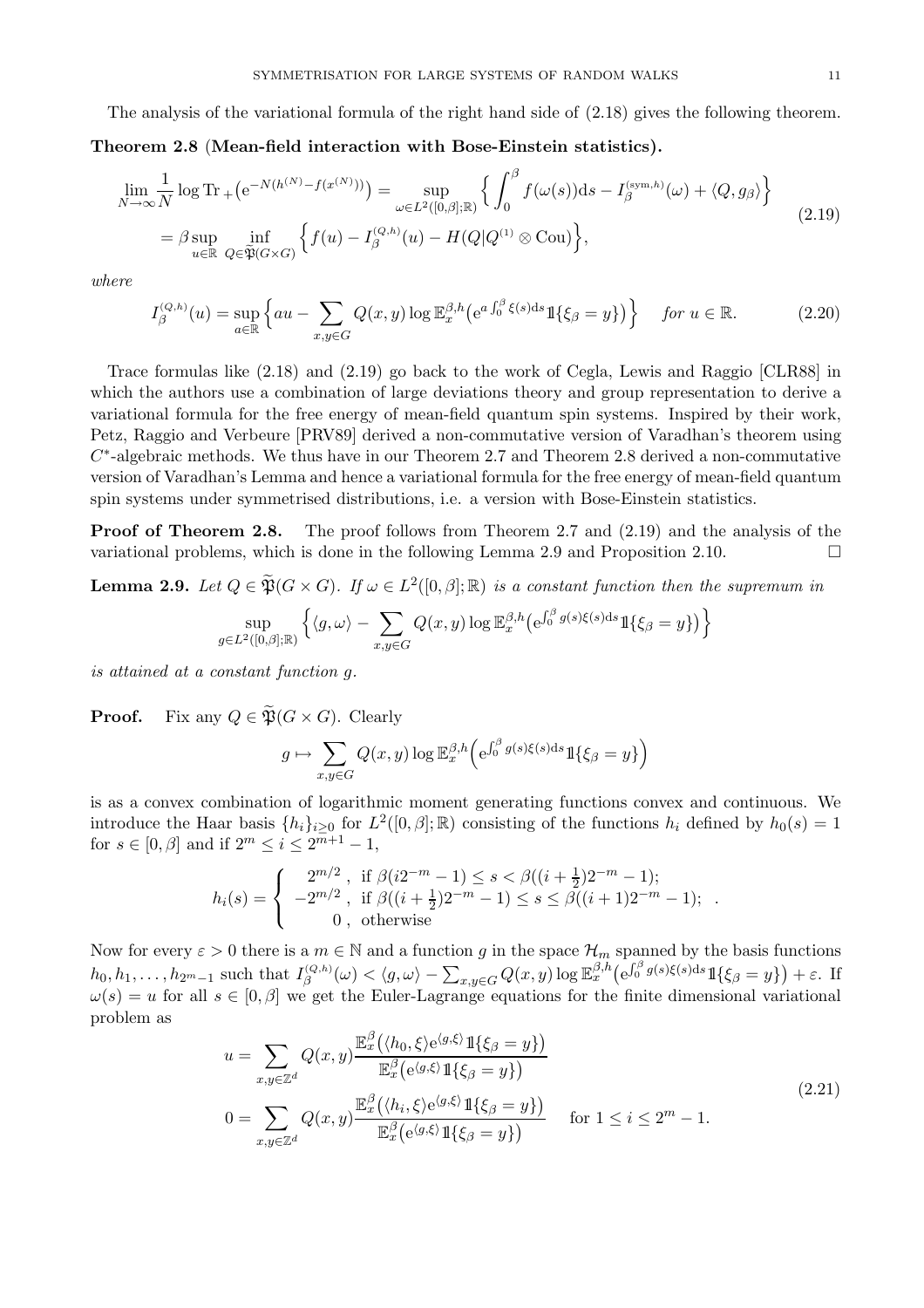We observe that

$$
\sum_{x,y\in\mathbb{Z}^d} Q(x,y) \frac{\mathbb{E}_x^{\beta}\big(\cdot e^{\langle g,\xi\rangle} \mathbb{1}\{\xi_\beta = y\}\big)}{\mathbb{E}_x^{\beta}\big(e^{\langle g,\xi\rangle} \mathbb{1}\{\xi_\beta = y\}\big)}
$$

is symmetric if the function  $q$  is constant. This is easily seen by

$$
\sum_{x,y\in\mathbb{Z}^d} Q(x,y)\frac{\mathbb{E}_x^{\beta}\big(\cdot\,\mathrm{e}^{\langle g,\xi\rangle}\mathbb{1}\{\xi_{\beta}=y\}\big)}{\mathbb{E}_x^{\beta}\big(\mathrm{e}^{\langle g,\xi\rangle}\big)} \leq \sum_{x,y\in\mathbb{Z}^d} \frac{\mathbb{E}_x^{\beta}\big(\cdot\,\mathrm{e}^{\langle g,\xi\rangle}\mathbb{1}\{\xi_{\beta}=y\}\big)}{\mathbb{E}_x^{\beta}\big(\mathrm{e}^{\langle g,\xi\rangle}\mathbb{1}\{\xi_{\beta}=y\}\big)}
$$

and a complementary lower bound with  $\min_{x,y \in \Lambda} Q(x,y) > 0$  (indices x and y with  $Q(x,y) = 0$  do not contribute at all). Hence, the equations in (2.21) for  $1 \leq i \leq 2^m - 1$  are trivially solved for any constant function g. The constant is determined through the first equation of  $(2.21)$ .

**Proposition 2.10.** *The supremum in the variational formula* (2.15) *with the mean-field energy* f *is attained at a constant function*  $\omega(s) = u \in \mathbb{R}$  *for all*  $s \in [0, \beta]$ *.* 

**Proof.** We split the proof into two steps. In the second step we will show that

$$
I_{\beta}^{(\text{sym},h)}(\omega) \ge \int_0^{\beta} I_{\beta}^{(\text{sym},h)}(\widehat{\omega}_s) \, \mathrm{d}s,\tag{2.22}
$$

where  $\hat{\omega}_s(t) = \omega(s), t \in [0, \beta]$ , is the constant function with value  $\omega(s)$ .

**Step 1** From (2.22) we get

$$
-\int_0^\beta f(\omega(s))ds + I_\beta^{(\text{sym},h)}(\omega) \ge \int_0^\beta \left( -f(\omega(s)) + I_\beta^{(\text{sym},h)}(\widehat{\omega}_s) \right) ds
$$
  
 
$$
\ge \beta \inf_{u \in \mathbb{R}} \left\{ -f(u) + I_\beta^{(\text{sym},h)}(\widehat{u}) \right\},
$$
 (2.23)

and hence

$$
\sup_{\omega \in L^2([0,\beta];\mathbb{R})} \left\{ \int_0^\beta f(\omega(s))ds - I_\beta^{(\text{sym},h)}(\omega) \right\} \leq \beta \sup_{u \in \mathbb{R}} \left\{ f(u) - I_\beta^{(\text{sym},h)}(\widehat{u}) \right\} \tag{2.24}
$$

**Step 2** We now prove  $(2.22)$ . We only need to show that

$$
I_{\beta}^{(Q)}(\omega) \ge \int_0^{\beta} I_{\beta}^{(Q)}(\widehat{\omega}_s) \mathrm{d}s \tag{2.25}
$$

for any  $Q \in \widetilde{\mathfrak{P}}(\Gamma^2)$ . We fix  $Q \in \widetilde{\mathfrak{P}}(\Gamma^2)$ . For any  $u \in \mathbb{R}$  we get from Lemma 2.9 that

$$
I_{\beta}^{(Q)}(u) = \sup_{a \in \mathbb{R}} \left\{ au - \sum_{x,y \in G} Q(x,y) \log \mathbb{E}_{x}^{\beta,h} \left( e^{a \int_{0}^{\beta} \xi(s) ds} \mathbb{1}\{\xi_{\beta} = y\} \right) \right\}.
$$
 (2.26)

The function  $\sum_{x,y\in G} Q(x,y) \log \mathbb{E}_{x}^{\beta,h} (e^{a \int_0^{\beta} \xi(s) ds} 1{\{\xi_{\beta} = y\}})$  is clearly convex and infinitely differentiable with increasing first derivative. From this we conclude that there exists, for any  $\varepsilon > 0$ , a function  $g \in L^{\infty}([0,\beta];\mathbb{R})$  such that

$$
I_{\beta}^{(Q)}(\widehat{\omega}_t) < g(t)\omega(t) - \sum_{x,y \in G} Q(x,y) \log \mathbb{E}_x^{\beta,h} \left( e^{\widehat{g}_t \int_0^\beta \xi(s)ds} \mathbb{1}\{\xi_\beta = y\} \right) + \varepsilon \quad \text{for } a.e. t \in [0, \beta]. \tag{2.27}
$$

As  $g \in L^2([0,\beta];[0,m])$  we get the lower bound

$$
I_{\beta}^{(Q)}(\omega) \ge \langle g, \omega \rangle - \sum_{x, y \in G} Q(x, y) \log \mathbb{E}_{x}^{\beta, h} \Big( e^{\int_{0}^{\beta} g(s)\xi(s)ds} \mathbb{1}\{\xi_{\beta} = y\} \Big). \tag{2.28}
$$

Therefore we are finished with our proof if we show that

$$
\mathbb{E}_x^{\beta,h} \Big( e^{\int_0^\beta g(s)\xi(s)ds} \mathbb{1}\{\xi_\beta = y\} \Big) \leq \int_0^\beta \mathbb{E}_x^{\beta,h} \Big( e^{\widetilde{g}_t \int_0^\beta \xi(s)ds} \mathbb{1}\{\xi_\beta = y\} \Big) \mathrm{d}t. \tag{2.29}
$$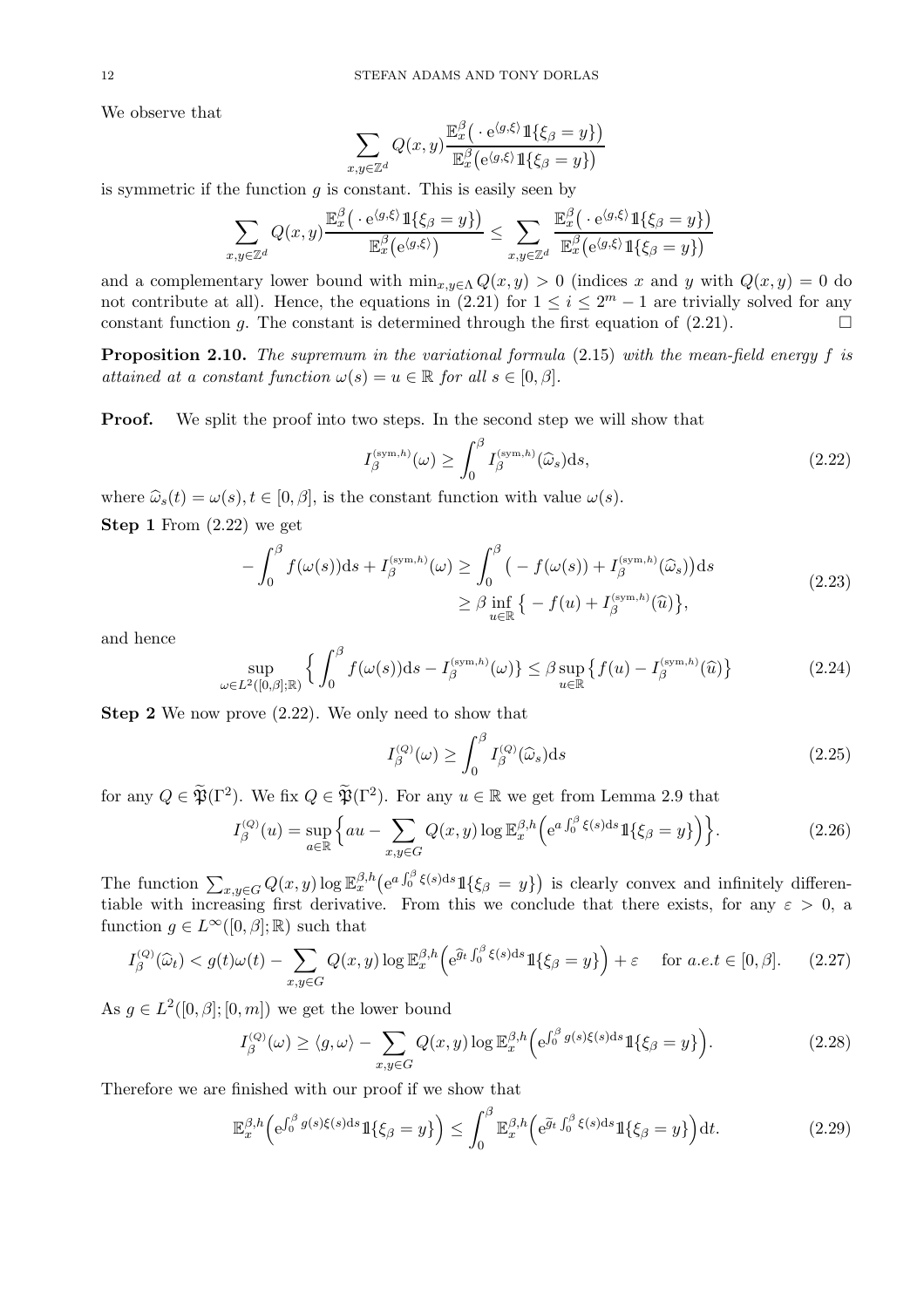$\sum_{k=1}^{2^m} \langle h_k, g \rangle \mathbb{1}\{[\beta(k-1)2^{-m}, \beta k2^{-m}]\}.$  Hence, we need to show that By continuity, we may assume that  $g \in \mathcal{H}_m$  for some  $m \in \mathbb{N}$ . Then g can be written as  $g =$ 

$$
\mathbb{E}_x^{\beta,h} \Big( e^{\int_0^\beta g(s)\xi(s)ds} \mathbb{1}\{\xi_\beta = y\} \Big) \le 2^{-m} \sum_{k=1}^{2^m} \mathbb{E}_x^{\beta,h} \Big( e^{\langle h_k, g \rangle} \int_0^\beta \xi(s)ds \mathbb{1}\{\xi_\beta = y\} \Big). \tag{2.30}
$$

But  $(2.30)$  is an application of the Hölder inequality for random walk expectations. Hence,  $(2.29)$ follows. Now,  $(2.29)$  implies, together with  $(2.27)$  and  $(2.28)$ , the inequality  $(2.25)$ , and finishes the  $\Box$ 

**Example 2.11** (**Quantum-Spin-**1/2 **variables and Telegraph process).** We shall apply our results for the mean field free energy in Theorem 2.19 to the quantum spin 1/2 model introduced in [Dor96]. In [Dor96] the non-commutative central limit theorem for the following model was studied. We show in this example the extension to the non-commutative Varadhan Lemma to obtain the mean mean-field free energy. In the setting of Theorem 2.7 and Theorem 2.19 we consider the set  $G = \{-1, +1\}$  of possible spin values and the following process on G with transition probabilities

$$
\mathbb{P}(\xi(t+\delta t)=y|\xi(t)=x)=\begin{cases} \frac{1}{2}\delta t, & \text{if } y\neq x\\ 1-\frac{1}{2}\delta t, & \text{if } y=x \end{cases},
$$

equivalently

$$
p_t(x, y) = \frac{1}{2} (1 + xye^{-t})
$$
,  $x, y \in G$ .

From Theorem 2.7 and Proposition 2.10 we get for this process and any continuous bounded function  $f : [-1,1] \to \mathbb{R}$  the result

$$
\lim_{N \to \infty} \frac{1}{N} \log \mu_{N,\beta}^{(\text{sym},t)} \left( e^{\frac{1}{N} \sum_{i=1}^{N} f(\xi^{(i)})} \right) = \sup_{\omega \in L^{2}([0,\beta];\mathbb{R})} \left\{ \int_{0}^{\beta} f(\omega(s)) \, ds - I_{\beta}^{(\text{sym},t)}(\omega) \right\} \n= \sup_{u \in \mathbb{R}} \left\{ f(u) - I_{\beta}^{(\text{sym},t)}(u) \right\},
$$
\n(2.31)

where

$$
I_{\beta}^{(\text{sym},t)}(u) = \inf_{Q \in \widetilde{\mathfrak{P}}(G^2)} \left\{ H(Q|Q^{(1)} \otimes \text{Cou}) + \sup_{a \in \mathbb{R}} \left\{ ua - \sum_{x,y \in G} Q(x,y) \log \mathbb{E}_x^{\beta} \left( e^{a \int_0^{\beta} \xi(s) ds} \mathbb{1}_{\{\xi_{\beta} = y\}} \right) \right\} \right\}.
$$
\n(2.32)

To analyse (2.32) we have to calculate the expectations  $\mathbb{E}_x^{\beta} (e^{a \int_0^{\beta} \xi(s) ds} 1\{\xi_{\beta} = y\})$  for any  $x, y \in G$ . This can be done by simple matrix calculations as follows.

$$
\mathbb{E}_x^{\beta} \Big( e^{a \int_0^{\beta} \xi(s) ds} \mathbb{1}\{\xi_{\beta} = y\} \Big) = \langle y| e^{\beta(a\sigma_z - \frac{1}{2}(\mathbb{1} - \sigma_x))} |x\rangle, \tag{2.33}
$$

where

$$
\sigma_z = \left(\begin{array}{cc} 1 & 0 \\ 0 & -1 \end{array}\right) \text{ and } \sigma_x = \left(\begin{array}{cc} 0 & 1 \\ 1 & 0 \end{array}\right)
$$

are the two-dimensional Pauli matrices. The eigenvalues of the matrix  $(a\sigma_z - \frac{1}{2}(\mathbb{1} - \sigma_x))$  are  $\lambda_{\pm 1} =$  $-\frac{1}{2} \pm \sqrt{\frac{1}{4} + a^2}$ . In principle, direct calculations of all the expectations in (2.33) lead to an evaluation of (2.32). The resulting mean mean-field free energy is therefore given by

$$
\lim_{N \to \infty} \frac{1}{N} \log \mu_{N,\beta}^{(\text{sym},t)} \left( e^{\frac{1}{N} \sum_{i=1}^{N} f(\xi^{(i)})} \right) = \beta \sup_{u \in \mathbb{R}} \{ f(u) - \frac{1}{2} (1 - \sqrt{1 - u^2}) \},\tag{2.34}
$$

compare [Dor06]. As an alternative to the tedious calculations we immediately get a lower bound via the following considerations. Let  $a \in \mathbb{R}$  and let  $u_a$  denote the eigenvector for the eigenvalue  $\lambda_1$  of the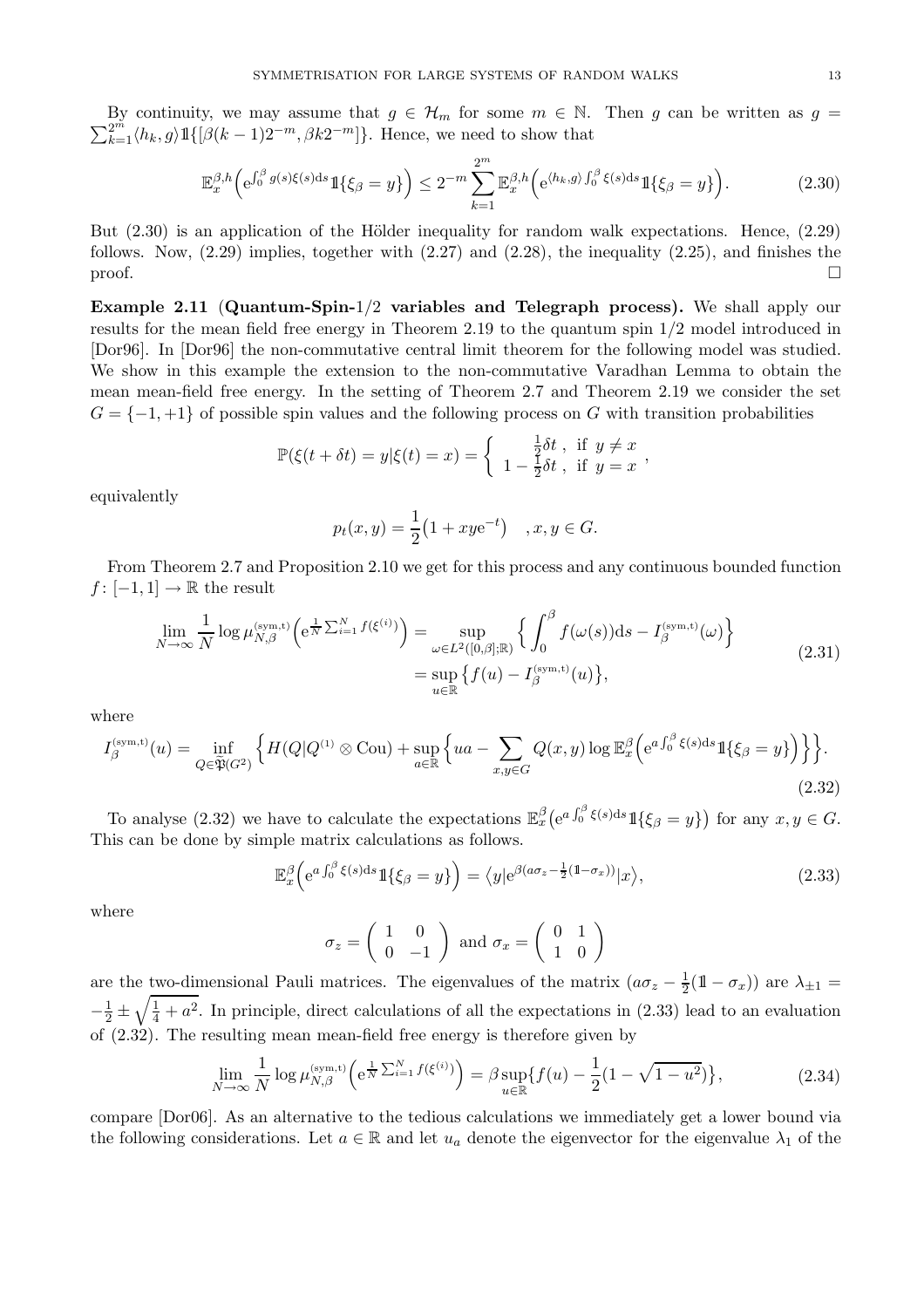matrix  $(a\sigma_z - \frac{1}{2}(\mathbb{1} - \sigma_x))$ . Then

$$
M_{\beta}^{(a)} = e^{a \int_0^{\beta} \xi(s) ds} e^{-\beta \lambda_1} \frac{u_a(\xi_{\beta})}{u_a(\xi_0)}
$$

defines a martingale for the telegraph process. We insert  $M_{\beta}^{(a)}$  in the expectation on the right hand side of (2.32) and obtain

$$
\sup_{a\in\mathbb{R}}\Big\{\beta(au-\lambda_1)-\sum_{x,y\in G}Q(x,y)\log \mathbb{E}_x^{\beta}\big(M_{\beta}^{(a)}11\{\xi_{\beta}=y\}\big)\Big\}.
$$

As  $\mathbb{E}_x(M_\beta^{(a)}1\{\xi_\beta=y\})$  is a probability measure for all  $x\in G$  due to the martingale property we can combine the logarithm term with the one from the entropy to get

$$
I_{\beta}^{(\text{sym},t)}(u) = \inf_{Q \in \widetilde{\mathfrak{P}}(G^2)} \left\{ \beta(au - \lambda_1) + \sum_{x,y \in G} Q(x,y) \log \frac{Q(x,y)}{Q^{(1)} \mathbb{E}_x(M_{\beta}^{(a)} \mathbb{1}\{\xi_{\beta} = y\})} \right\}.
$$

Hence, as the relative entropy of probability measures is positive, we get as a lower the Legendre-Fenchel transform of  $\lambda_1$ , which is given by  $\beta_2^{\frac{1}{2}}(1 - \sqrt{1 - u^2})$ .

**2.3 A special case for the rate function** In this subsection we study motivated by the results for the quantum spin models in the previous section a very important special case for the rate function for the mean of the normalised occupation local times when our  $N$  random processes are simple random walks on  $\mathbb{Z}^d$  whose generator is given by the discrete Laplacian. We let  $\Lambda \subset \mathbb{Z}^d$  be a finite box and we put m equal the counting measure Cou<sub>A</sub> on A. Instead of the symmetrised probability measure  $\mathbb{P}_{N,\beta}^{(\mathrm{sym})}$ in (1.1) we consider the symmetrised measure

$$
\mu_{\Lambda,N}^{(\text{sym})} = \frac{1}{N!} \sum_{\sigma \in \mathfrak{S}_N} \sum_{x_1 \in \Lambda} \cdots \sum_{x_N \in \Lambda} \bigotimes_{i=1}^N \mu_{x_i, x_{\sigma(i)}}^\beta.
$$
\n(2.35)

Proposition 2.5(iii) gives a large deviations principle for the mean of the normalised occupation local times under the measure  $\mu_{\Lambda,N}^{(\mathrm{sym})}$ , i.e. we have

$$
\lim_{N \to \infty} \frac{1}{N} \log(\mu_{\Lambda,N}^{(\mathrm{sym})} \circ Z_N^{-1}) = - \inf_{p \in \mathfrak{P}(\mathbb{Z}^d)} J_{\beta,\Lambda}^{(\mathrm{sym})}(p),
$$

where

$$
J_{\beta,\Lambda}^{(\text{sym})}(p) = \inf_{Q \in \widetilde{\mathfrak{P}}(\mathbb{Z}^d \times \mathbb{Z}^d)} \left\{ H(Q|Q^{(1)} \otimes \text{Cou}_{\Lambda}) + J_{\beta,\Lambda}^{(Q)}(p) \right\}, \quad p \in \mathfrak{P}(\mathbb{Z}^d), \tag{2.36}
$$

with

$$
J_{\beta,\Lambda}^{(Q)}(p) = \sup_{f \in \mathcal{B}(\mathbb{Z}^d)} \left\{ \beta \sum_{x \in \mathbb{Z}^d} f(x) p(x) - \sum_{x,y \in \mathbb{Z}^d} Q(x,y) \log \mathbb{E}_x \left( e^{\int_0^{\beta} f(\xi_s) ds} 1 \mathbb{1}_{\{\xi_\beta = y\}} \right) \right\}.
$$
 (2.37)

Our goal is to identify the rate function in much easier and more familiar terms. It turns out that this rate function is the *Donsker-Varadhan* rate function  $I_{\Lambda}$ , defined as

$$
I_{\Lambda}(p) = \begin{cases} \frac{1}{2} \sum_{\substack{x,y \in \Lambda: \\ |x-y|=1}} \left( \sqrt{p(x)} - \sqrt{p(y)} \right)^2, & \text{if } \text{supp}(p) \subset \Lambda \\ +\infty, & \text{otherwise} \end{cases}
$$
 (2.38)

where  $|x - y| = \max_{1 \leq i \leq d} |x_i - y_i|, x, y \in \mathbb{Z}^d$ , is the lattice distance. This is the rate function for the large deviations principle for the normalised occupation local time  $l_\beta$  as  $\beta \to \infty$ . More precisely, denote by  $\xi_{[0,\beta]}$  the path of the random walk and define the sub probability measure  $P_x^{(\beta)} = \mathbb{P}_x(\cdot | \text{supp } (l_\beta) \subset$  $\Lambda$ ) =  $\mathbb{P}_x(\cdot|\xi_{[0,\beta]} \subset \Lambda)$ . The the normalised occupation local time satisfies as  $\beta \to \infty$  a large deviations principle on  $\mathfrak{P}(\Lambda)$  with speed  $\beta$  and rate function  $I_{\Lambda}-C_{\Lambda}$  [DV75-83], where  $C_{\Lambda}$  is just the normalisation  $\inf_{p\in\mathfrak{P}(\mathbb{Z}^d)}\frac{1}{2}$  $\frac{1}{2} \sum_{\substack{x,y \in \Lambda: \\ |x-y|=1}} \left( \sqrt{p(x)} - \sqrt{p(y)} \right)^2$  for the rate function.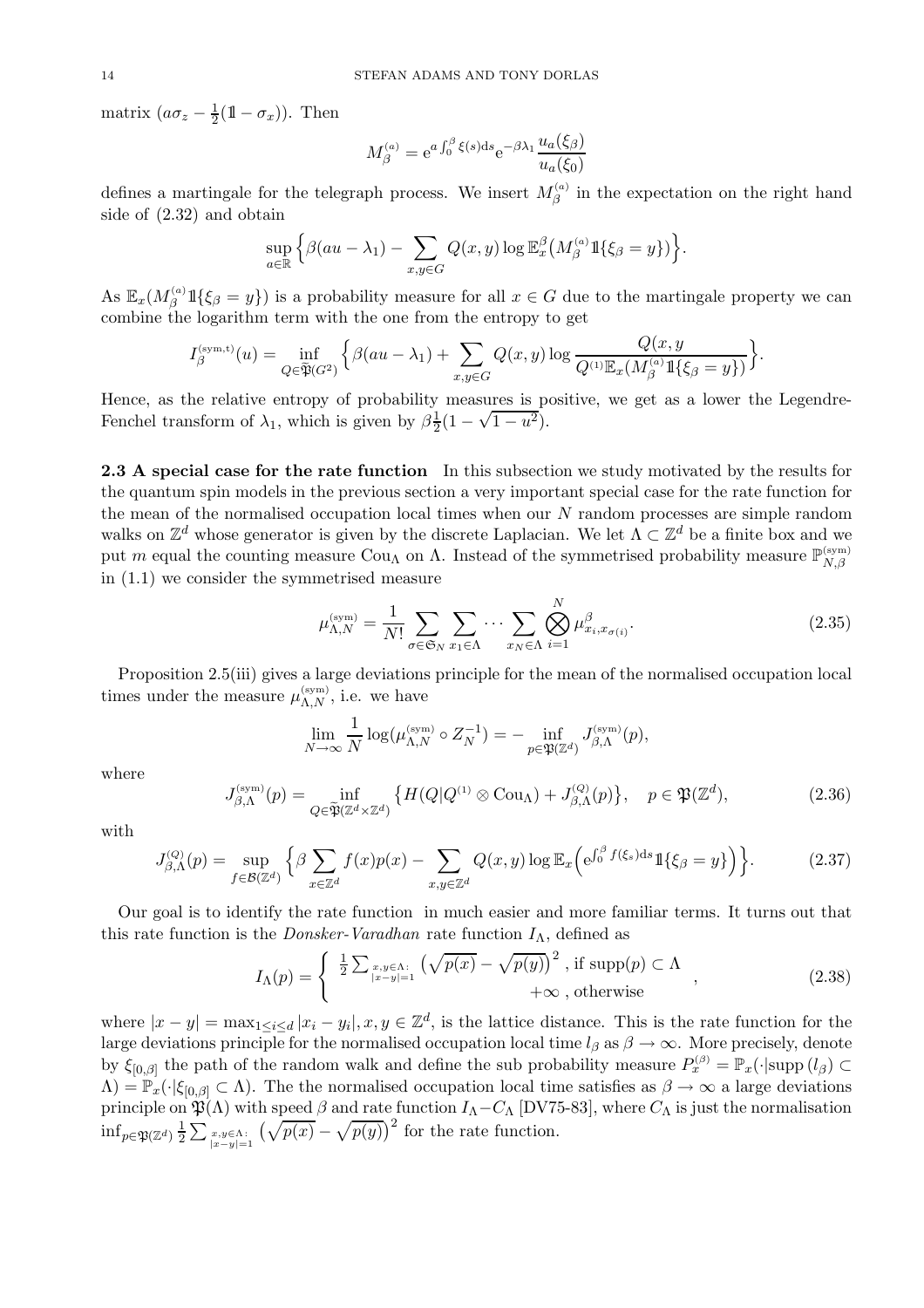The surprising result is that the rate function  $J_{\beta,\Lambda}^{(\text{sym})}$  for finite  $\beta$  but for large N under the symmetrised measure equals the *Donsker-Varadhan* rate function.

**Theorem 2.12.** Let  $\Lambda \subset \mathbb{Z}^d$  be a finite set. Then  $J_{\beta,\Lambda}^{(\text{sym})}(p) = \beta I_{\Lambda}(p)$  for any  $p \in \mathfrak{P}(\mathbb{Z}^d)$  with  $supp(p)=\Lambda$ .

For the proof of the theorem we need the following lemma.

**Lemma 2.13.** *Fix*  $\beta \in (0,\infty)$  *and a finite set*  $\Lambda \subset \mathbb{Z}^d$ . *Then, for all*  $p \in \mathfrak{P}(\mathbb{Z}^d)$  *having support in*  $\Lambda$ *,* 

$$
J_{\beta,\Lambda}^{(\text{sym})}(p) = \inf_{Q \in \widetilde{\mathfrak{P}}(\mathbb{Z}^d \times \mathbb{Z}^d)} \left\{ H(Q|Q^{(1)} \otimes \text{Cou}_{\Lambda}) + J_{\beta,\Lambda}^{(Q)}(p) \right\},\tag{2.39}
$$

*where*

$$
J_{\beta,\Lambda}^{(Q)}(p) = \sup_{f \in \mathbb{R}^{\Lambda}} \Big\{ \beta \sum_{x \in \Lambda} f(x) p(x) - \sum_{x,y \in \Lambda} Q(x,y) \log \mathbb{E}_x \big( e^{\int_0^{\beta} f(\xi_s) ds} 1 \! 1\{\xi_{[0,\beta]} \subset \Lambda\} 1 \! 1\{\xi_{\beta} = y\} \Big) \Big\}.
$$

**Proof.** Note that  $H(Q|Q^{(1)} \otimes \text{Cou}_A) = \infty$  if the support of Q is not contained in  $\Lambda \times \Lambda$ . Hence, in (2.36) we need to take the infimum over pair probability measures Q only on the set  $\widetilde{\mathfrak{P}}(\Lambda \times \Lambda)$ . From an inspection of the right hand side of  $(2.37)$  it follows that the function (vector) f in the supremum can be taken arbitrarily negative outside  $\Lambda$  to approximate the supremum. Hence, we may add in the expectation the indicator on the event that the random walk does not leave  $\Lambda$  by time  $\beta$ . But then the values of f outside  $\Lambda$  do not contribute. This shows that we need to consider only functions f that are defined on  $\Lambda$ ; in other words, (2.39) holds.  $\Box$ 

**Proof of Theorem 2.12.** We proceed in two steps. First we show that  $J_{\beta,\Lambda}^{(\text{sym})}(p) \geq \beta I_{\Lambda}(p)$  for any  $p \in \mathfrak{P}(\mathbb{Z}^d)$  with support in  $\Lambda$ . In a second step we show the complementary inequality for any  $p \in \mathfrak{P}(\mathbb{Z}^d)$  with supp  $(p) = \Lambda$ . We start from (2.39).

Denote by  $\Delta_{\Lambda}$  the restriction of the discrete Laplacian to the set  $\Lambda$  with zero boundary conditions, i.e. for any  $f \in \mathbb{R}^{\Lambda}$ ,

$$
\Delta_{\Lambda} f(x) = \sum_{\substack{x,y \in \Lambda: \\ |x-y| = 1}} [f(x) - f(y)], \quad x \in \Lambda, f \in \mathbb{R}^{\mathbb{Z}^d}, \text{supp}(f) \subset \Lambda. \tag{2.40}
$$

For  $f \in l^2(\Lambda) = \mathbb{R}^{\Lambda}$  let  $u_f$  be the unique positive eigenfunction for the operator  $\Delta_{\Lambda} + f$  for the eigenvalue  $\lambda(f)$  given by

$$
\lambda_{\Lambda}(f) = \sup_{g \in l^{2}(\Lambda) : ||g||_{2}=1} \langle (\Delta_{\Lambda} + f)g, g \rangle = - \inf_{g \in l^{2}(\mathbb{Z}^{d}) : \atop \sup p(g) \subset \Lambda, ||g||_{2}=1} \left\{ \frac{1}{2} \sum_{\substack{x, y \in \mathbb{Z}^{d}: \ |x-y|=1}} (g(x) - g(y))^{2} - \langle f, g \rangle^{2} \right\}.
$$
\n(2.41)

To check the positivity and uniqueness of the eigenfunction consider the operator  $\Delta_{\Lambda} + c\mathbb{1} + f$ , which is non-negative and irreducible for some  $c > 0$ . The theorem of Perron-Frobenius (see [Se81]) gives that  $\Delta_{\Lambda} + c \mathbb{I} + f$  has a unique simple eigenvalue and that the corresponding eigenfunction is positive in Λ and unique up to constants. Clearly,  $\Delta_{\Lambda} + c \mathbb{1} + f$  and  $\Delta_{\Lambda} + f$  have the same eigenfunction, and the corresponding eigenvalues differ by the constant c. Hence,  $\lambda(f)$  is simple and the eigenfunction  $u_f$  is unique and positive.

We now introduce a martingale which permits a transformation of the random walk in the expectation of the variational formula in (2.39). The expression

$$
M_{\beta}^{(f)} := e^{\int_0^{\beta} f(\xi_s) ds} e^{-\beta \lambda_{\Lambda}(f)} 1\!\mathrm{l}\{\xi_{[0,\beta]} \subset \Lambda\} \frac{u_f(\xi_{\beta})}{u_f(\xi_0)}
$$
(2.42)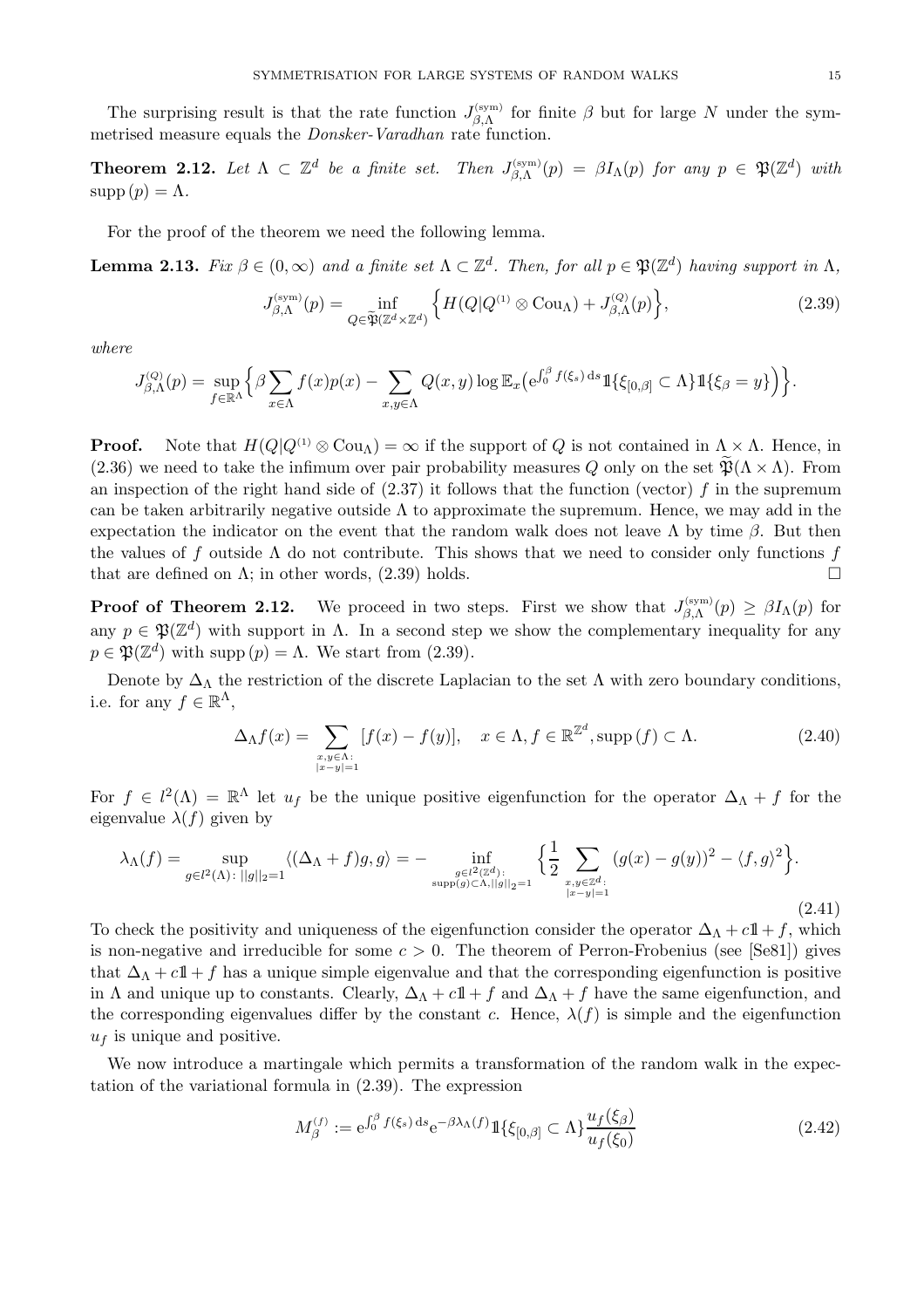defines a martingale  $(M_\beta^{(f)})_{\beta \geq 0}$  under  $\mathbb{P}_x$  for any  $x \in \Lambda$  with respect to the canonical filtration (see the Markov process variant of [RY99, Prop. VIII.3.1] or [Kal01] for martingale theory for Markov processes).

We insert now  $M_{\beta}^{(f)}$  on the right hand side of (2.39), obtain an extra  $\beta \lambda_{\Lambda}(f)$  and use the marginal property of the pair probability measure Q, which gives  $\sum_{x,y} Q(x, y) \log \frac{u_f(y)}{u_f(x)} = 0$ . Thus we see that

$$
J_{\beta,\Lambda}^{(Q)}(p) = \sup_{f \in \mathbb{R}^{\Lambda}} \Big\{ \beta(\langle f,p \rangle - \lambda_{\Lambda}(f)) - \sum_{x,y \in \Lambda} Q(x,y) \log \mathbb{E}_{x} \big( M_{\beta}^{(f)} \mathbb{1}\{\xi_{\beta} = y\} \big) \Big\},\,
$$

where  $\langle f, p \rangle = \sum_{x \in \Lambda} f(x) p(x)$  is the scalar product in  $\Lambda$ . Here  $\mathbb{E}_x$  denotes expectation for the simple random walk with generator  $\Delta$  starting at x. Note that by the martingale property of  $(M_\beta^{(f)})_{\beta \geq 0}$  the measure  $\mathbb{E}_x(M_\beta^{(f)}1_{\{\xi_\beta=\cdot\}})$  is a probability measure on  $\Lambda$  for any  $x \in \Lambda$ . Substituting this in (2.39) and recalling the definition of the relative entropy of the pair measures, we obtain that

$$
J_{\beta,\Lambda}^{(\text{sym})}(p) = \inf_{Q \in \widetilde{\mathfrak{P}}(\mathbb{Z}^d \times \mathbb{Z}^d)} \sup_{f \in \mathbb{R}^\Lambda} \left\{ \beta(\langle f, p \rangle - \lambda_\Lambda(f)) + \sum_{x,y \in \Lambda} Q(x,y) \log \frac{Q(x,y)}{Q^{(1)}(x) \mathbb{E}_x(M_\beta^{(f)} \mathbb{1}\{\xi_\beta = y\})} \right\}.
$$
 (2.43)

The double sum in (2.43) is, because  $\mathbb{E}_x(M_\beta^{(f)}1[\xi_\beta = \cdot])$  is a probability measure, an entropy between probability measures and therefore nonnegative.

Therefore we get that

$$
J_{\Lambda}^{(\text{sym})}(p) \ge \beta \sup_{f \in \mathbb{R}^{\Lambda}} \left\{ \langle f, p \rangle - \lambda_{\Lambda}(f) \right\}.
$$
 (2.44)

Note that the map  $f \mapsto \lambda_{\Lambda}(f)$  is the Legendre-Fenchel transform of  $I_{\Lambda}$ , as is seen from the Rayleigh-Ritz principle in (2.41). According to the Duality Lemma [DZ98, Lemma 4.5.8], the r.h.s. of (2.44) is therefore equal to  $\beta I_{\Lambda}(p)$  since it is equal to the Legendre-Fenchel transform of  $\lambda_{\Lambda}$ . Hence, we have shown that  $J_{\Lambda}^{(\text{sym})}(p) \geq \beta I_{\Lambda}(p)$  for any  $p \in \mathfrak{P}(\mathbb{Z}^d)$  with support in  $\Lambda$ .

In our second step we prove the complementary inequality. For that we construct a pair probability measure to get an upper for (2.43). The resulting upper bound is given by the supremum over any function  $f \in \mathbb{R}^{\Lambda}$ . Thus we are left to solve this variational problem for the upper bound. Let's turn to the details.

For  $p \in \mathfrak{P}(\mathbb{Z}^d)$  with supp  $(p) = \Lambda$  define the function  $u \in \mathbb{R}^{\Lambda}$  by  $u(x) = \sqrt{p(x)}$  and the function  $f^* \in \mathbb{R}^{\Lambda}$  by

$$
f^*(x) = -\frac{\Delta_\Lambda u(x)}{u(x)} \quad \text{ for } x \in \Lambda.
$$

Then  $u = u_{f^*}$  is the unique positive eigenfunction for the operator  $\Delta_{\Lambda} + f^*$  with eigenvalue  $\lambda_{\Lambda}(f^*) = 0$ . Given these objects we define the function  $Q^*$ :  $\Lambda \times \Lambda \to [0, 1]$  by

$$
Q^*(x,y) = u(x)u(y)\mathbb{E}_x\Big(\mathrm{e}^{\int_0^\beta f^*(\xi_s)\mathrm{d}s}\mathbb{1}\{\xi_{[0,\beta]} \subset \Lambda\}\mathbb{1}\{\xi_{\beta} = y\}\Big), \quad x, y \in \Lambda. \tag{2.45}
$$

This function is obviously symmetric and sums up to one. By the martingale property of  $(M_\beta^{(f^*)})_{\beta \geq 0}$ the first marginal is identified as

$$
Q^{*(1)}(x) = u(x) \mathbb{E}_x \left( e^{\int_0^{\beta} f^*(\xi_s) ds} \mathbb{1}_{\{\xi_{[0,\beta]} \subset \Lambda\}} u(\xi_{\beta}) \right) = u(x)^2, \quad x \in \Lambda. \tag{2.46}
$$

Therefore  $Q^* \in \widetilde{\mathfrak{B}}(\Lambda \times \Lambda)$ , which gives the following upper bound for (2.43), when we apply the marginal property of  $Q^*$  and separate the eigenvalue in the definition of  $M_{\beta}^{(f)}$ . The marginal property gives

$$
\sum_{x,y \in \Lambda} Q^*(x,y) \log \frac{u(x)u(y)}{Q^{*(1)}(x)} = 0.
$$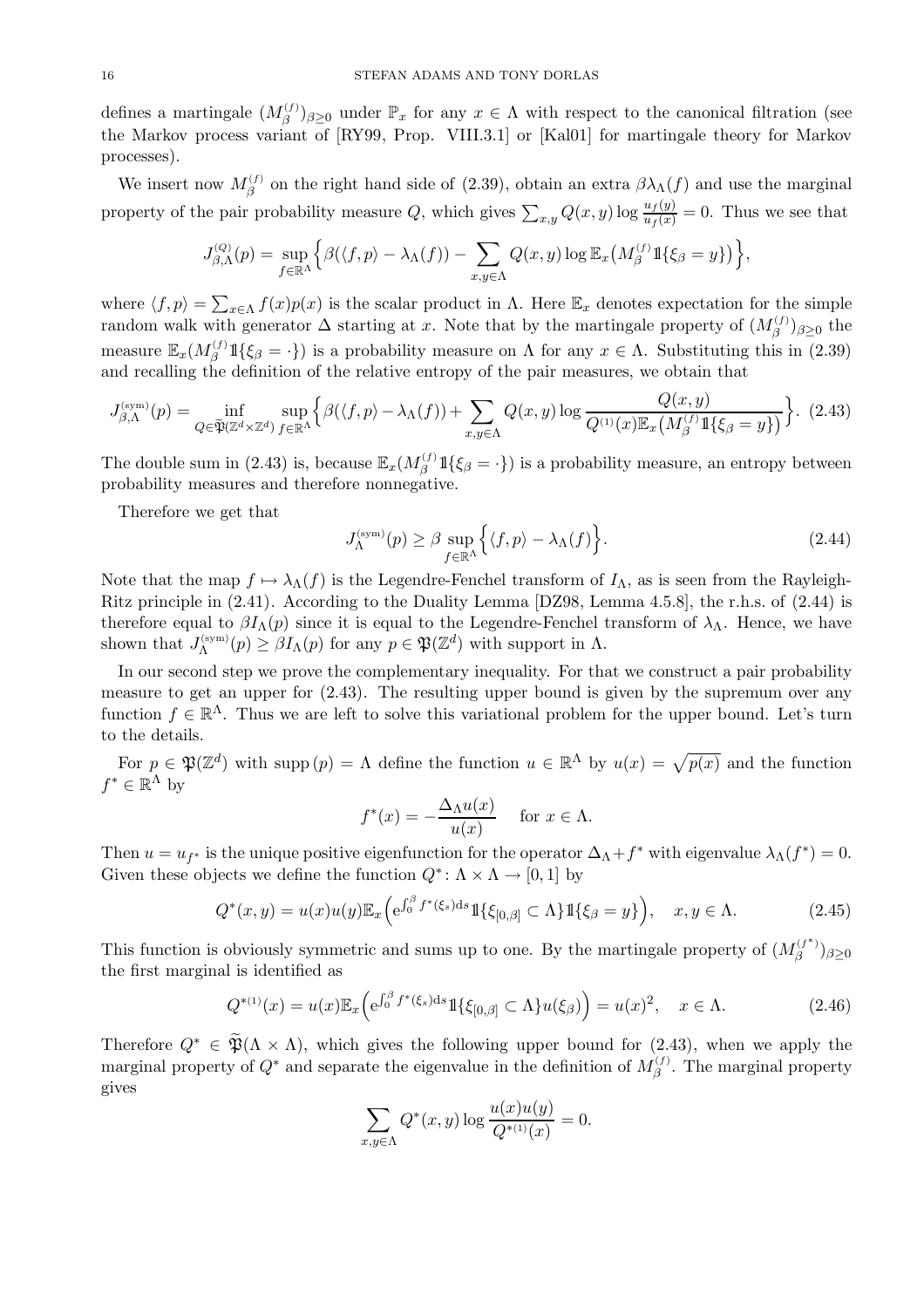Hence

$$
J_{\beta,\Lambda}^{(\text{sym})}(p) \leq \sup_{f \in \mathbb{R}^{\Lambda}} \left\{ \beta \langle f, p \rangle + \sum_{x,y \in \Lambda} Q^*(x,y) \log \frac{\mathbb{E}_x \left( e^{\int_0^{\beta} f^*(\xi_s) ds} \mathbb{1} \{ \xi_{[0,\beta]} \subset \Lambda \} \mathbb{1} \{ \xi_{\beta} = y \} \right)}{\mathbb{E}_x \left( e^{\int_0^{\beta} f(\xi_s) ds} \mathbb{1} \{ \xi_{[0,\beta]} \subset \Lambda \} \mathbb{1} \{ \xi_{\beta} = y \} \right)} \right\}.
$$
 (2.47)

We will show that the variational problem on the right hand side of  $(2.47)$  is solved for  $f = f^*$ . Due to the strict concavity we need to get the solution for the Euler-Lagrange equation, which reads

$$
\beta \langle v, p \rangle = \sum_{x, y \in \Lambda} Q^*(x, y) \frac{\mathbb{E}_x \left( \left( \int_0^\beta v(\xi_s) \, ds \right) e^{\int_0^\beta f(\xi_s) \, ds} \mathbb{1} \{ \xi_{[0, \beta]} \subset \Lambda \} \mathbb{1} \{ \xi_\beta = y \} \right)}{\mathbb{E}_x \left( e^{\int_0^\beta f(\xi_s) \, ds} \mathbb{1} \{ \xi_{[0, \beta]} \subset \Lambda \} \mathbb{1} \{ \xi_\beta = y \} \right)} \tag{2.48}
$$

for all  $v \in \mathbb{R}^{\Lambda}$ . The right hand side of (2.48) for  $f = f^*$  reads

$$
\sum_{x,y \in \Lambda} u(x)u(y) \mathbb{E}_x \Big( \big( \int_0^\beta v(\xi_s) \mathrm{d}s \big) \mathrm{e}^{\int_0^\beta f(\xi_s) \mathrm{d}s} \mathbb{1} \{ \xi_{[0,\beta]} \subset \Lambda \} \mathbb{1} \{ \xi_\beta = y \} \Big)
$$
\n
$$
= \sum_{x \in \Lambda} u(x)^2 \mathbb{E}_x \Big( M_\beta^{(f^*)} \int_0^\beta v(\xi_s) \mathrm{d}s \Big) = \int_0^\beta \mathrm{d}s \widetilde{\mathbb{E}}^{(f^*)} \big( v(\xi_s) \big), \tag{2.49}
$$

where  $\mathbb{E}^{(f^*)}$  is the expectation with respect to the transform with the martingale  $(M_\beta^{(f^*)})_{\beta \geq 0}$  (compare remark following Prop. VIII.3.9 in [RY99]), starting at its invariant measure  $u^2(x) = p(x), x \in \Lambda$ . Therefore  $\mathbb{E}^{(f^*)}(v(\xi_s)) = \langle v, p \rangle$ , because the transformed random walk does not leave the set  $\Lambda$  and is stationary when started in its invariant measure. Thus  $f = f^*$  solves the variational problem on the right hand side of (2.48) and gives finally after short calculations

$$
J_{\beta,\Lambda}^{(\text{sym})}(p) \leq \beta \langle f^*, p \rangle = -\beta \langle \frac{\Delta_{\Lambda} u}{u}, u \rangle = -\beta \sum_{x \in \Lambda} u(x) \Delta_{\Lambda} u(x) = \beta \Big( 2d - \sum_{\substack{x, y \in \Lambda: \ |x-y|=1}} u(x) u(y) \Big)
$$
  
=  $\beta \frac{1}{2} \sum_{\substack{x, y \in \Lambda: \ |x-y|=1}} \left( \sqrt{p(x)} - \sqrt{p(y)} \right)^2 = \beta I_{\Lambda}(p).$  (2.50)

We will give a heuristic interpretation in terms of the cycle structure. The measure  $\mu_{\Lambda,N}^{(\text{sym})}$  in (2.35) admits a representation which goes back to Feynman 1953 [Fe53]; in fact he considered Brownian motions instead of random walks on  $\mathbb{Z}^d$ . Every permutation  $\sigma \in \mathfrak{S}_N$  can be written as a concatenation of cycles. Given a cycle  $(i, \sigma(i), \sigma^2(i), \ldots, \sigma^{k-1}(i))$  with  $\sigma^k(i) = i$  and precisely k distinct indices, the contribution coming from this cycle is independent of all the other indices. Furthermore, by the fact that  $\mu^{\beta}_{x_i,x_{\sigma(i)}}$  is the conditional distribution given that the random walk ends in  $x_{\sigma(i)}$ , this contribution (also executing the k integrals over  $x_{\sigma^{l}(i)} \in \Lambda$  for  $l = k - 1, k - 2, \ldots, 0$ ) turns the corresponding k random walk bridges of length  $\beta$  into one random walk bridge of length  $k\beta$ , starting and ending in the same point  $x_i \in \Lambda$  and visiting  $\Lambda$  at the times  $\beta, 2\beta, \ldots, (k-1)\beta$ . Hence,

$$
\mu_{\Lambda,N}^{(\mathrm{sym})} = \frac{1}{N!} \sum_{\sigma \in \mathfrak{S}_N} \; \bigotimes_{k \in \mathbb{N}} \Big( \int_{\Lambda} \mathrm{d} y_k \, \mu_{y_k, y_k}^{k,\beta,\Lambda} \Big)^{\otimes f_k(\sigma)},
$$

where  $f_k(\sigma)$  denotes the number of cycles in  $\sigma$  of length precisely equal to k, and  $\mu_{x,y}^{k,\beta,\Lambda}$  is the random walk bridge measure  $\mu_{x,y}^{k\beta} = \mathbb{P}_x(\cdot \mathbb{1}\{\xi_\beta = y\})$ , restricted to the event  $\bigcap_{l=1}^k {\{\xi_{l\beta} \in \Lambda\}}$ . (See [Gin71, Lemma 2.1] for related combinatorial considerations.) If  $f_N(\sigma) = 1$  (i.e., if  $\sigma$  is a cycle), then we are considering just one random walk bridge  $\xi$  of length  $N\beta$ , with uniform initial measure on  $\Lambda$ , on the event  $\bigcap_{l=1}^{N} \{\xi_{l\beta} \in \Lambda\}$ . Furthermore,  $Y_N$  is equal to the normalised occupation measure of this random walk. For such a  $\sigma$ , the limit  $N \to \infty$  turns into a limit for diverging time, and the corresponding

 $\Box$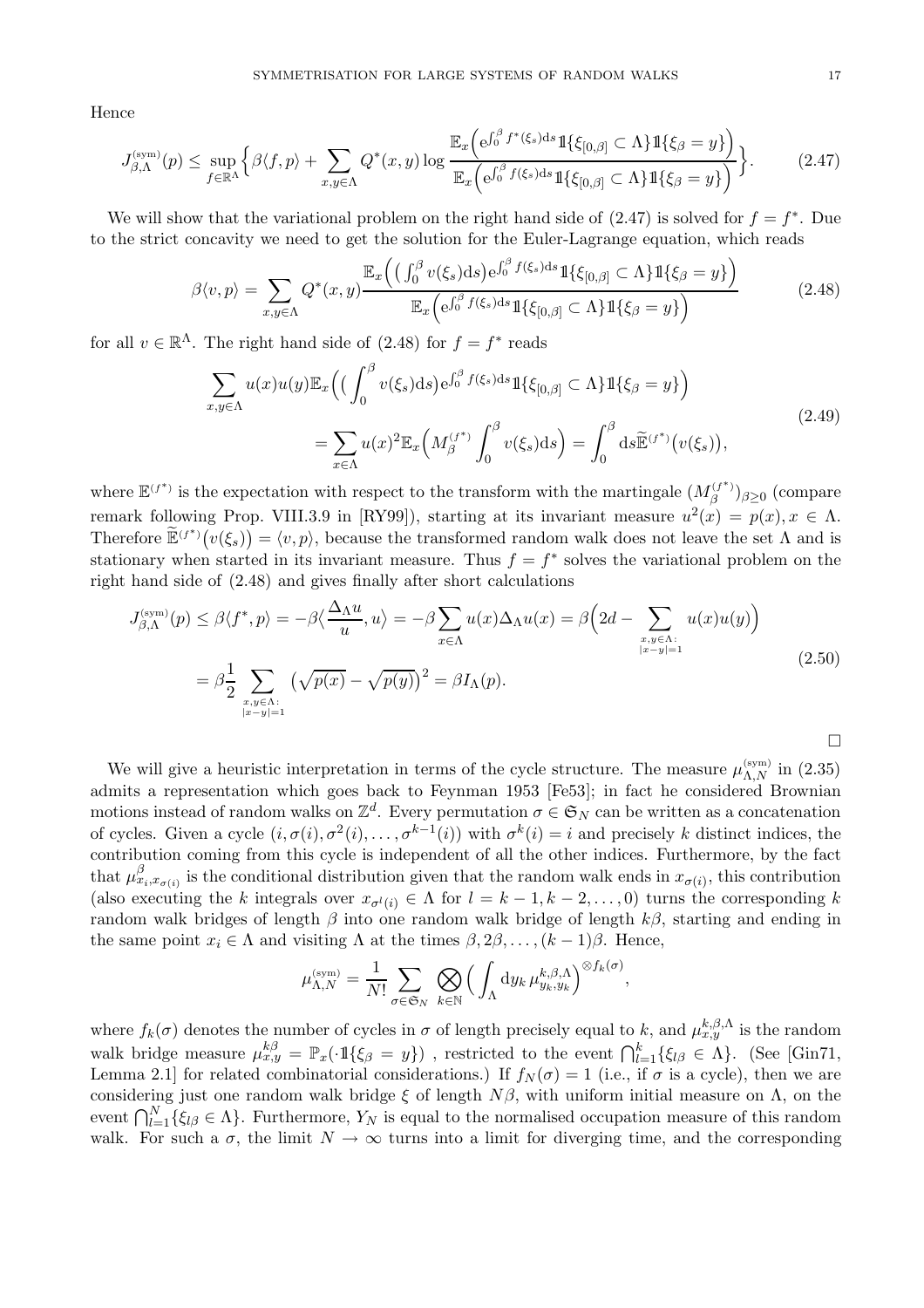large-deviation principle of Donsker and Varadhan formally applies. In [A06] large deviation results are obtained for the cycle representation for integer partitions.

It has been proved by Sütö  $[Sü93, Sü02]$  that the non-vanishing of the probability for long cycles is equivalent with *Bose-Einstein condensation* for non-interacting Bosons. [DMP05] studied the density of long cycles for mean-field interactions and [BCMP05] study large deviations for different cycles statistics in the grandcanonical ensemble.

If a permutation  $\sigma$  does not contain a cycle of length  $\approx N^{\alpha}$ , for some  $\alpha > 0$ , its contribution is quantified with a different rate, compare [BCMP05] and for the canonical ensemble [A06]. In this way, Theorem 2.12 says that the large-N behaviour of  $\mu_{\Lambda,N}^{(\text{sym})} \circ Y_N^{-1}$  is predominantly determined by all those permutations consisting of just one cycle of length  $N$ .

# **2.4 Preliminaries**

In this subsection we provide some definitions and basic properties. A function  $\xi$ :  $[0, \beta] \to \mathbb{R}^d$  is an element of  $D_\beta$  if and only for any  $t_0 \in (0, \beta)$ 

$$
\lim_{t \downarrow t_0} \xi(t) = \xi(t_0) \text{ and } \lim_{t \uparrow t_0} \xi(t) \text{ exists,}
$$
\n(2.51)

and, moreover,  $\xi(0) = \lim_{t \downarrow 0}$  and  $\xi(\beta) = \lim_{t \uparrow \beta} \xi(t)$ . Every function in  $D_{\beta}$  has at most a countable number of points where it is not continuous ([Par67]). On  $D_\beta$  one can introduce a metric, the Skorokhod metric, defined by

$$
\rho(\xi, \xi') = \inf_{\lambda \in H} \left\{ \sup_{t \in [0,\beta]} |\xi(\lambda(t)) - \xi'(t)| + \sup_{t \in [0,\beta]} |\lambda(t) - t| \right\},\tag{2.52}
$$

where H is the space of increasing functions  $\lambda: [0, \beta] \to [0, \beta]$ . The Skorokhod topology is the topology induced on  $D_\beta$  by the metric  $\rho$  and turns  $D_\beta$  into a Polish space([Par67],[DS01]). One has the following characterisation of compact subsets of  $D_\beta$ .

**Lemma 2.14** ([Par67]). *In order that a subset*  $K \subset D_\beta$  *be compact under the Skorokhod topology it is necessary and sufficient that* K *be bounded and closed and satisfy the condition*

$$
\lim_{\delta \downarrow 0} \sup_{\xi \in K} \omega_{\xi}(\delta) = 0,\tag{2.53}
$$

*where*  $\omega_{\xi}(\delta)$  *is defined by* 

$$
\omega_{\xi}(\delta) = \sup_{\substack{t-\delta \le t' \le t \le t'' \le t+\delta \\ \beta-\delta \le t \le \beta}} \left\{ |\xi(t') - \xi(t)| \wedge |\xi(t'') - \xi(t)| \right\} + \sup_{0 \le t \le \delta} |\xi(t) - \xi(0)|
$$
\n
$$
+ \sup_{\beta-\delta \le t \le \beta} |\xi(t) - \xi(\beta)|. \tag{2.54}
$$

For the convenience of our reader, we repeat the notion of a large-deviations principle and of the most important facts that are used in the present paper. See [DZ98] and [DS01] for a comprehensive treatment of this theory.

Let X denote a topological vector space. A lower semi-continuous function  $I: \mathcal{X} \to [0,\infty]$  is called a *rate function* if I is not identical  $\infty$  and has compact level sets, i.e. if  $I^{-1}([0, c]) = \{x \in \mathcal{X} : I(x) \leq c\}$ is compact for any  $c \geq 0$ . A sequence  $(X_N)_{N \in \mathbb{N}}$  of X-valued random variables  $X_N$  satisfies the *large-deviation upper bound* with *speed*  $a_N$  and rate function I if, for any closed subset F of  $\mathcal{X}$ ,

$$
\limsup_{N \to \infty} \frac{1}{a_N} \log \mathbb{P}(X_N \in F) \le - \inf_{x \in F} I(x),\tag{2.55}
$$

and it satisfies the *large-deviation lower bound* if, for any open subset  $G$  of  $\mathcal{X}$ ,

$$
\liminf_{N \to \infty} \frac{1}{a_N} \log \mathbb{P}(X_N \in G) \le - \inf_{x \in G} I(x). \tag{2.56}
$$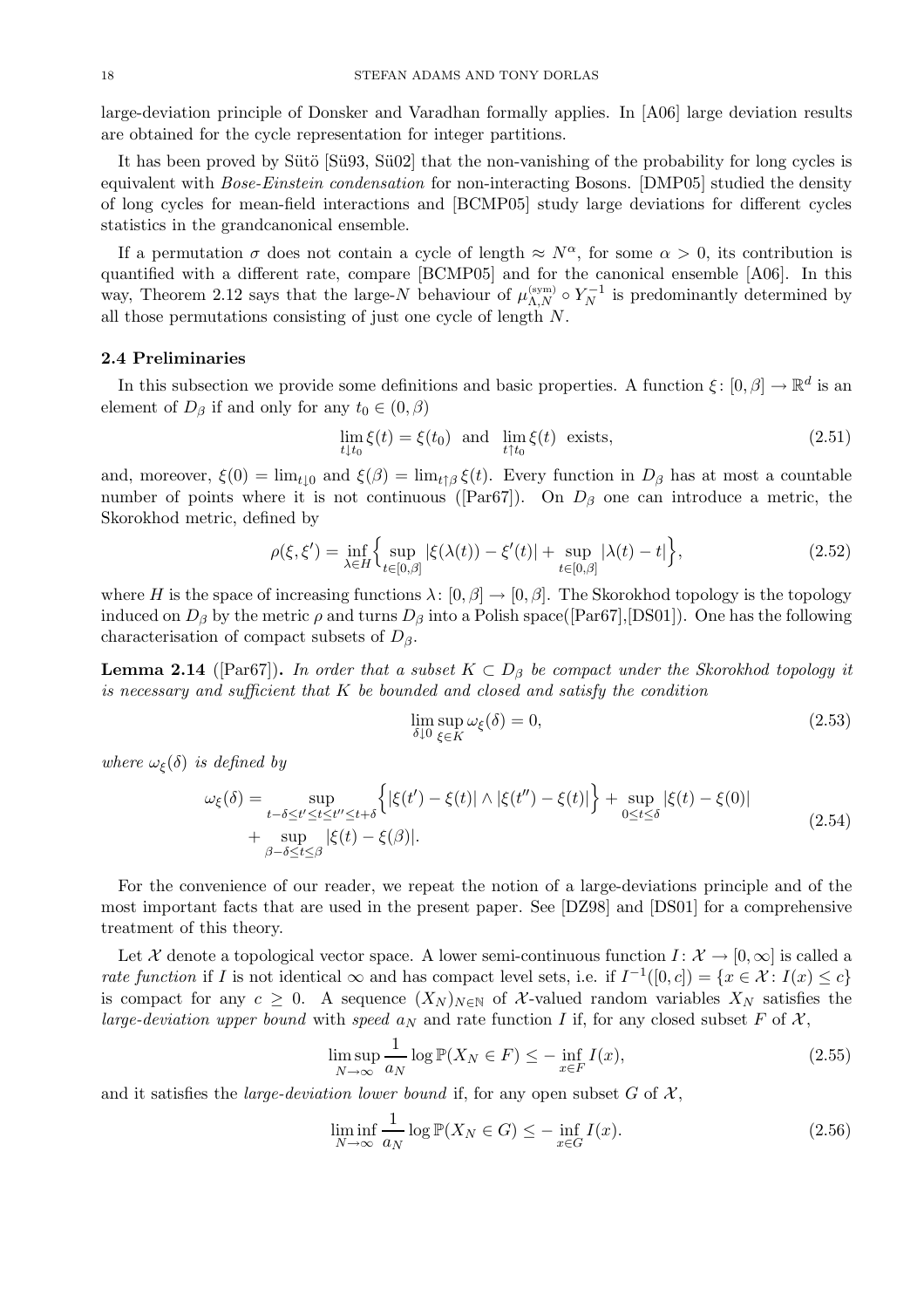If both, upper and lower bound, are satisfied, one says that  $(X_N)_N$  satisfies a *large-deviation principle*. The principle is called *weak* if the upper bound in (2.55) holds only for *compact* sets F. A weak principle can be strengthened to a full one by showing that the sequence of distributions of  $X_N$  is *exponentially tight*, i.e. if for any  $L > 0$  there is a compact subset  $K_L$  of X such that  $\mathbb{P}(X_N \in K_L^c) \leq$  $e^{-LN}$  for any  $N \in \mathbb{N}$ .

One of the most important conclusions from a large deviation principle is *Varadhan's Lemma*, which says that, for any bounded and continuous function  $F: \mathcal{X} \to \mathbb{R}$ ,

$$
\lim_{N \to \infty} \frac{1}{N} \log \int e^{N F(X_N)} d\mathbb{P} = - \inf_{x \in \mathcal{X}} \big( I(x) - F(x) \big).
$$

One standard situation in which a large deviation principle holds is the case where  $\mathbb P$  is a probability measure, and  $X_N = \frac{1}{N}(Y_1 + \cdots + Y_N)$  is the mean of N i.i.d. X-valued random variables  $Y_i$  whose moment generating function

$$
M(F) = \int e^{F(Y_1)} d\mathbb{P}
$$

is finite for all elements F of the topological dual space  $\mathcal{X}^*$  of  $\mathcal{X}$ . In this case, the abstract Cramér theorem provides a weak large deviation principle for  $(X_N)_{N\in\mathbb{N}}$  with rate function equal to the Legendre-Fenchel transform of log M, i.e.  $I(x) = \sup_{F \in \mathcal{X}^*} (F(x) - \log M(F))$ . An extension to independent, but not necessarily identically distributed random variables is provided by the abstract Gärtner-Ellis theorem.

For our main theorems Theorem 2.1, Theorem 2.2 and Theorem 2.3 we shall rely on the following conventions. For the random probability measure in  $\mathfrak{P}(D_\beta)$  we conceive  $\mathfrak{P}(D_\beta)$  as a closed convex subset of  $\mathcal{M}(D_{\beta})$ , the space of finite signed Borel measures on  $D_{\beta}$ .  $\mathcal{M}(D_{\beta})$  is a topological Hausdorff space, whose topology is induced by the set  $\mathcal{C}_{b}(D_{\beta})$  of continuous bounded functions on  $D_{\beta}$ . Here  $\mathcal{C}_{b}(D_{\beta})$  is the topological dual of  $\mathcal{M}(D_{\beta})$ . The set  $\mathfrak{P}(D_{\beta})$  of probability measures on  $D_{\beta}$  inherits its topology from  $\mathcal{M}(D_\beta)$ . When we speak of a large deviations principle of  $\mathfrak{P}(D_\beta)$ -valued random variables, then we mean a principle on  $\mathcal{M}(D_\beta)$  with a rate function that is tacitly extended from  $\mathfrak{P}(D_\beta)$ to  $\mathcal{M}(D_{\beta})$  with the value + $\infty$ . Thus, in the variational formula (2.3) the Legendre-Fenchel transform with respect to the set  $\mathcal{C}_b(D_\beta)$  appeared. For the mean path we embed the space  $D_\beta([0,\beta];\mathbb{R}^d)$ continuously into  $L^2([0, \beta]; \mathbb{R}^d)$ , hence the dual pairing is here given by the  $L^2$ -scalar product.

# 3. Proofs

In this section we prove our main Theorems 2.1, 2.2 and 2.3. In the first subsection we prove the large deviations principle in Theorem 2.1 for the empirical path measures. In Subsection 3.2 we prove Theorem 2.2, in Subsection 3.3 we prove Theorem 2.3 both on the basis of the proof for Theorem 2.1 and the contraction principle. The last subsection, Subsection 3.4, is devoted to the proof of the exponential tightness of the distribution of the empirical path measure under the symmetrised measure (1.1) and the exponential tightness for certain products of not necessarily identical distributed objects coming form the two-level large deviation method occurring in the proof of our main Theorems 2.1 and 2.3.

## **3.1 Proof of Theorem 2.1**

For the proof of Theorem 2.1 we have to show the following inequalities and properties, (1) For any open set  $A \subset \mathfrak{P}(D_{\beta}),$ 

$$
\liminf_{N \to \infty} \log \mathbb{P}_{N,\beta}^{(\text{sym})}(L_N \in A) \ge - \inf_{\mu \in A} I_{\beta}^{(\text{sym})}(\mu),\tag{3.1}
$$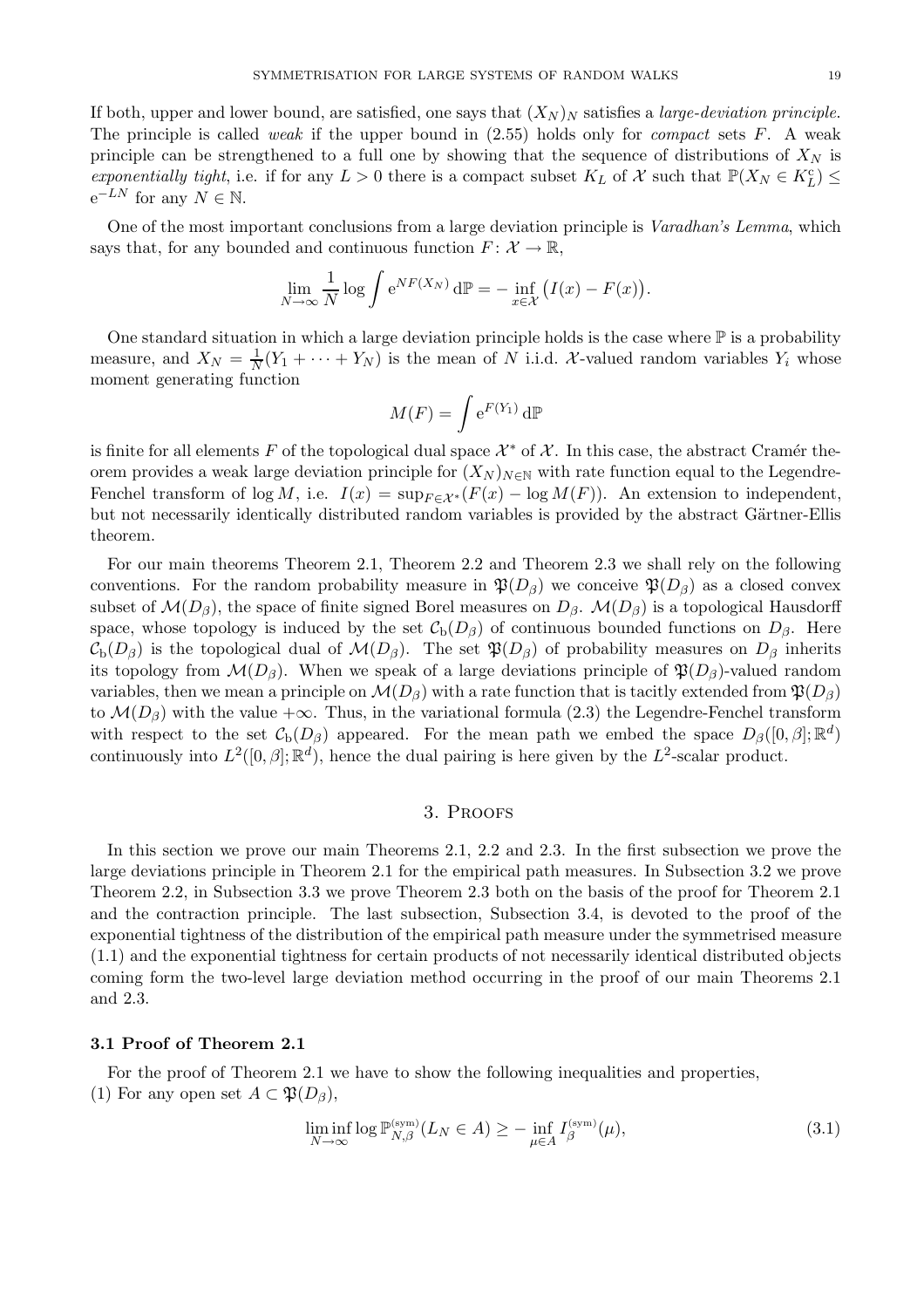(2) for any compact set  $F \subset \mathfrak{P}(D_{\beta}),$ 

$$
\limsup_{N \to \infty} \log \mathbb{P}_{N,\beta}^{(\text{sym})}(L_N \in F) \le - \inf_{\mu \in F} I_{\beta}^{(\text{sym})}(\mu). \tag{3.2}
$$

(3) The sequence of probability measures  $(\mathbb{P}_{N,\beta}^{(\text{sym})} \circ L_N^{-1})_{N \in \mathbb{N}}$  is exponentially tight.

The symmetrised measure  $\mathbb{P}_{N,\beta}^{(\text{sym})}$  is not a product of i.i.d. measures, hence we first transform the probability measure into a probability measure which permits an application of a version of the Gärtner-Ellis theorem. This will be done in Section 3.1.1 for the lower bound and in Section 3.1.2 for the upper bound respectively. The technique applied here is a purely combinatoric one and it is inspired by the works of [Gin71] and [Toth90]. The counting arguments for the proposed combinatoric methods are given by the results in [A01], where combinatoric counting was used to evaluate partition functions in the microcanonical ensemble. For the whole proof of Theorem 2.1 the initial distribution measure  $m \in \mathfrak{B}(\mathbb{Z}^d)$  allows some kind of compactification. The exponential tightness will be proved in Subsection 3.4.

# *3.1.1 Proof of the lower bound of Theorem 2.1.*

Fix an open set  $A \in \mathfrak{P}(D_\beta)$  and a finite set  $\Lambda \subset \mathbb{Z}^d$  with  $m(\Lambda) > 0$ . We get the lower bound

$$
\mathbb{P}_{N,\beta}^{(\text{sym})}(L_N \in A) \ge m(\Lambda)^N \frac{1}{N!} \sum_{\sigma \in \mathfrak{S}_N} \sum_{x_1 \in \Lambda} \cdots \sum_{x_N \in \Lambda} \prod_{i=1}^N m_\Lambda(x_i) \Big( \bigotimes_{i=1}^N \mathbb{P}_{x_i, x_{\sigma(i)}}^{\beta} \Big) (L_N \in A), \tag{3.3}
$$

where  $m_\Lambda(x) := m(x)/m(\Lambda)$  for any  $x \in \Lambda$  defines a probability measure on  $\Lambda$ . The terminal points  $x_{\sigma(i)}$  are in  $\Lambda$  as well for any  $\sigma \in \mathfrak{S}_N$ ,  $x_i \in \Lambda$ ,  $1 \leq i \leq N$ . We want to employ the following combinatoric scheme. We shall rewrite the sum over permutations with a sum on pair probability measures, where we are only asking for the frequency of transitions from an initial point in  $\Lambda$  to a terminal point in Λ. This frequency can be expressed in an easy way by a pair probability measure, i.e. a probability measure on  $\Lambda \times \Lambda$ . Let

$$
\mathfrak{P}_{\Lambda}^{(N)} = \widetilde{\mathfrak{P}}(\Lambda \times \Lambda) \cap \frac{1}{N} \mathbb{N}_{0}^{\Lambda \times \Lambda},\tag{3.4}
$$

be the set of pair probability measures Q with equal marginals such that  $NQ(x, y) \in \mathbb{N}_0$  for any  $Q \in \mathfrak{P}_{\Lambda}^{(N)}$  and any  $x, y \in \Lambda$ . Note here, that at most N entries of  $(Q(x, y))_{x, y \in \Lambda}$  are nonzero for any  $Q \in \mathfrak{P}_{\Lambda}^{(N)}$ . Further, for a configuration  $\overline{x} = (x_1, \ldots, x_N) \in \Lambda^N$  and given pair probability measure  $Q \in \mathfrak{P}_{\Lambda}^{(N)}$ , let

$$
\mathfrak{S}_N(\overline{x}, Q) = \{ \sigma \in \mathfrak{S}_N \colon \forall x, y \in \Lambda \colon \sharp \{ i \colon x_i = x, x_{\sigma(i)} = y \} = NQ(x, y) \},\tag{3.5}
$$

be the set of permutations which are admissible with a given configuration  $\bar{x}$  and pair probability measure Q. Define the distribution

$$
\mathbb{P}_{Q,N}^{\beta} := \left( \bigotimes_{x,y \in \Lambda} \left( \mathbb{P}_{x,y}^{\beta} \right)^{\otimes NQ(x,y)} \right) \tag{3.6}
$$

for any pair probability measure  $Q \in \mathfrak{P}_{\Lambda}^{(N)}$ . Note that

$$
\bigotimes_{i=1}^{N} \mathbb{P}^{\beta}_{x_i, x_{\sigma(i)}} = \mathbb{P}^{\beta}_{Q,N}, \qquad Q \in \mathfrak{P}^{(N)}_{\Lambda}, \sigma \in \mathfrak{S}_N(\overline{x}, Q), \overline{x} \in \Lambda^N. \tag{3.7}
$$

Clearly the measure in (3.7) does not depend on  $\sigma \in \mathfrak{S}_N$  as long as  $\sigma \in \mathfrak{S}_N(\overline{x}, Q)$ . Furthermore  $Q^{(1)}$ is the empirical measure of the configuration  $\overline{x} \in \Lambda^N$ , hence

$$
\prod_{i=1}^N m_\Lambda(x_i) = \prod_{x \in \Lambda} m_\Lambda(x)^{NQ^{(1)}(x)}.
$$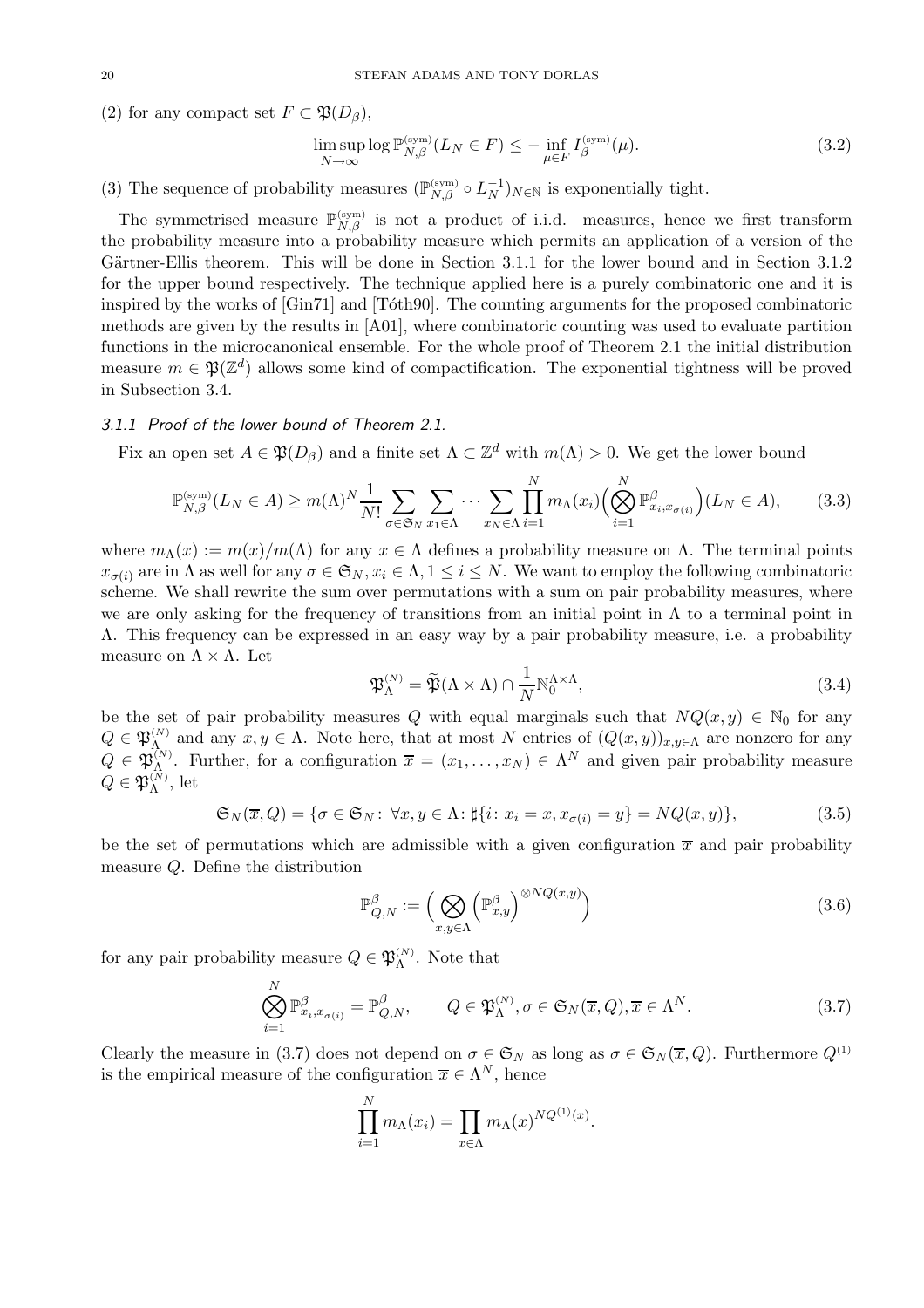We insert a sum over  $Q \in \mathfrak{P}_{\Lambda}^{(N)}$  in (3.3) and continue the estimation in (3.3)

$$
\mathbb{P}_{N,\beta}^{(\text{sym})}(L_N \in A) \geq \frac{m(\Lambda)^N}{N!} \sum_{Q \in \mathfrak{P}_{\Lambda}^{(N)}} \sum_{\substack{x_i \in \Lambda, \\ 1 \leq i \leq N}} \prod_{x \in \Lambda} m_{\Lambda}(x)^{NQ^{(1)}(x)} \sum_{\sigma \in \mathfrak{S}_N(\overline{x}, Q)} \Big( \bigotimes_{x, y \in \Lambda} \left( \mathbb{P}_{x, y}^{\beta} \right)^{\otimes NQ(x, y)} \Big) (L_N \in A)
$$

$$
= m(\Lambda)^N \sum_{Q \in \mathfrak{P}_{\Lambda}^{(N)}} \prod_{x \in \Lambda} m_{\Lambda}(x)^{NQ^{(1)}(x)} \mathbb{P}_{Q, N}^{\beta}(L_N \in A) \sum_{\substack{x_i \in \Lambda, \\ 1 \leq i \leq N}} \frac{\sharp \mathfrak{S}_N(\overline{x}, Q)}{N!}.
$$
(3.8)

The measure  $\mathbb{P}^{\beta}_{Q,N}$  is a mixed product of single distributions of the random walks with given starting and terminal points. Recall that  $\mathbb{P}_{x,y}^{\beta}$  is the conditional probability measure for a random walk starting in  $x$  with terminal location  $y$ . Now we need to compute the counting term

$$
\sum_{\substack{x_i \in \Lambda, \\ 1 \le i \le N}} \frac{\sharp \mathfrak{S}_N(\overline{x},Q)}{N!},
$$

because the remaining factors in (3.8) do not depend on  $\overline{x} = (x_1, \ldots, x_N) \in \Lambda^N$ . We do this with the help of an additional sum over configurations  $\omega \in \Lambda^N$  with  $\overline{x}_{\sigma} = \omega$ , where  $\overline{x}_{\sigma} = (x_{\sigma(1)}, \ldots, x_{\sigma(N)}) \in$  $(\Lambda)^N$  for any permutation  $\sigma \in \mathfrak{S}_N$ . Thus

$$
\sum_{\overline{x}\in\Lambda^N}\sum_{\sigma\in\mathfrak{S}_N(\overline{x},Q)}1=\sum_{\overline{x}\in\Lambda^N}\sum_{\omega\in\Lambda^N}\sum_{\sigma\in\mathfrak{S}_N}\mathbb{1}_{\{\overline{x}_{\sigma}=\omega\}}(\sigma)\mathbb{1}_{\{\forall x,y\in\Lambda:\#\{i:\,x_i=x,\omega_i=y\}=NQ(x,y)\}}(\omega)
$$
\n
$$
=\sum_{\overline{x}\in\Lambda^N:\atop L(\overline{x})=Q^{(1)}}\sum_{\omega\in\Lambda^N:\atop L(\omega)=Q^{(1)}}\sum_{\sigma\in\mathfrak{S}_N}\mathbb{1}_{\{\overline{x}_{\sigma}=\omega\}}(\sigma)\mathbb{1}_{\{\forall x,y\in\Lambda:\#\{i:\,x_i=x,\omega_i=y\}=NQ(x,y)\}}(\omega),\tag{3.9}
$$

where in the second line we took  $\overline{x} \in \Lambda^N$  according to the marginal  $Q^{(1)}$ , i.e.  $L(\overline{x}) = Q^{(1)}$ . Here,  $L(\overline{x}) = Q^{(1)}$  means that the first marginal of Q equals the empirical measure of the configuration  $\overline{x}$ , i.e.

$$
Q^{(1)}(y) = \frac{1}{N} \sum_{i=1}^{N} \mathbb{1}_{x_i}(y)
$$
 for  $y \in \Lambda$ .

The same holds for the configurations  $\omega \in \Lambda^N$ , i.e. the sum is restricted to  $L(\omega) = Q^{(1)}$ . Now we have to count the single terms in (3.9). We start with the sum over the permutations. For fixed  $\overline{x} \in \Lambda^N$  and fixed  $\omega \in \Lambda^N$  the number of permutations  $\sigma \in \mathfrak{S}_N$  with  $\overline{x}_{\sigma} = \omega$  is exactly  $\prod_{x \in \Lambda} (NQ^{(1)}(x))!$ , which follows from the fact that for any  $x \in \Lambda$  exactly  $(NQ^{(1)}(x))$  times the x appears in the configuration  $\overline{x}$  and  $\omega$  giving for the first permutation  $NQ^{(1)}(x)$  possibilities, for the second one  $NQ^{(1)}(x) - 1$  and so on. The sum over the configurations  $\overline{x} \in \Lambda^N$  with  $Q^{(1)} = L(\overline{x})$  is just the multinomial distribution

$$
\binom{N}{NQ^{(1)}} := \frac{N!}{\prod\limits_{x \in \Lambda} (NQ^{(1)}(x))!},
$$

where  $\sum_{x\in\Lambda} N Q^{(1)}(x) = N$ . In (3.9) the sum over the configurations  $\overline{x} \in \Lambda^N$  gives the multinomial factor, because all the other terms do not depend on the configurations  $\bar{x}$  anymore. Thus, together with the counting over the permutations we get

$$
\sum_{\substack{x_i \in \Lambda, \ x \in \mathcal{S}_N \\ 1 \le i \le N}} \sum_{\sigma \in \mathfrak{S}_N(\overline{x}, Q)} 1 = N! \sum_{\substack{\omega \in \Lambda^N \\ L(\omega) = \overline{x}}} 1_{\{\forall x, y \in \Lambda : \#\{i : x_i = x, \omega_i = y\} = NQ(x, y)\}}(\omega). \tag{3.10}
$$

It remains to count the configurations  $\omega$  relative to the given configuration  $\bar{x}$  and frequency  $NQ(x, y)$ for any  $x, y \in \Lambda$ . This number corresponds to the number of Euler trails in a complete graph or the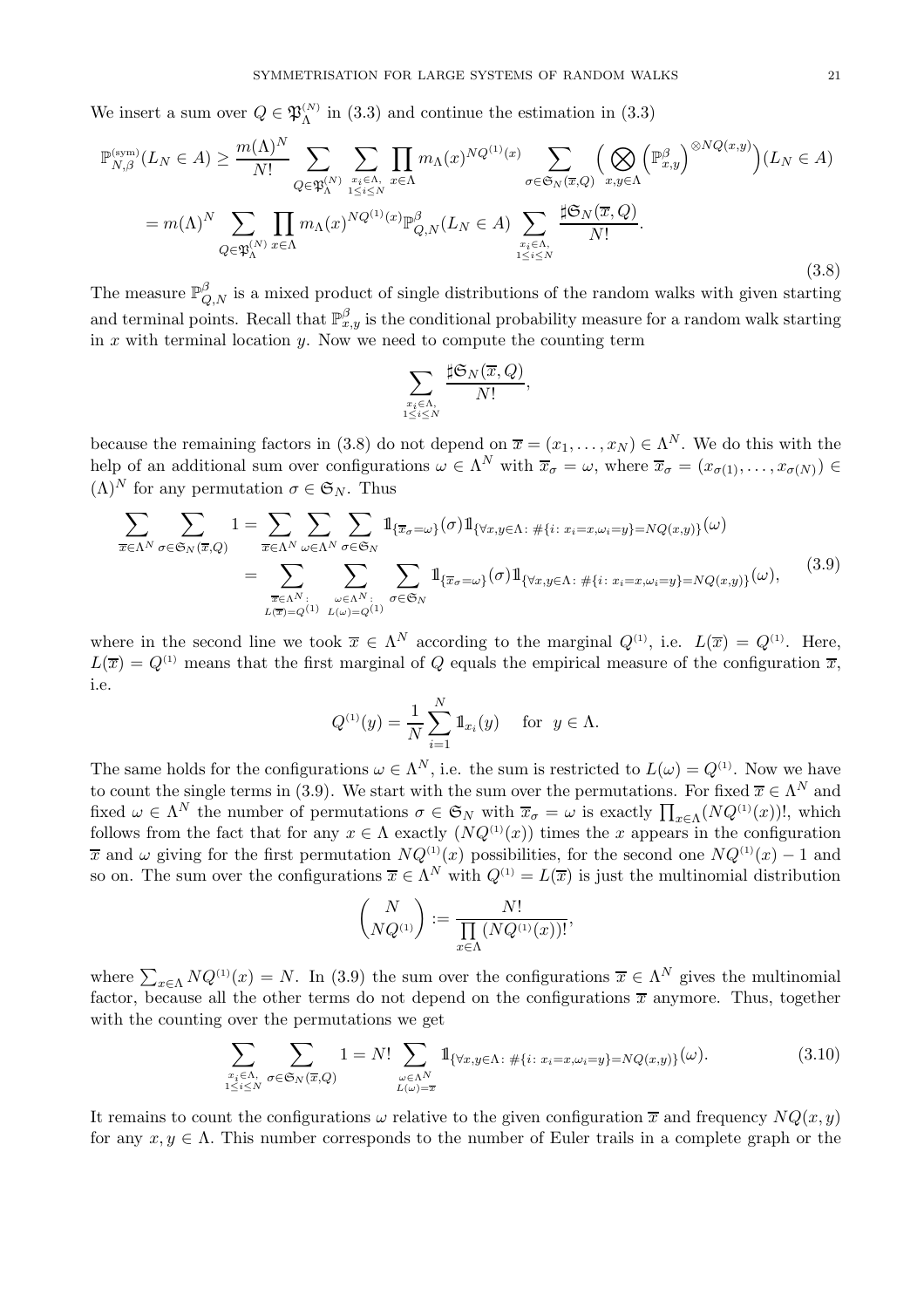number of configurations in a microcanonical ensemble specified through the pair measure Q (cf. [A01] and references therein), and equals

$$
\sum_{\substack{\omega \in \Lambda^N \\ L(\omega) = \overline{x}}} 1_{\{\forall x, y \in \Lambda : \#\{i : x_i = x, \omega_i = y\} = NQ(x, y)\}}(\omega) = \frac{\prod_{x \in \Lambda} (NQ^{(1)}(x))!}{\prod_{x, y \in \Lambda} (NQ(x, y))!}.
$$
\n(3.11)

Thus we get from (3.8)

$$
\mathbb{P}_{N,\beta}^{(\text{sym})}(L_N \in A) \geq m(\Lambda)^N \sum_{Q \in \mathfrak{P}_{\Lambda}^{(N)}} \prod_{x \in \Lambda} m_{\Lambda}(x)^{NQ^{(1)}(x)} \frac{\prod_{x \in \Lambda} (NQ^{(1)}(x))!}{\prod_{x,y \in \Lambda} (NQ(x,y))!} \mathbb{P}_{Q,N}^{\beta}(L_N \in A).
$$
\n(3.12)

Applying the Stirling formula for  $N! \approx N^{N+1/2}e^{-N}\sqrt{2\pi}$ , we get after some computation and estimation

$$
\prod_{x \in \Lambda} m_{\Lambda}(x)^{NQ^{(1)}(x)} \frac{\prod_{x \in \Lambda} (NQ^{(1)}(x))!}{\prod_{x,y \in \Lambda} (NQ(x,y))!} \ge e^{C|\Lambda|^2 \log N} e^{-NH(Q|Q^{(1)} \otimes m_{\Lambda})},
$$

where

$$
H(Q|Q^{(1)} \otimes m_{\Lambda}) = \sum_{x,y \in \Lambda} Q(x,y) \log \frac{Q(x,y)}{\overline{Q}(x)m(y)}
$$

is the relative entropy of the pair probability measure  $Q \in \widetilde{\mathfrak{P}}(\Lambda \times \Lambda)$  relative to the probability measure  $Q^{(1)} \otimes m_{\Lambda} \in \widetilde{\mathfrak{P}}(\Lambda \times \Lambda)$ , and where  $C > 0$  is an absolute constant. Hence,

$$
\mathbb{P}_{N,\beta}^{(\text{sym})}(L_N \in A) \ge m(\Lambda)^N e^{-C|\Lambda|^2 \log N} \sum_{Q \in \mathfrak{P}_{\Lambda}^{(N)}} e^{-NH(Q|Q^{(1)} \otimes m_{\Lambda})} \mathbb{P}_{Q,N}^{\beta}(L_N \in A).
$$
(3.13)

In (3.13) there is a sum over all pair measures in  $\mathfrak{P}_{\Lambda}^{(N)}$ . For any pair measure  $Q \in \widetilde{\mathfrak{P}}(\mathbb{Z}^d \times \mathbb{Z}^d)$  with finite relative entropy  $H(Q|\overline{Q}\otimes m)$  and finite functional  $I_{\beta}^{(Q)}$  we need an approximation with a sequence  $(Q_N)_{N\in\mathbb{N}}$  of pair probability measures  $Q_N\in\mathfrak{P}_\Lambda^{(N)}$  converging to  $Q$  as  $N\to\infty$  in an appropriate way. Additionally, we let  $(\Lambda_N)_{N\in\mathbb{N}}$  be a sequence of sub boxes  $\Lambda_N\subset\mathbb{Z}^d$  such that  $\Lambda_N\uparrow\mathbb{Z}^d$  as  $N\to\infty$ .

This will be done in the proof of the following proposition.

**Proposition 3.1.** Let  $(\Lambda_N)_{N \in \mathbb{N}}$  be a sequence of sub boxes  $\Lambda_N \subset \mathbb{Z}^d$  such that  $\Lambda_N \uparrow \mathbb{Z}^d$  as  $N \to \infty$ *and such that there is*  $\varepsilon > 0$  *with*  $|\Lambda_N|^3/N = N^{-\varepsilon}$  *and*  $4|\Lambda_N|^2/N \leq \frac{1}{2}$  *for all*  $N \in \mathbb{N}$ *. Then for any open set*  $A \subset \mathfrak{P}(D_{\beta})$  *we have* 

$$
\liminf_{N \to \infty} \frac{1}{N} \log \sum_{Q \in \mathfrak{P}_{\Lambda_N}^{(N)}} e^{-NH(Q|Q^{(1)} \otimes m_{\Lambda_N})} \mathbb{P}_{Q,N}^{\beta}(L_N \in A) \ge - \inf_{\mu \in A} \inf_{Q \in \widetilde{\mathfrak{P}}(\mathbb{Z}^d \times \mathbb{Z}^d)} \Big\{ H(Q|Q^{(1)} \otimes m) + I_{\beta}^{(Q)}(\mu) \Big\}.
$$
\n(3.14)

**Proof.** Let  $A \subset \mathfrak{P}(D_\beta)$  be an open set, and let min A and  $Q \in \widetilde{\mathfrak{P}}(\mathbb{Z}^d \times \mathbb{Z}^d)$  be given. In the case  $H(Q|Q^{(1)}\otimes m) = +\infty$  or  $J_{\beta}^{(Q)}(\mu) = +\infty$  the assertion (3.14) follows immediately. We assume therefore that the relative entropy  $H(Q|Q^{(1)} \otimes m)$  and the functional  $J_{\beta}^{(Q)}(\mu)$  are finite. The first assumption implies that  $\text{supp}(Q) \subset (\text{supp}(m) \times \text{supp}(m))$ , because

$$
H(Q|Q^{(1)} \otimes m) = H(Q|Q^{(1)} \otimes Q^{(1)}) + H(Q^{(1)}|m), \tag{3.15}
$$

where  $H(Q^{(1)}|m) = \sum_{x \in \mathbb{Z}^d} Q^{(1)}(x) \log \frac{Q^{(1)}(x)}{m(x)}$ . Hence,  $Q \in \widetilde{\mathfrak{P}}(\text{supp}(m) \times \text{supp}(m))$ . Our strategy is as follows: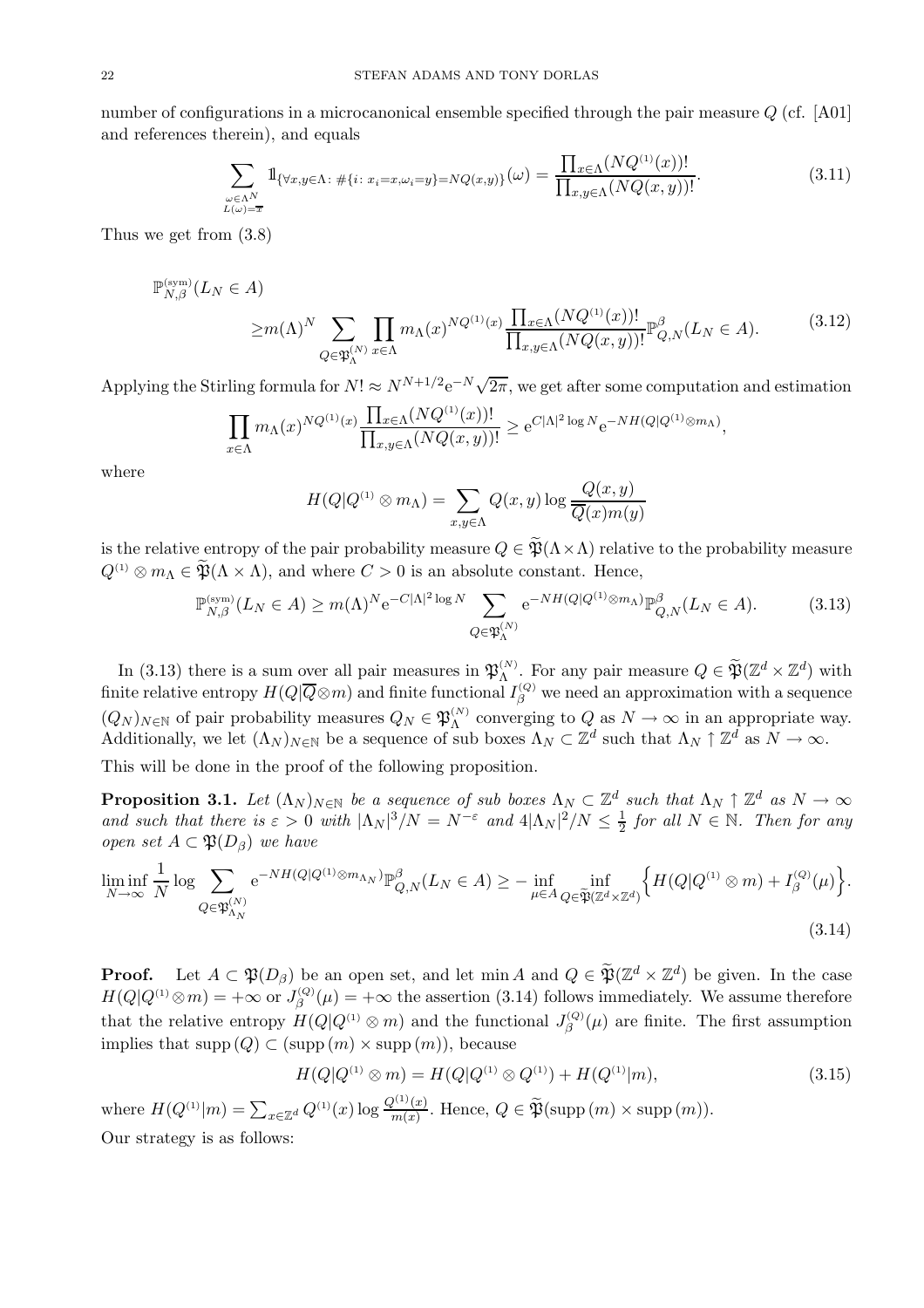**Step 1:** In the first step we construct a sequence  $(Q_N^{(N)})_{N \in \mathbb{N}}$  of pair probability measures  $Q_N^{(N)} \in \mathfrak{P}_{\Lambda_N}^{(N)}$ , such that  $Q_N^{(N)} \to Q$  weakly in the sense of probability measures as  $N \to \infty$  and such that the **Step 2:** lower bound

$$
\liminf_{N \to \infty} \frac{1}{N} \log \mathbb{P}_{Q_N^{(N)}, N}^{\beta}(L_N \in A) \ge -I_{\beta}^{(Q)}(\mu)
$$
\n(3.16)

for any  $\mu \in A$  follows from a lower bound of a large deviations principle for the distribution of  $L_N$ under the measure  $\mathbb{P}^{\beta}_{Q_N^{(N)},N}$ , and that

#### **Step 3:**

$$
\liminf_{N \to \infty} \frac{1}{N} \log \left( e^{-NH(Q_N^{(N)} |Q_N^{(N,(1))} \otimes m_{\Lambda_N})} \right) \ge -H(Q | Q^{(1)} \otimes m). \tag{3.17}
$$

We will start with step 1.

# $\textbf{Step 1:}$  Construction of pair probability measures  $\mathbf{Q_N^{(N)}} \in \mathfrak{P}_{\mathbf{\Lambda_N}}^{(N)}$

This construction is splitted into two parts. First we construct for a given pair probability measure on  $\mathbb{Z}^d \times \mathbb{Z}^d$  with equal marginals a pair probability measure on  $\Lambda_N \times \Lambda_N$  with equal marginals such that it converges weakly to the given pair probability measure on  $\mathbb{Z}^d \times \mathbb{Z}^d$ . This is done in Lemma 3.2. Ones we have a sequence of pair probability measures on  $\Lambda_N \times \Lambda_N$  with equal marginals we construct for this sequence a second sequence also with equal marginals but such that their single entries are integers when multiplied by N.

**Lemma 3.2** (Marginal construction). *Let*  $Q \in \widetilde{\mathfrak{P}}(\mathbb{Z}^d \times \mathbb{Z}^d)$ ,  $\Lambda_N \subset \mathbb{Z}^d$  and  $x_0 \in \Lambda_N$  and  $(\eta_N)$  a *sequence in*  $(0,1)$  *with*  $\eta_N \to 0$  *as*  $N \to \infty$ *. Define the*  $|\Lambda_N|^2$  *entries of a function*  $Q_N$ :  $\Lambda_N \times \Lambda_N \to 0$ [0, 1] *as*

$$
Q_N(x,y) := \begin{cases} Q(x,y) & , \text{ if } x, y \in \Lambda_N \setminus \{x_0\} \\ Q^{(1)}(x) - \sum_{z \in \Lambda_N \setminus \{x_0\}} Q_N(x,z), & \text{if } x \in \Lambda_N \setminus \{x_0\}, y = x_0 \\ Q^{(1)}(y) - \sum_{z \in \Lambda_N \setminus \{x_0\}} Q_N(z,y), & \text{if } y \in \Lambda_N \setminus \{x_0\}, x = x_0 \\ 1 - \sum_{\substack{(x,y) \in \Lambda_N^2:\\(x,y) \neq (x_0,x_0)}} Q_N(x,y) & , \text{if } (x,y) = (x_0,x_0). \end{cases} (3.18)
$$

*Then the following holds*

- (i)  $Q_N \in \mathfrak{P}(\Lambda_N \times \Lambda_N)$
- (ii) Let  $(\Lambda_N)_{N \in \mathbb{N}}$  be a sequence of boxes  $\Lambda_N \subset \mathbb{Z}^d$  with  $\Lambda_N \uparrow \mathbb{Z}^d$  as  $N \to \infty$ . Then  $Q_N \to Q$ *strongly as*  $N \to \infty$ *.*
- (iii)  $Q_N(x_0, x_0) \geq \eta_N$  *for all*  $N \in \mathbb{N}$ .

**Proof.** (i) Clearly  $Q_N(x, y) \in [0, 1]$  for all  $x, y \in \Lambda_N \setminus \{x_0\}$ , and  $Q_N(x, x_0) = \sum_{z \in \Lambda_N^c \cup \{x_0\}} Q(x, z) \in$ [0, 1] and  $Q_N(x_0, x) = \sum_{z \in \Lambda_N^c \cup \{x_0\}} Q(z, x) \in [0, 1]$  for all  $x \in \Lambda_N \setminus \{x_0\}$ . Also

$$
Q_N(x_0, x_0) = 1 - \Big(\sum_{x,y \in \Lambda_N \setminus \{x_0\}} Q(x,y) + \sum_{x \in \Lambda_N \setminus \{x_0\}} \sum_{y \in \Lambda_N^c \cup \{x_0\}} \big(Q(x,y) + Q(y,x)\big)\Big) \in [0,1] \quad ,
$$

because the terms in the brackets are bounded by  $\sum_{x,y\in\mathbb{Z}^d} Q(x,y)$ . All  $|\Lambda_N|^2$  entries of the function  $Q_N$  sum up to one, because

$$
\sum_{x,y \in \Lambda_N} Q_N(x,y) = \sum_{x,y \in \Lambda_N \setminus \{x_0\}} Q(x,y) + \sum_{x \in \Lambda_N \setminus \{x_0\}} \left(2Q^{(1)}(x) - \sum_{y \in \Lambda_N \setminus \{x_0\}} \left(Q(x,y) + Q(y,x)\right)\right) + Q_N(x_0,x_0) = 1.
$$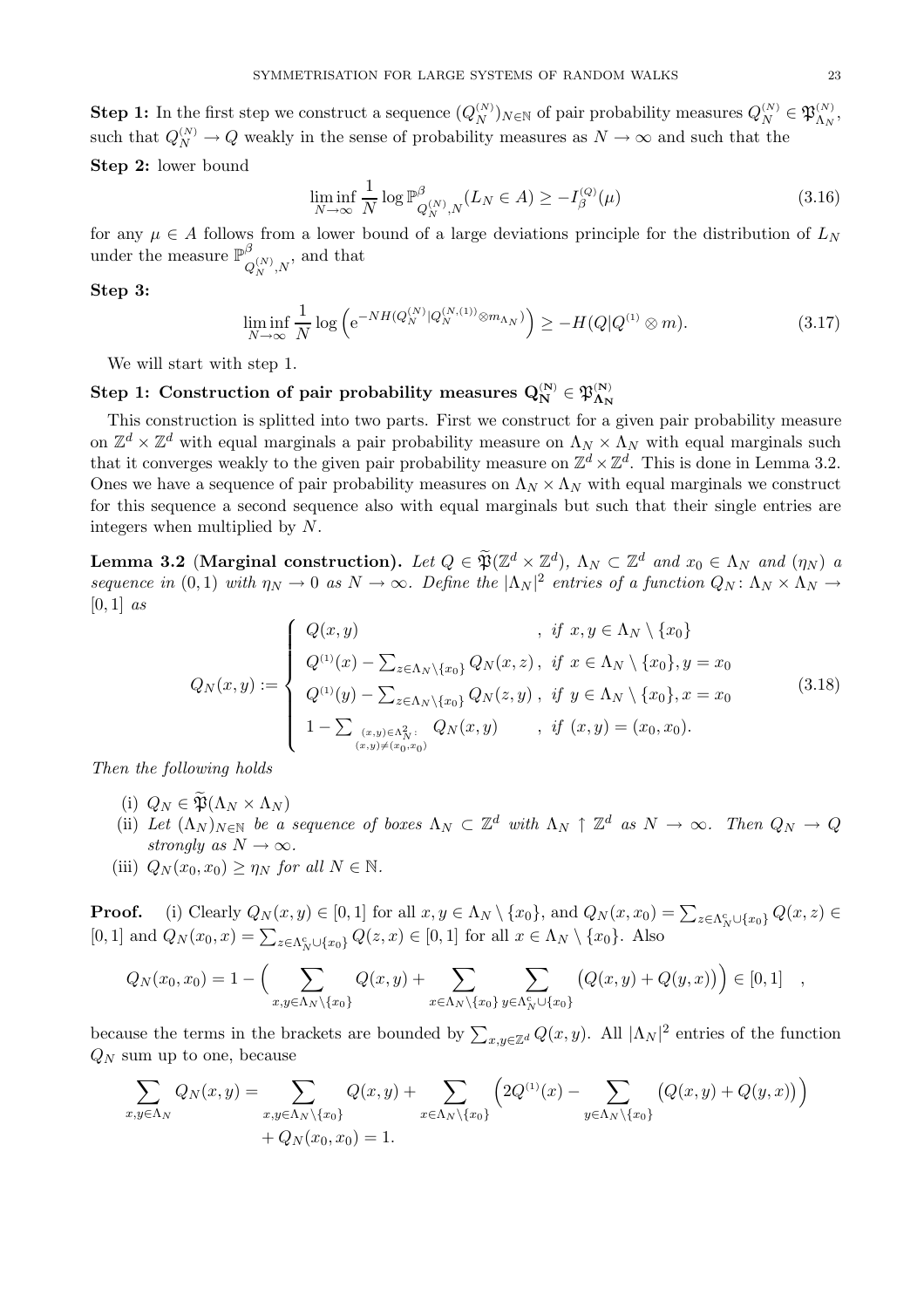For any  $x \in \Lambda_N \setminus \{x_0\}$  we get

$$
Q_N^{(1)}(x) = Q_N(x, x_0) + \sum_{y \in \Lambda_N \setminus \{x_0\}} Q(x, y) = Q^{(1)}(x) - \sum_{y \in \Lambda_N \setminus \{x_0\}} Q_N(x, y) + \sum_{y \in \Lambda_N \setminus \{x_0\}} Q(x, y)
$$
  
=  $Q^{(1)}(x) = Q^{(2)}(x) = Q_N(x_0, x) + \sum_{y \in \Lambda_N \setminus \{x_0\}} Q_N(y, x)$   
=  $Q_N^{(2)}(x)$ ;

and

$$
Q_N^{(2)}(x_0) = Q_N(x_0, x_0) + \sum_{y \in \Lambda_N \setminus \{x_0\}} Q(y, x_0) = \sum_{y \in \Lambda_N \setminus \{x_0\}} \left( Q^{(1)}(y) - \sum_{z \in \Lambda_N \setminus \{x_0\}} Q(y, z) \right) + Q_N(x_0, x_0) = 1 - \Big( \sum_{x, y \in \Lambda_N \setminus \{x_0\}} Q(x, y) + \sum_{x \in \Lambda_N \setminus \{x_0\}} \left( 2Q^{(1)}(x) - \sum_{y \in \Lambda_N \setminus \{x_0\}} \left( Q(x, y) + Q(y, x) \right) \right) \Big) + \sum_{y \in \Lambda_N \setminus \{x_0\}} \left( Q^{(1)}(y) - \sum_{z \in \Lambda_N \setminus \{x_0\}} Q(y, z) \right) = 1 - \sum_{x \in \Lambda_N \setminus \{x_0\}} Q^{(1)}(x) = 1 - \sum_{x \in \Lambda_N \setminus \{x_0\}} Q_N^{(1)}(x) = Q_N^{(1)}(x_0).
$$

Hence  $Q_N \in \widetilde{\mathfrak{P}}(\Lambda_N \times \Lambda_N)$ .

(ii) First, a direct computation gives

$$
Q_N(x_0, x_0) = 1 - 2 \sum_{z \in \Lambda_N \setminus \{x_0\}} Q^{(1)}(z) + \sum_{y, z \in \Lambda_N \setminus \{x_0\}} Q(z, y)
$$
  
\n
$$
= \sum_{z \in \Lambda_N^c \cup \{x_0\}} Q^{(1)}(z) - \sum_{y \in \Lambda_N \setminus \{x_0\}} Q^{(1)}(y) + \sum_{y, z \in \Lambda_N \setminus \{x_0\}} Q(z, y)
$$
  
\n
$$
= \sum_{z \in \Lambda_n^c \cup \{x_0\}} Q^{(1)}(z) - \sum_{\substack{y \in \Lambda_N \setminus \{x_0\} \\ y \in \Lambda_N^c \cup \{x_0\}}} Q(y, z)
$$
  
\n
$$
= \sum_{y, z \in \Lambda_N^c \cup \{x_0\}} Q(x, y),
$$

this gives

$$
|Q_N(x_0, x_0) - Q(x_0, x_0)| = \sum_{y, z \in \Lambda_N^c} Q(x, y), \tag{3.19}
$$

and hence

$$
\sum_{x,y\in\mathbb{Z}^d} |Q(x,y) - Q_N(x,y)| \le \sum_{(x,y)\in(\Lambda_N\times\Lambda_N)^c} Q(x,y) + \sum_{x\in\Lambda_N\setminus\{x_0\}} \sum_{y\in\Lambda_N^c} (Q(x,y) + Q(y,x))
$$
  

$$
\le 2 \sum_{(x,y)\in(\Lambda_N\times\Lambda_N)^c} Q(x,y).
$$

The assertion then follows since for any  $\varepsilon > 0$  there is  $N_0 \in \mathbb{N}$  such that

$$
\sum_{x,y\in\mathbb{Z}^d} |Q(x,y) - Q_N(x,y)| < \varepsilon \quad \text{for } N \ge N.
$$

was arbitrary.

(iii) If  $Q_N(x_0, x_0) = \sum_{y,z \in \Lambda_N^c \cup \{x_0\}} Q(x, y) < \eta_N$  for all  $N \in \mathbb{N}$  we will multiply all the entries  $Q_N(x, y)$ for  $(x, y) \in (\Lambda_N \times \Lambda_N) \setminus \{x_0, x_0\}$  with the factor  $\alpha_N = (1 - \eta_N)/(1 - Q_N(x_0, x_0))$ . The resulting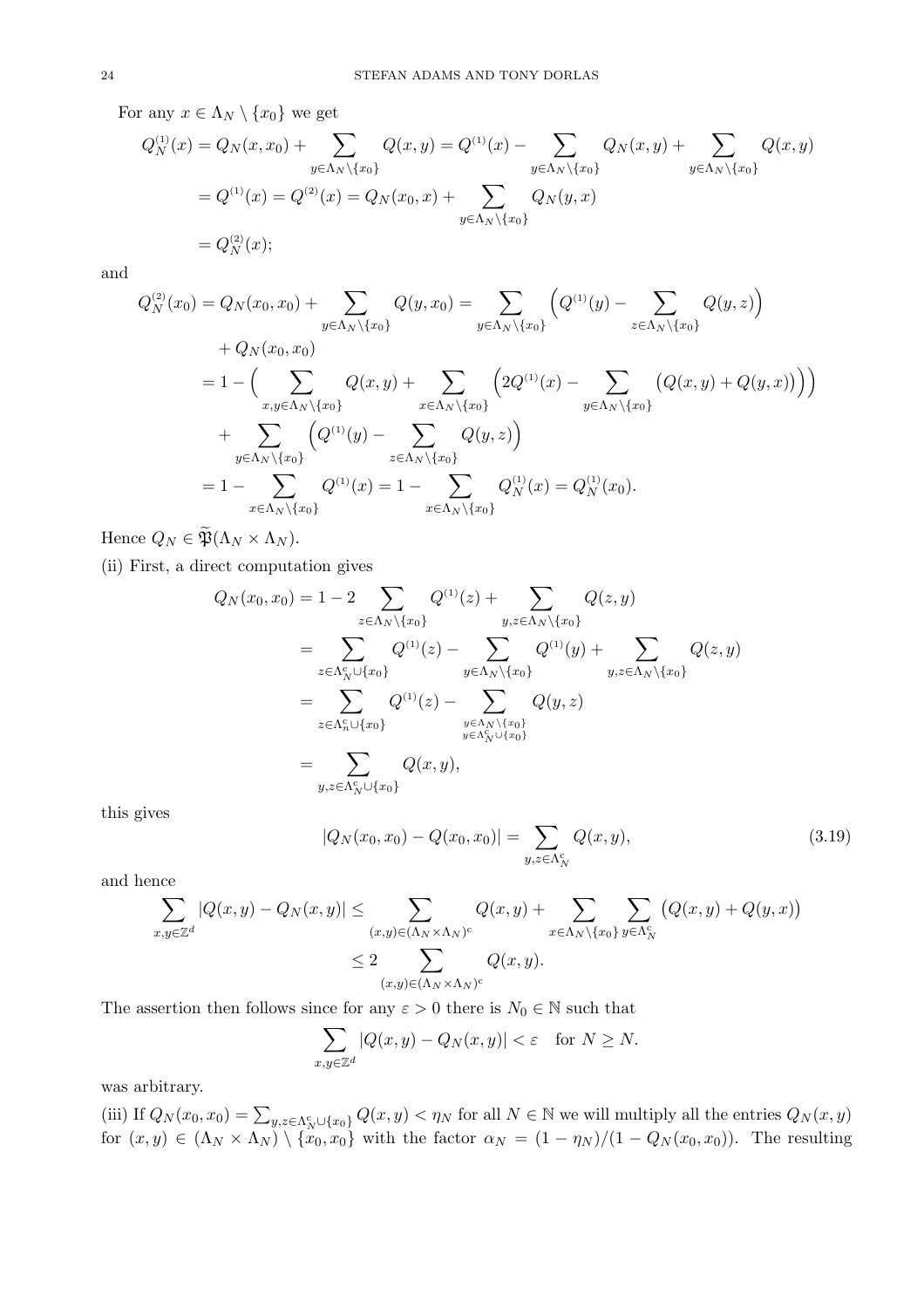entries are then denoted by  $\overline{Q}_N(x, y)$ . Clearly,  $\overline{Q}_N(x_0, x_0) = 1 - \sum_{(x, y) \in \Lambda_N^2 \setminus \{x_0, x_0\}} \overline{Q}_N(x, y) \ge \eta_N$  and  $\alpha_N \to 0$  as  $N \to \infty$ . As

$$
\sum_{x,y\in\mathbb{Z}^d}|Q(x,y)-\widetilde{Q}_N(x,y)|\leq 2\sum_{(x,y)\in(\Lambda_N\times\Lambda_N)^c}Q(x,y)+(1-\alpha_N),
$$

all requirements in (i)-(ii) are satisfied by  $\widetilde{Q}_N$ .

We now construct pair probability measures  $Q_N^{(N)} \in \mathfrak{P}_{\Lambda_N}^{(N)}$ . We apply the previous Lemma 3.2 for the choice  $\eta_N = (|\Lambda_N| - 1)^2/N$ . Fix  $N \in \mathbb{N}$  and denote the pair probability measure  $Q_N$  in Lemma 3.2 simply by Q. Hence, we have the property that here is  $x_0 \in \Lambda_N$  such that

$$
Q(x_0, x_0) \ge \frac{(|\Lambda_N| - 1)^2}{N}.
$$
\n(3.20)

Now we define  $|\Lambda_N|^2 - |\Lambda_N| =: \nu$  components of a vector in  $[0,1]^\nu$  which satisfy the conditions (1)-(4) of (4.1) in Lemma 4.1. These coordinates define then according to Lemma 4.1 uniquely a pair probability measure in  $\mathfrak{P}_{\Lambda_N}^{(N)}$  when the single components are elements of  $\{0, 1/N, \ldots, (N-1)/N, 1\}$ . Now  $(|\Lambda_N| - 1)^2$  components are defined as

$$
Q_N^{(N)}(x,y) := \frac{\lfloor NQ(x,y) \rfloor}{N} \quad \text{for all } x, y \in \Lambda_N \setminus \{x_0\},\tag{3.21}
$$

where |x| is the largest integer smaller or equal to  $x \in \mathbb{R}$ . The remaining  $|\Lambda_N| - 1$  coordinates are given as

$$
Q_N^{(N,(1))}(x) := \frac{\lfloor NQ^{(1)}(x) \rfloor}{N} \quad , \text{ for all } x \in \Lambda_N \setminus \{x_0\},\tag{3.22}
$$

where  $x_0 \in \Lambda_N$  as in Lemma 3.2 and in (3.20). We check that the conditions (1)-(4) in (4.1) of Lemma 4.1 are satisfied, where we order the coordinates in an obvious way. Since  $Q_N^{(N,(1))}(x) \leq Q^{(1)}(x)$ for all  $x \in \Lambda_N \setminus \{x_0\}$  we have  $\sum_{x \in \Lambda_N \setminus \{x_0\}} Q_N^{(N,(1))}(x) \leq 1$ , i.e. (1) of (4.1) is satisfied. For any  $x, y \in \mathbb{R}_+$  one has  $\lfloor x + y \rfloor \geq \lfloor x \rfloor + \lfloor y \rfloor$ . Therefore,  $Q^{(1)}(x) \geq \sum_{y \in \Lambda_N \setminus \{x_0\}} Q(x, y)$  and  $Q^{(1)}(x) =$  $Q^{(2)}(x) \ge \sum_{y \in \Lambda_N \setminus \{x_0\}} Q(y, x)$  for all  $x \in \Lambda_N \setminus \{x_0\}$  imply that

$$
Q_N^{(N,(1))}(x) \ge \sum_{y \in \Lambda_N \setminus \{x_0\}} Q_N^{(N)}(x,y) \text{ and } Q_N^{(N,(1))}(x) \ge \sum_{y \in \Lambda_N \setminus \{x_0\}} Q_N^{(N)}(y,x)
$$

for all  $x \in \Lambda_N \setminus \{x_0\}$ . Hence, also (2) and (3) of (4.1) are satisfied. For  $x, y \in \Lambda_N \setminus \{x_0\}$  we have  $Q_N^{(N)}(x,y) \ge Q_N(x,y) - \frac{1}{N} = Q(x,y) - \frac{1}{N}$ . Notice further that from the proof of Lemma 3.2 and our assumption (3.20) we have

$$
Q_N(x_0, x_0) = 1 - \sum_{x \in \Lambda_N \setminus \{x_0\}} 2Q^{(1)}(x) + \sum_{x, y \in \Lambda_N \setminus \{x_0\}} Q(x, y) = Q^{(1)}(x_0) - \sum_{x \in \Lambda_N \setminus \{x_0\}} Q(x, x_0)
$$
  
=  $Q(x_0, x_0) \ge \frac{(|\Lambda_N| - 1)^2}{N}$ . (3.23)

Hence, an estimation and application of (3.23) gives

$$
\sum_{x \in \Lambda_N \setminus \{x_0\}} \left( 2Q_N^{(N,(1))}(x) - \sum_{y \in \Lambda_N \setminus \{x_0\}} Q_N^{(N)}(x, y) \right) \le \sum_{x \in \Lambda_N \setminus \{x_0\}} \left( 2Q^{(1)}(x) - \sum_{y \in \Lambda_N \setminus \{x_0\}} Q(x, y) \right) + \frac{(\vert \Lambda_N \vert - 1)^2}{N} \le 1,
$$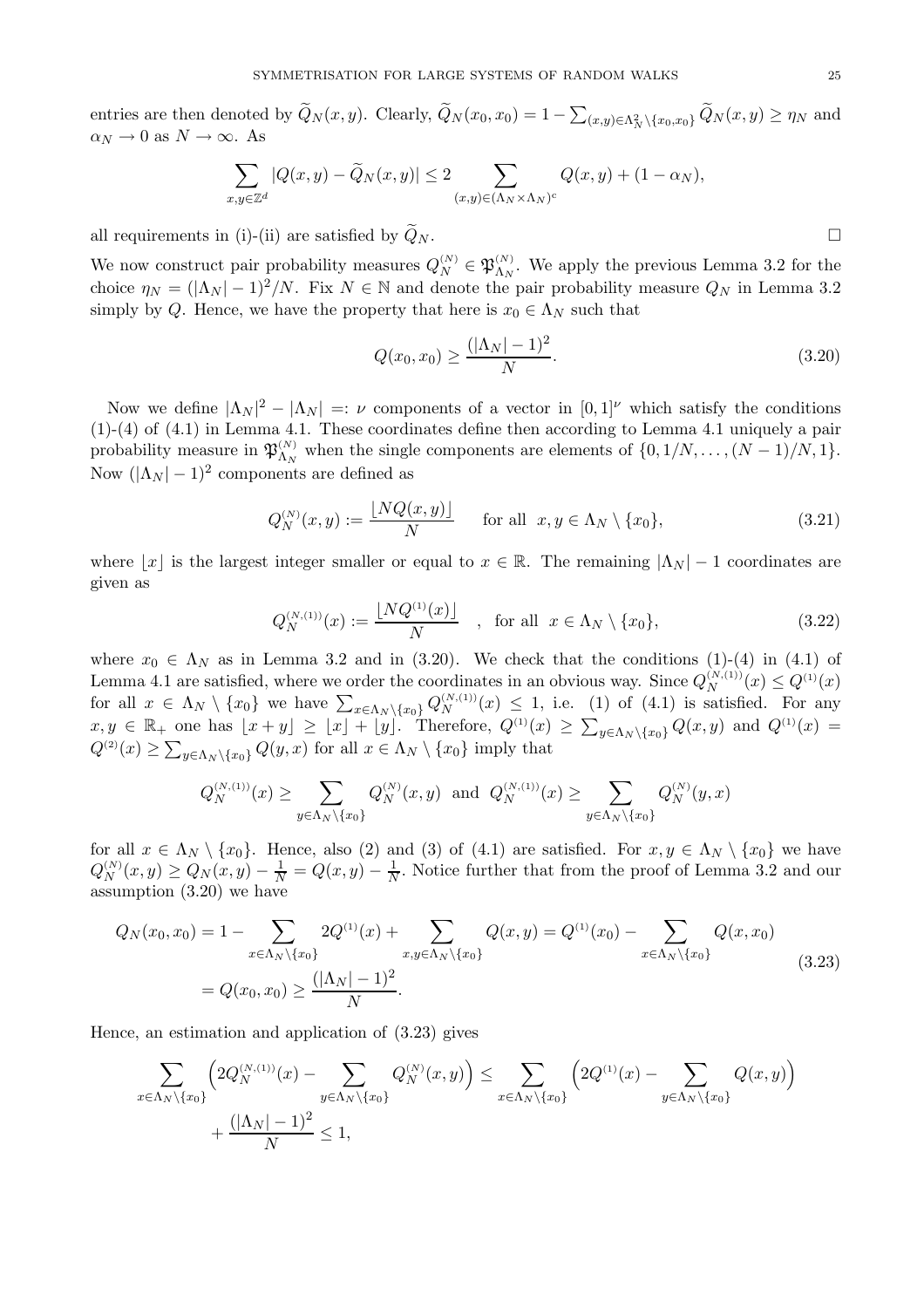and therefore (4) of (4.1). We define the remaining  $2|\Lambda_N| - 1$  entries of the function  $Q_N^{(N)}$ , see the proof of Lemma 4.1, as follows

$$
Q_N^{(N)}(x, x_0) = Q_N^{(N, (1))}(x) - \sum_{y \in \Lambda_N \setminus \{x_0\}} Q_N^{(N)}(x, y)
$$
  
\n
$$
Q_N^{(N)}(x_0, x) = Q_N^{(N, (1))}(x) - \sum_{y \in \Lambda_N \setminus \{x_0\}} Q_N^{(N)}(y, x) \quad \text{for } x \in \Lambda_N \setminus \{x_0\},
$$
  
\n
$$
Q_N^{(N)}(x_0, x_0) = 1 - \Big(\sum_{x \in \Lambda_N \setminus \{x_0\}} 2Q_N^{(N, (1))}(x) - \sum_{x, y \in \Lambda_N \setminus \{x_0\}} Q_N^{(N)}(x, y)\Big).
$$
\n(3.24)

Then the components in (3.21) and in (3.24) define uniquely a pair probability measure  $Q_N^{(N)} \in \mathfrak{P}_{\Lambda_N}^{(N)}$ for  $N \in \mathbb{N}$ .

# Weak convergence of  $(Q_N^{(N)})_{N \in \mathbb{N}}$

For  $x, y \in \Lambda_N \setminus \{x_0\}$  we have

$$
\left|Q_N^{(N)}(x,y) - Q(x,y)\right| \le \frac{1}{N},
$$

and from this we get

$$
Q_N^{(N)}(x, x_0) - Q(x, x_0) \le |Q_N^{(N, (1))}(x) - Q^{(1)}(x)| + \sum_{y \in \Lambda_N \setminus \{x_0\}} |Q(x, y) - Q_N^{(N)}(x, y)|
$$
  

$$
\le \frac{1}{N} + \sum_{y \in \Lambda_N \setminus \{x_0\}} |Q(x, y) - Q_N^{(N)}(x, y)| \le \frac{|\Lambda_N|}{N}
$$
(3.25)

and analogously

$$
Q_N^{(N)}(x_0, x) - Q(x_0, x) \le \frac{|\Lambda_N|}{N} \quad \text{for any } x \in \Lambda_N \setminus \{x_0\}. \tag{3.26}
$$

Moreover, with (3.19) we get

$$
Q_N^{(N)}(x_0, x_0) - Q(x_0, x_0) \le |Q_N^{(N)}(x_0, x_0) - Q_N(x_0, x_0)| + |Q_N(x_0, x_0) - Q(x_0, x_0)|
$$
  

$$
\le \frac{|\Lambda_N|^2}{N} + \sum_{(x, y) \in (\Lambda_N \times \Lambda_N)^c} Q(x, y),
$$
\n(3.27)

and therefore

$$
\sum_{x,y \in \Lambda_N} |Q_N^{(N)}(x,y) - Q(x,y)| \le \frac{2|\Lambda_N|^2}{N} + \sum_{(x,y) \in (\Lambda_N \times \Lambda_N)^c} Q(x,y),
$$
\n(3.28)

and the assertion follows.

**Step 2: Lower bound via Gärtner-Ellis Theorem** We are going to use the Gärtner-Ellis Theorem to deduce that

$$
\liminf_{N \to \infty} \frac{1}{N} \log \mathbb{P}_{Q_N^{(N)}, N}^{\beta}(L_N \in A) \ge I_{\beta}^{(Q)}(\mu).
$$

For doing this, we evaluate first the logarithmic moment generating function for a given  $F \in C_{b}(D_{\beta}),$ where we take the dual pairing  $\mathfrak{P}(D_\beta)$  with  $\mathcal{C}_{\rm b}(D_\beta)$  ([DS01, Lemma 3.2.3]).

$$
\Lambda(F) := \lim_{N \to \infty} \frac{1}{N} \log \mathbb{E}_{Q_N^{(N)},N}^{\beta} \left( e^{N\langle F, L_N \rangle} \right) = \lim_{N \to \infty} \frac{1}{N} \log \left( \prod_{x,y \in \Lambda_N} \mathbb{E}_{x,y}^{\beta} \left( e^{F(\xi)} \right)^{NQ_N^{(N)}(x,y)} \right)
$$
  
\n
$$
= \lim_{N \to \infty} \sum_{x,y \in \Lambda_N} Q_N^{(N)}(x,y) \log \mathbb{E}_{x,y}^{\beta} \left( e^{F(\xi)} \right)
$$
  
\n
$$
= \lim_{N \to \infty} \sum_{x,y \in \Lambda_N} Q_N^{(N)}(x,y) \log \mathbb{E}_{x,y}^{\beta} \left( e^{F(\xi)} \right) = \sum_{x,y \in \mathbb{Z}^d} Q(x,y) \log \mathbb{E}_{x,y}^{\beta} \left( e^{F(\xi)} \right),
$$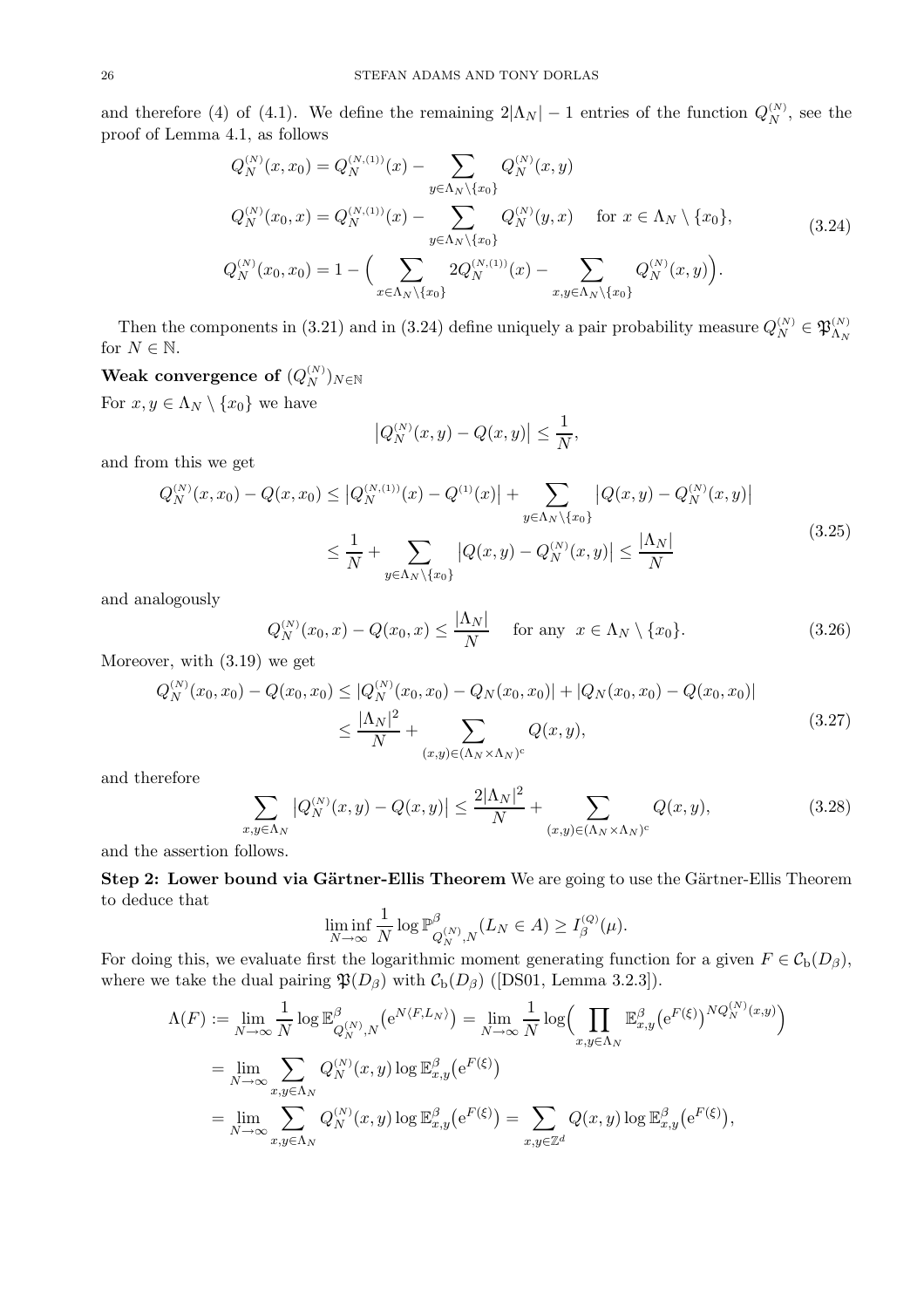because the limit and the sum can be interchanged, and recall that  $Q_N \to Q$  (weakly) in sense of probability measures as  $N \to \infty$ . Hence,  $\Lambda(F)$  exists, and

$$
\Lambda(F) = \sum_{x,y \in \mathbb{Z}^d} Q(x,y) \log \mathbb{E}_{x,y}^{\beta} (e^{F(\xi)}) \text{ for all } F \in \mathcal{C}_{\mathbf{b}}(D_{\beta}).
$$

Also, it is easily seen that  $\Lambda$  is lower semi continuous and Gâteax differentiable. Thus, [DZ98, 4.5.27] together with the exponential tightness for the sequence  $(\mathbb{P}_{Q_N^{(N)},N}^{\beta} \circ L_N^{-1})_{N \in \mathbb{N}}$ , which is derived in Lemma 3.5, gives

$$
\liminf_{N \to \infty} \mathbb{P}_{Q_N^{(N)},N}^{\beta}(L_N \in A) \ge -I_{\beta}^{(Q)}(\mu),
$$

where

$$
I_{\beta}^{(Q)}(\mu) = \sup_{F \in \mathcal{C}_{\mathbf{b}}(D_{\beta})} \left\{ \langle F, \mu \rangle - \Lambda(F) \right\}, \quad \mu \in \mathfrak{P}(D_{\beta}).
$$

**Step 3: Estimation for the relative entropy** We are going to show (3.17), i.e.

$$
\liminf_{N \to \infty} -H(Q_N^{(N)}|Q_N^{(N, (1))} \otimes m_{\Lambda_N}) \geq -H(Q|Q^{(1)} \otimes m).
$$

We are going to estimate the relative entropy of the pair probability measure  $Q_N^{(N)}$  with respect to  $Q_N^{(N,(1))} \otimes m_N$ . We intend to bound this relative entropy from above by the relative entropy of the restriction  $Q|_{\Lambda_N}$  of Q onto  $\Lambda_N \times \Lambda_N$  with respect to the measure  $Q|_{\Lambda_N}^{(1)} \otimes m_N$  plus some error terms. The latter relative entropy is known to converge to the relative entropy of Q with respect to  $\overline{Q} \otimes m$ , see [DS01, Lemma 4.4.15]. We do this most conveniently with the help of the entropy

$$
H(Q_N^{(N)}) = -\sum_{x,y \in \Lambda_N} Q_N^{(N)}(x,y) \log Q_N^{(N)}(x,y)
$$

of the probability measure  $Q_N^{(N)}$ , and a well-know entropy estimation, which we cite and prove in Lemma 4.2 in the appendix. We write

$$
H(Q_N^{(N)}|Q_N^{(N, (1))} \otimes m_N) = -H(Q_N^{(N)}) - \sum_{x,y \in \Lambda_N} Q_N^{(N)}(x,y) \log Q_N^{(N, (1))}(x) m_N(y)
$$
  
\n
$$
\leq -H(Q|_{\Lambda_N}) + |H(Q|_{\Lambda_N}) - H(Q_N^{(N)})| - \sum_{x,y \in \Lambda_N} Q_N^{(N)}(x,y) \log Q_N^{(N, (1))}(x) \otimes m_N(y)
$$
  
\n
$$
\leq -H(Q|_{\Lambda_N}) - \sum_{x,y \in \Lambda_N} Q_N^{(N)}(x,y) \log Q_N^{(N, (1))}(x) m_N(y) + \frac{4|\Lambda_N|^2}{N} \log 4N,
$$
\n(3.29)

where we applied Lemma 4.2 with our assumption that  $\frac{4|\Lambda_N|^2}{N} \leq \frac{1}{2}$ , the estimate

$$
\sum_{x,y \in \Lambda_N} |Q_N^{(N)}(x,y) - Q|_{\Lambda_N}(x,y)| \le \frac{4|\Lambda_N|^2}{N},\tag{3.30}
$$

which follows from  $(3.25),(3.26)$  and  $(3.27)$ , and a look at our previous assumption  $(3.20)$ . Hence the entropy difference is bounded by  $4|\Lambda_N|^2 \log 4N/N$ . Note

$$
-\sum_{x,y\in \Lambda_N}Q_N^{(N)}(x,y)\log Q_N^{(N,(1))}(x)m_N(y)=-\sum_{\substack{x,y\in \Lambda_N,\\Q^{(1)}(x)\geq \frac{1}{N}}}Q_N^{(N)}(x,y)\log Q_N^{(N,(1))}(x)m_N(y).
$$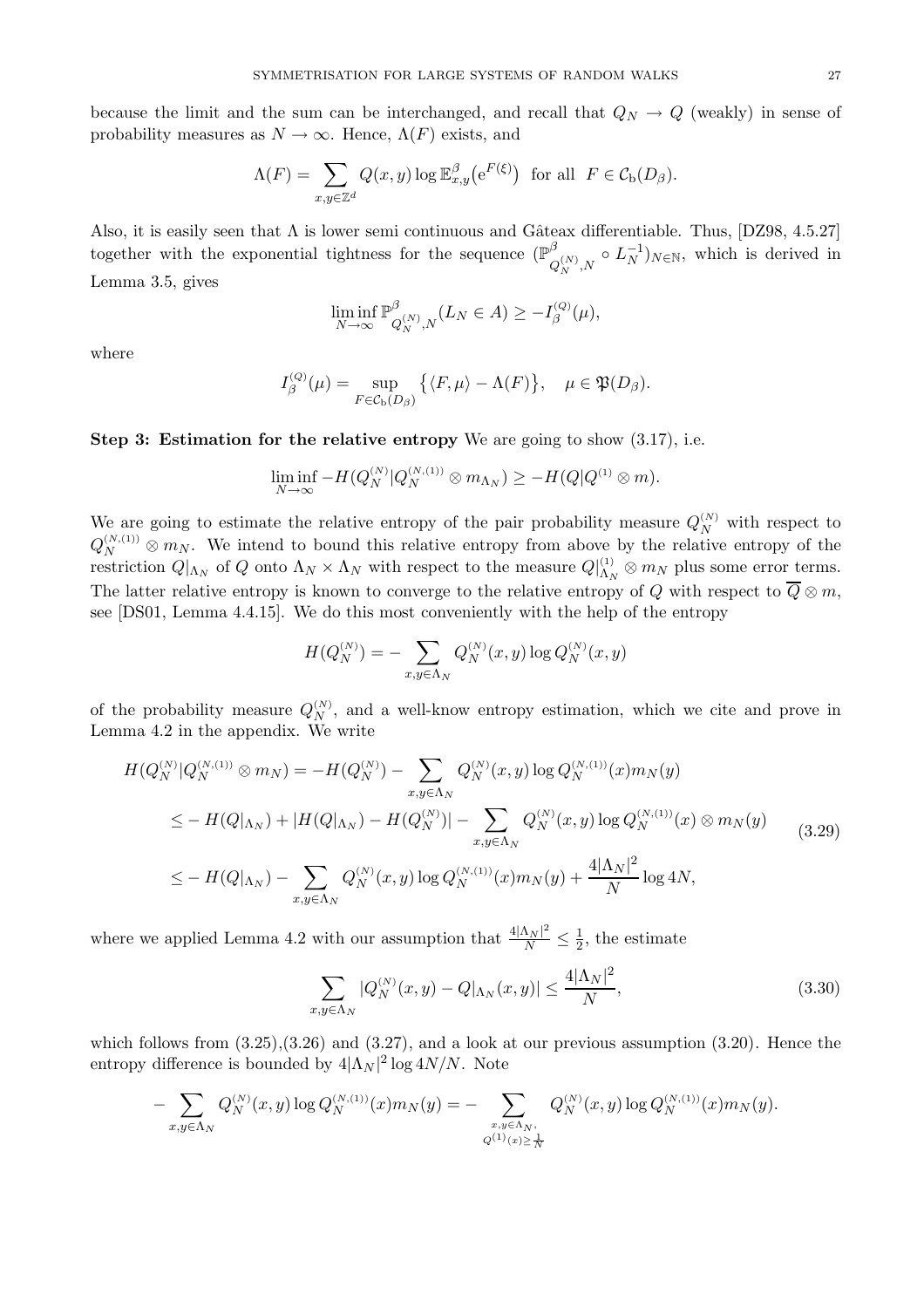Further

$$
- \sum_{\substack{x,y\Lambda_N,\\Q^{(1)}(x)\geq\frac{1}{N}\\Q^{(1)}(x)\geq\frac{1}{N}}} Q_{N}^{(N)}(x,y) \log Q_{N}^{(N,1)}(x) m_{N}(y) \leq - \sum_{\substack{x,y\in\Lambda_N,\\Q^{(1)}(x)\geq\frac{1}{N}\\Q^{(1)}(x)\geq\frac{1}{N}}} Q_{N}^{(N,1)}(x,y) \log Q_{N}^{(N,1)}(x) m_{N}(y) + \Big| \sum_{\substack{x\in\Lambda_N,\\Q^{(1)}(x)\geq\frac{1}{N}\\Q^{(1)}(x)\geq\frac{1}{N}}} Q_{N}^{(N,1)}(x) \log \frac{Q_{N}^{(N,1)}(x)}{Q_{N}^{(1)}(x)} \Big|
$$
  

$$
\leq - \sum_{x,y\in\Lambda_N} Q_{N}^{(N,1)}(x,y) \log Q_{N}^{(1)}(x) m_{N}(y) + \frac{4|\Lambda_N|^3}{N},
$$
\n
$$
(3.31)
$$

because of

$$
Q_N^{(N,(1))}(x_0) - Q^{(1)}(x) \le \frac{4|\Lambda_N|^3}{N}.
$$

Together with (3.29) and (3.31) we get finally the desired upper bound

$$
H(Q_N^{(N)}|Q_N^{(N,(1))}\otimes m_N) \le -H(Q|_{\Lambda_N}) - \sum_{x,y\in\Lambda_N} Q|_{\Lambda_N}(x,y)\log Q|_{\Lambda_N}^{(N,(1))}(x)m_N(y) + \mathcal{O}(N^{\varepsilon})
$$
  
=  $H(Q|_{\Lambda_N}|Q|_{\Lambda_N}^{(1)}\otimes m_N) + \mathcal{O}(N^{\varepsilon}).$  (3.32)

Clearly the right hand side of (3.32) converges to  $H(Q|Q^{(1)} \otimes m)$  as  $N \to \infty$ . Hence the assertion  $(3.17)$  follows.

## **Finish of the proof of the proposition**

Now,  $(3.16)$  and  $(3.17)$  show that the left hand side of  $(3.14)$  is not smaller than

$$
-H(Q|Q^{(1)} \otimes m) - I_{\beta}^{(Q)}(\mu).
$$

Since this is the case for any  $\mu \in A$  and any pair measure  $Q \in \widetilde{\mathfrak{P}}(\mathbb{Z}^d \times \mathbb{Z}^d)$ , the proof is finished.

 $\Box$ 

### **Finish of the proof of the lower bound of Theorem 2.1**

Now, Proposition 3.1 gives the desired lower bound for Theorem 2.1 when we apply it to the derived inequality in (3.13). Note that

$$
\liminf_{N \to \infty} \frac{1}{N} \log \left( m(\Lambda_N)^N e^{-C|\Lambda_N|^2 \log N} \right) = 0
$$

due to our assumption that  $|\Lambda_N|^3/N = N^{-\varepsilon}$ . Thus,

$$
\liminf_{N \to \infty} \log \mathbb{P}_{N,\beta}^{(\text{sym})}(L_N \in A) \geq - \inf_{\mu \in A} I_{\beta}^{(\text{sym})}(\mu).
$$

 $\Box$ 

*3.1.2 Proof of the upper bound of theorem 2.1.* For the upper bound we start with a finite box  $\Lambda \subset \mathbb{Z}^d$ . Later we will perform the limit  $\Lambda \uparrow \mathbb{Z}^d$ . The main task is to estimate the probability of the two events and to apply the combinatoric scheme introduced in the proof of the lower bound. Here, we are faced with the problem that a random walk may start in  $\Lambda$  and terminate in  $\Lambda$  or the complement  $\Lambda^c$ , or start outside  $\Lambda$  and terminate outside or inside the box  $\Lambda$ . All events have to be estimated. To start, fix a closed set  $F \subset \mathfrak{P}(D_{\beta})$ , a box  $\Lambda \subset \mathbb{Z}^d$  and  $\varepsilon > 0$ .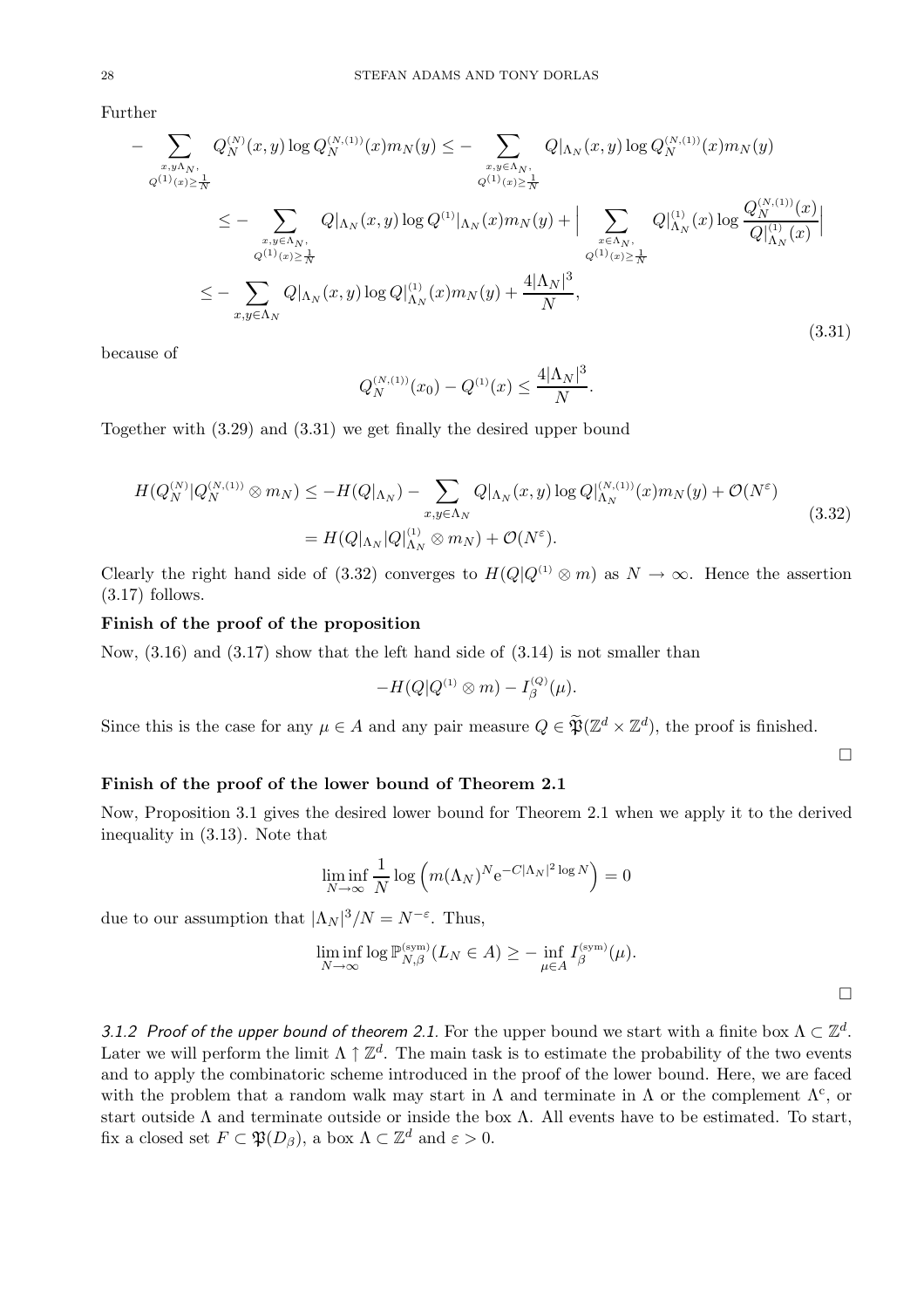We split our sum over the N initial points of the random walks into a sum over the initial points in the box  $\Lambda$  and over the complement  $\Lambda^c$  for each single random walk. Thus we write

$$
\sum_{x_1 \in \mathbb{Z}^d} \cdots \sum_{x_N \in \mathbb{Z}^d} = \sum_{a \in \{1, c\}^N} \sum_{x_1 \in \Lambda^{a_1}} \cdots \sum_{x_N \in \Lambda^{a_N}}.
$$
\n(3.33)

The estimate the probability  $\mathbb{P}_{N,\beta}^{\beta}(L_N \in F)$  from above, we write the probability as the sum of the following two events. The first event is the probability with additional indicator that the number of random walks not starting in  $\Lambda$  is more than  $\epsilon N$ , whereas the second event is the complement, i.e. the same probability with indicator that the number of random walks starting in  $\Lambda$  is greater or equal than  $(1 - \varepsilon)N$ . Thus formally

$$
\sum_{x_1 \in \mathbb{Z}^d} \dots \sum_{x_N \in \mathbb{Z}^d} = \sum_{\substack{a \in \{1, c\}^N, \ a_i = c\} \ge \varepsilon N}} \sum_{x_1 \in \Lambda^{a_1}} \dots \sum_{x_N \in \Lambda^{a_N}} + \sum_{\substack{a \in \{1, c\}^N, \ a_i = 1\} \ge (1-\varepsilon)N}} \sum_{x_1 \in \Lambda^{a_1}} \dots \sum_{x_N \in \Lambda^{a_N}}.
$$
(3.34)

The probability for the first event can be bounded from above by the factor  $2^N m(\Lambda^c)^{\varepsilon N}$ . For the probability of the second event we have to sum over all possible subsets  $I \subset \{1,\ldots,N\}$  with  $|I| \geq$  $(1 - \varepsilon)N$ , hence

$$
\mathbb{P}_{N,\beta}^{(\text{sym})}(L_N \in F) = \frac{1}{N!} \sum_{\sigma \in \mathfrak{S}_N} \sum_{a \in \{1,c\}^N} \sum_{x_1 \in \Lambda^{a_1}} \cdots \sum_{x_N \in \Lambda^{a_N}} \prod_{i=1}^N m(x_i) \Big(\bigotimes_{i=1}^N \mathbb{P}_{x_i, x_{\sigma(i)}}^{\beta} \Big) (L_N \in F)
$$
\n
$$
\leq 2^N m (\Lambda^c)^{\varepsilon N} \sum_{\sigma \in \mathfrak{S}_N} \sum_{\substack{I \subset \{1,\ldots,N\} \\ |I| > 1 - \varepsilon N}} \sum_{\substack{a \in \{1,c\}^N:\\|I| < i = i}} \sum_{x_1 \in \Lambda^{a_1}} \cdots \sum_{x_N \in \Lambda^{a_N}} \prod_{i=1}^N m(x_i) \Big(\bigotimes_{i=1}^N \mathbb{P}_{x_i, x_{\sigma(i)}}^{\beta} \Big) (L_N \in F).
$$
\n
$$
(3.35)
$$

We consider only those random walks in the product of random walk measures in  $(3.35)$ , which are conditioned to start and terminate in the given box  $\Lambda$ . The contributions of the remaining random walks are estimated from above by one. For any given permutation  $\sigma \in \mathfrak{S}_N$  and subset  $I \subset \{1,\ldots,N\}$ with  $|I| > (1 - \varepsilon)N$  we define the subset  $I_{\sigma} = \{i \in \{1, ..., N\} : \sigma(i) \in I\}$ . This means that we replace the product measure  $\bigotimes_{i=1}^{N} \mathbb{P}^{\beta}_{x_i,x_{\sigma(i)}}$  by the product measure  $\bigotimes_{i\in I_{\sigma}\cap I} \mathbb{P}^{\beta}_{x_i,x_{\sigma(i)}}$ . To perform this, we have to replace the empirical path measure  $L_N$  by the empirical path measure  $L_{I_{\sigma}\cap I}$ , given as

$$
L_{I_{\sigma} \cap I} = \frac{1}{|I_{\sigma} \cap I|} \sum_{i \in I_{\sigma}} \delta_{\xi^{(i)}}.
$$

From  $|I| > (1-\varepsilon)N$  we get that  $|I_{\sigma} \cap I| \ge (1-2\varepsilon)N$ . We need some technical preliminaries to estimate the error of this replacement. First note that  $D_\beta$  equipped with the Skorokhod topology is Polish [DS01]. Next we need a metric for the probability measures on the Polish space  $D_\beta$ . Recall the Lévy metric d on the Polish space  $\mathfrak{P}(D_{\beta})$  [DS01], defined for any two probability measures  $\mu, \nu \in \mathfrak{P}(D_{\beta})$  as

$$
d(\mu, \nu) = \inf_{\delta > 0} \{ \mu(\Gamma) \le \nu(\Gamma^{\delta}) + \delta \text{ and } \nu(\Gamma) \le \mu(\Gamma^{\delta}) + \delta \text{ for all } \Gamma = \overline{\Gamma} \subset D_{\beta} \} \tag{3.36}
$$

where  $\Gamma^{\delta} = {\mu \in \mathfrak{P}(D_{\beta}) : \text{dist}(\mu, F) \leq \delta}$  is the closed δ-neighbourhood of F. (By dist $(\mu, A)$ )  $\inf_{\nu \in A} d(\mu, \nu)$  we denote the distance to a set  $A \subset \mathfrak{P}(D_{\beta})$ . Note,  $NL_N(A)$  is the number of random walk paths in any closed set  $A \subset D_\beta$  and therefore

$$
NL_N(F) \le |I_{\sigma} \cap I|L_{I_{\sigma} \cap I} + 2\varepsilon N,
$$

which implies  $L_N(F) \leq L_{I_{\sigma} \cap I}(F) + 2\varepsilon$ . Thus,  $d(L_N, L_{I_{\sigma} \cap I}) \leq 2\varepsilon$ , and we get using  $|I| > (1 - \varepsilon)N$ 

$$
\left(\bigotimes_{i=1}^{N} \mathbb{P}_{x_i, x_{\sigma(i)}}^{\beta}\right) (L_N \in F) \le \left(\bigotimes_{i \in I_{\sigma} \cap I} \mathbb{P}_{x_i, x_{\sigma(i)}}^{\beta}\right) (L_N \in F^{2\varepsilon}).\tag{3.37}
$$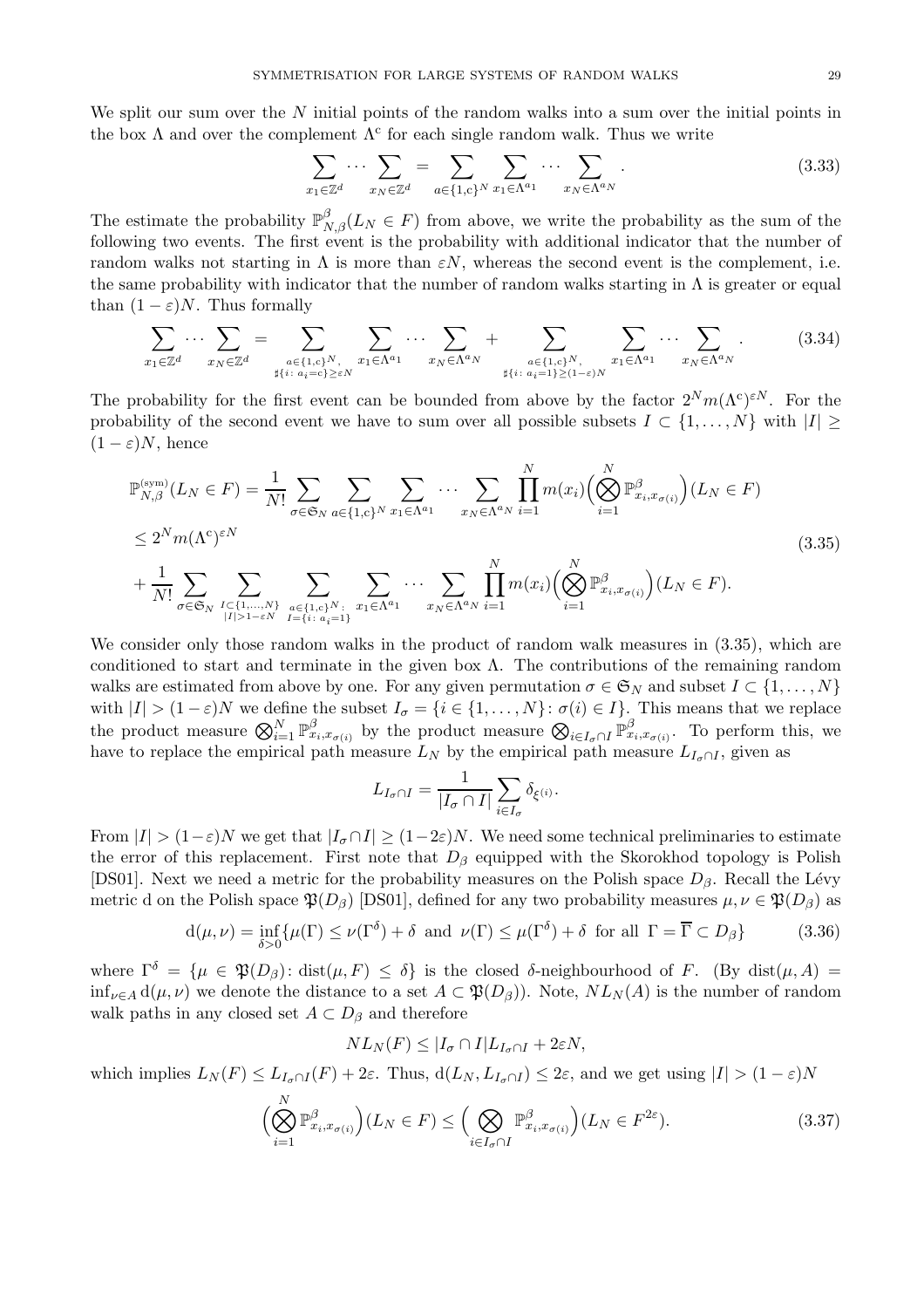We insert this in (3.35) and execute all the  $N - |I|$  summations over  $\Lambda^{a_j}$  with  $j \notin I$  since they do not contribute anymore. All these contributions are estimated from above by one, and hence we are left with the |I| sums over those  $x_i$  with  $i \in I$ , i.e.  $x_i \in \Lambda$  for  $i \in I$ . Hence, we write  $\overline{x} = (x_i)_{i \in I}$  for a configuration  $\overline{x} \in \Lambda^I$  and get from (3.35)

$$
\mathbb{P}_{N,\beta}^{(\text{sym})}(L_N \in F) \le 2^N m(\Lambda^c)^{\varepsilon N} + \frac{1}{N!} \sum_{\sigma \in \mathfrak{S}_N} \sum_{\substack{I \subset \{1,\ldots,N\} \\ |I| > (1-\varepsilon)N}} \sum_{\overline{x} \in \Lambda^I} \prod_{i \in I} m(x_i) \Big( \bigotimes_{i \in I_{\sigma} \cap I} \mathbb{P}_{x_i, x_{\sigma(i)}}^{\beta} \Big) (L_{I_{\sigma} \cap I} \in F^{2\varepsilon}). \tag{3.38}
$$

In the following we put  $|I_{\sigma} \cap I| = n$  and recall  $(1 - 2\varepsilon)N < n \leq N$ . We observe that the product measure does not depend on the full information of the permutation  $\sigma \in \mathfrak{S}_N$ . It depends only on the frequencies of indices  $i \in I$  such that  $x_i = x$  and  $x_{\sigma(i)} = y$  for any  $x, y \in \Lambda$ . These frequencies can be expressed with some pair probability measure

$$
Q \in \mathfrak{P}_{\Lambda}^{(n)} := \mathfrak{P}(\Lambda \times \Lambda) \cap \frac{1}{n} \mathbb{N}^{\Lambda \times \Lambda};
$$

i.e. for example there are  $nQ(x, y)$  indices  $i \in I_{\sigma} \cap I$  such that  $x_i = x$  and  $x_{\sigma(i)} = y$ . Hence, we need to count those permutations that satisfy the constraint and further that

$$
Q^{(1)} = L(\overline{x}) = \frac{1}{n} \sum_{i \in I_{\sigma} \cap I} \delta_{x_i} \text{ and } Q^{(2)} = L(\sigma(\overline{x})) = \frac{1}{n} \sum_{i \in I_{\sigma} \cap I} \delta_{x_{\sigma(i)}}.
$$

Note that here the marginals  $Q^{(1)}$  and  $Q^{(2)}$  are not necessarily equal. But as  $n > (1 - 2\varepsilon)N$  we can estimate the difference of these marginals with the metric d on  $\mathfrak{P}(\Lambda \times \Lambda)$ . The marginal differs at most by  $2\varepsilon$ , i.e.  $d(Q^{(1)}, Q^{(2)}) \leq 2\varepsilon$ . Define the set

$$
\mathfrak{P}_{\Lambda}^{(n,\varepsilon)} = \{Q \in \mathfrak{P}^{(n)}(\Lambda \times \Lambda) : d(Q^{(1)}, Q^{(2)}) \leq 2\varepsilon\}.
$$

We rewrite the right hand side of  $(3.38)$  with a sum on pair probability measures in the set  $\mathfrak{P}_{\Lambda}^{(n,\varepsilon)}$  and an additional sum over the subsets  $I \subset I$  with  $|I| = n > (1 - 2\varepsilon)N$ .

$$
\mathbb{P}_{N,\beta}^{(\text{sym})}(L_{N} \in F) \leq 2^{N} m(\Lambda^{c})^{\varepsilon N} \n+ \frac{1}{N!} \sum_{\sigma \in \mathfrak{S}_{N}} \sum_{\tilde{l} \in I \subset \{1, \ldots, N\}, \atop n=|\tilde{l}|\geq (1-2\varepsilon)N} \sum_{\sigma \in \mathfrak{P}_{\Lambda}^{(n,\varepsilon)}} \prod_{x \in \Lambda} m(x)^{nQ^{(1)}(x)} \Big( \bigotimes_{x,y \in \Lambda} (\mathbb{P}_{x,y}^{\beta})^{nQ(x,y)} \Big) (L_{n} \in F^{2\varepsilon}) \prod_{i \in I \setminus \tilde{I}} m(x_{i}) \n\times \sum_{\tilde{x} \in \Lambda^{I}} \sum_{\sigma \in \mathfrak{S}_{N}} \frac{\mathbb{1}\{\tilde{l} = I_{\sigma} \cap I\}}{N!} \mathbb{1}_{\{\sigma \in \mathfrak{S}_{N} : \forall x,y \in \Lambda : \sharp\{i \in \tilde{l} : x_{i} = x, x_{\sigma(i)} = y\} = nQ(x,y)\}} (\sigma) \n\leq 2^{N} m(\Lambda^{c})^{\varepsilon N} + \sum_{(1-2\varepsilon)N \leq n \leq N} \sum_{Q \in \mathfrak{P}_{\Lambda}^{(n),\varepsilon}} \prod_{x \in \Lambda} m(x)^{nQ^{(1)}(x)} \Big( \bigotimes_{x,y \in \Lambda} (\mathbb{P}_{x,y}^{\beta})^{nQ(x,y)} \Big) (L_{n} \in F^{2\varepsilon}) \n\times \sum_{\tilde{l} \in I \subset \{1, \ldots, N\}, \, \tilde{x} \in \Lambda^{I}} \sum_{n=|\tilde{l}|} \prod_{j \in I} \mathfrak{S}_{N}(\overline{x}, \tilde{l}, Q) \prod_{i \in I \setminus \tilde{l}} m(x_{i}),
$$
\n(3.39)

where we introduced the set

$$
\mathfrak{S}_N(\overline{x}, \widetilde{I}, Q) = \{ \sigma \in \mathfrak{S}_N : \forall x, y \in \Lambda : \sharp \{ i \in \widetilde{I} : x_i = x, x_{\sigma(i)} = y \} = nQ(x, y) \}
$$

of permutations admissible with Q and the configuration  $\overline{x} \in \Lambda^I$  on the index set  $\tilde{I} \subset I$ .

**Counting:** We estimate now the cardinality of the set  $\mathfrak{S}_N(\overline{x}, \widetilde{I}, Q)$ . We fix a configuration  $\overline{x} \in \Lambda^I$ and an index set  $I \subset I \subset \{1, ..., N\}$  with  $|I| = n, (1 - 2\varepsilon)N \le n \le N$ . We evaluate the cardinality of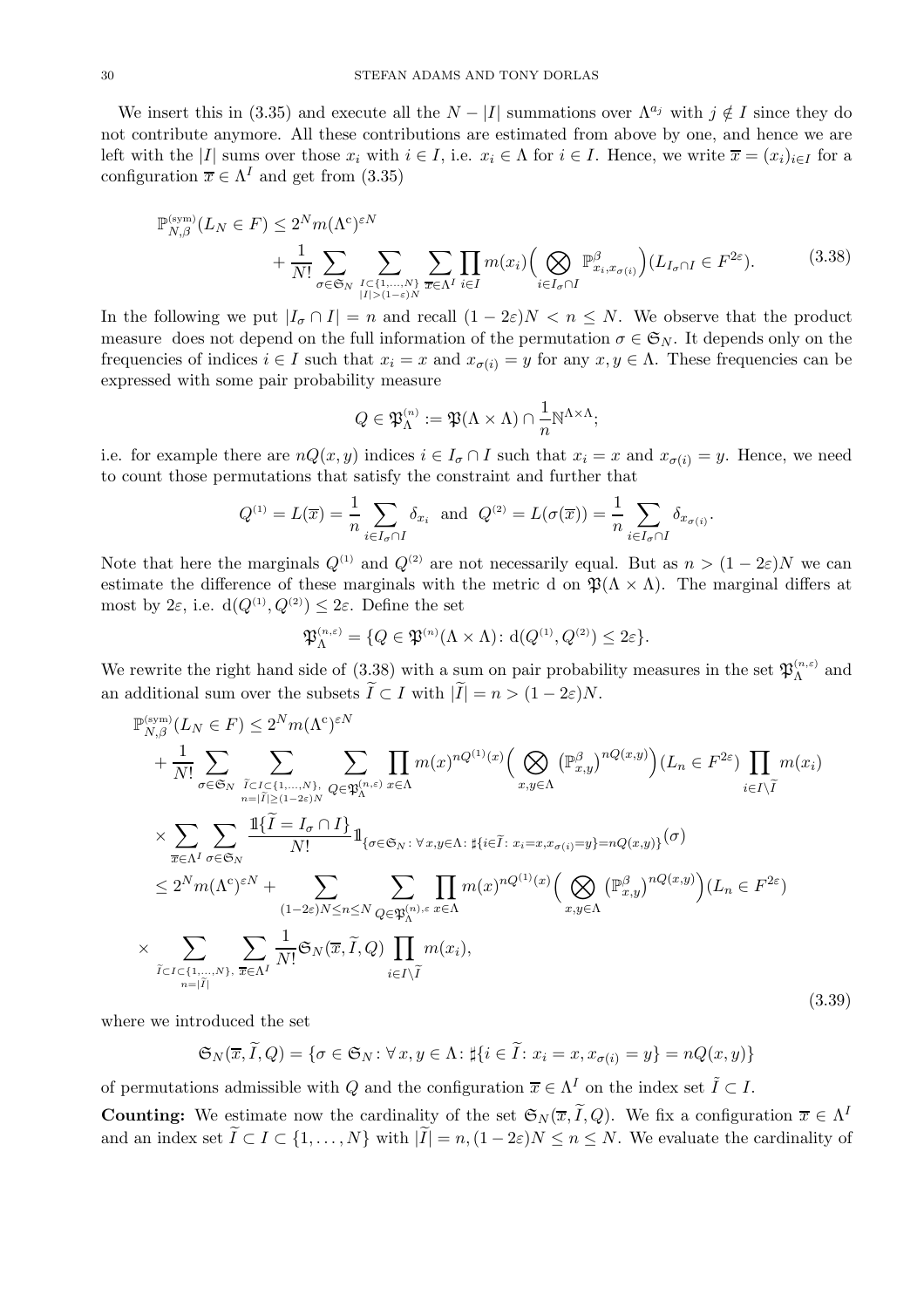the set  $\mathfrak{S}_N(\overline{x}, I, Q)$  with an additional sum over those configurations  $\omega \in \Lambda^I$  for which  $L_{\widetilde{I}}(\omega) = Q^{(2)}$ , here  $L_{\tilde{I}}(\omega)$  is the empirical measure of the configuration  $\omega$ . This gives

$$
\sharp \mathfrak{S}_{N}(\overline{x}, \widetilde{I}, Q) = \sum_{\substack{\omega \in \Lambda^{\widetilde{I}}, \\ L(\omega) = Q^{(2)} }} \mathbb{1}_{\{\forall \, x, y \in \Lambda : \, \sharp\{i \in \widetilde{I} : x_{i} = x, \omega_{i} = y\} = nQ(x, y)\}}(\omega)
$$
\n
$$
\times \sum_{\sigma \in \mathfrak{S}_{N}} \mathbb{1}_{\{\omega_{i} = x_{\sigma(i)}, \forall i \in \widetilde{I}\}}(\sigma).
$$
\n(3.40)

The last term is easily estimated as

$$
\sum_{\sigma \in \mathfrak{S}_N} 1\!\!1_{\{\omega_i = x_{\sigma(i)}, \forall i \in \widetilde{I}\}}(\sigma) = \sum_{\widehat{I} \subset I, |\widehat{I}| = |\widetilde{I}|} |\{\sigma : \widetilde{I} \to \widehat{I} \text{ bijective} : \omega_i = x_{\sigma(i)} \forall i \in \widetilde{I}\}|
$$
  
 
$$
\times |\{\sigma : \{1, \dots, N\} \setminus \widetilde{I} \to \{1, \dots, N\} \setminus \widehat{I} \text{ bijective}\}|
$$
  

$$
\leq {|I| \choose n} \prod_{x \in \Lambda} (nQ^{(2)}(x))!(N - n)!.
$$

The first term in (3.40) is given as in the lower bound via a counting of Euler trails ([A01]). Therefore

$$
\sum_{\substack{\omega \in \Lambda^{\widetilde{I}},\\L(\omega)=Q^{(2)}}} \mathbb{1}_{\{\forall \, x,y \in \Lambda \colon \sharp \{i \in \widetilde{I} \colon x_i = x, \omega_i = y\} = nQ(x,y)\}}(\omega) \leq \frac{\prod_{x \in \Lambda} (nQ^{(1)}(x))!}{\prod_{x,y \in \Lambda} (nQ(x,y))!}.
$$

Note that the two previous estimations do not depend on the configurations  $\overline{x} \in \Lambda^I$  as long as

$$
Q^{(1)} = L_{\widetilde{I}}(\overline{x}) = \frac{1}{n} \sum_{i \in \widetilde{I}} \delta_{x_i}.
$$

The number of all these configurations is clearly equal  $n!/\prod_{x\in\Lambda}(nQ^{(1)}(x))!$ . We split the sum over the configurations  $\overline{x} \in \Lambda^I$  in the last line of (3.39) into a sum on  $(x_i)_{i \in \overline{I}} \in \Lambda^I$  and  $(x_i)_{i \in I\setminus \overline{I}} \in \Lambda^{I\setminus I}$ , and we estimate the term  $\prod_{i\in I\setminus\widetilde{I}}m(x_i)$  from above by one. Hence, the last line of (3.39) can be estimated as

$$
\sum_{\tilde{I}\subset I\subset\{1,\ldots,N\},\ \overline{x}\in\Lambda^I} \sum_{\tilde{I}\subset I} \frac{1}{N!} \sharp \mathfrak{S}_N(\overline{x},\tilde{I},Q) \prod_{i\in I\setminus\tilde{I}} m(x_i) \leq \sum_{\tilde{I}\subset I\subset\{1,\ldots,N\},\ \atop n=|\tilde{I}|} \sharp \left\{ (x_i)_{i\in\tilde{I}} \in \Lambda^{\tilde{I}} : L((x_i)_{i\in\tilde{I}}) = Q^{(1)} \right\}
$$
\n
$$
\times \binom{|I|}{n} \frac{\prod_{x\in\Lambda} (nQ^{(1)}(x))! \prod_{x\in\Lambda} (nQ^{(2)}(x))!}{\prod_{x,y\in\Lambda} (nQ(x,y))!} \frac{(N-n)!}{N!}
$$
\n
$$
\leq \sum_{l=n}^N \binom{N}{l} \binom{l}{n}^2 \frac{n!(N-n)!}{N!} \frac{\prod_{x\in\Lambda} (nQ^{(2)}(x))!}{\prod_{x,y\in\Lambda} (nQ(x,y))!}
$$
\n
$$
\leq N \binom{N}{n}^2 \frac{\prod_{x\in\Lambda} (nQ^{(2)}(x))!}{\prod_{x,y\in\Lambda} (nQ(x,y))!} \leq N^{|\Lambda|^2 + \tilde{C}} e^{2C\varepsilon N} \frac{\prod_{x\in\Lambda} Q^{(2)}(x)nQ^{(2)}(x)}{\prod_{x,y\in\Lambda} Q(x,y)^{nQ(x,y)}},
$$
\n(3.41)

where we used that there is a constant  $C > 0$  such that  $\binom{N}{n} \leq e^{C \varepsilon N}$  for all n with  $(1 - 2\varepsilon)N < n \leq N$ , and where we used Stirling's formula and some constant  $\tilde{C}$ . Inserting all this in the estimation (3.39) gives

$$
\mathbb{P}_{N,\beta}^{(\text{sym})}(L_N \in F) \le N^{|\Lambda|^2 + \widetilde{C}} e^{2C\varepsilon N} \sum_{n > (1-2\varepsilon)N}^N \sum_{Q \in \mathfrak{P}_{\Lambda}^{(n,\varepsilon)}} e^{-nH(Q|m \otimes Q^{(2)})} \mathbb{P}_{Q,n}^{\beta}(L_n \in F^{2\varepsilon}) + 2^N m(\Lambda^c)^{\varepsilon N}.
$$
\n(3.42)

**Large deviations:**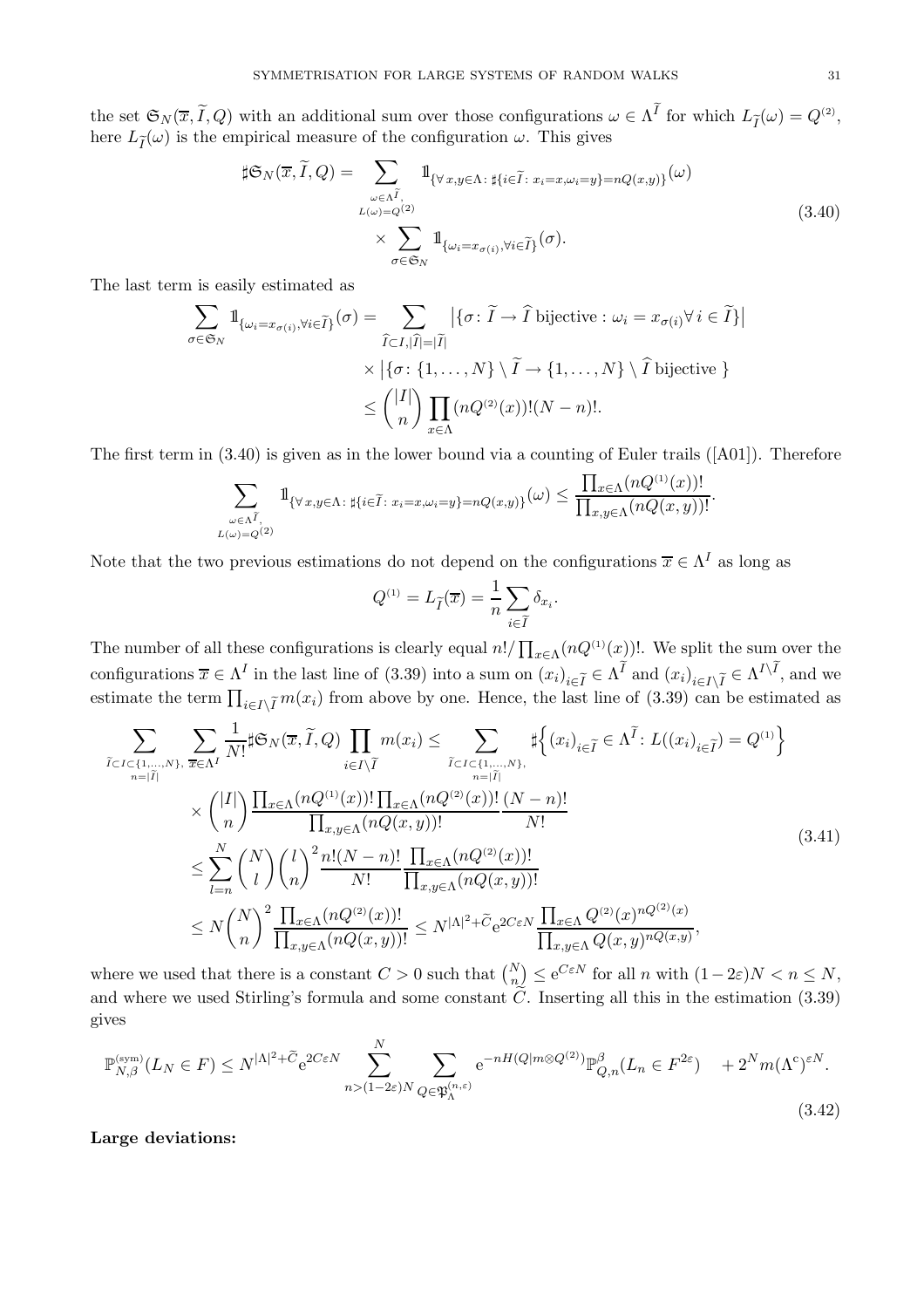We now show for  $\Lambda \subset \mathbb{Z}^d$  fixed and any  $\varepsilon > 0$  that

$$
\lim_{n \to \infty} \frac{1}{n} \log \Big( \sum_{Q \in \mathfrak{P}_{\Lambda}^{(n,\varepsilon)}} e^{-nH(Q|m \otimes Q^{(2)})} \mathbb{P}_{Q,n}^{\beta}(L_n \in F^{2\varepsilon}) \Big) \n\leq - \inf_{\mu \in F^{2\varepsilon}} \inf_{Q \in \mathfrak{P}_{\Lambda}^{\varepsilon}} \Big\{ H(Q|m \otimes Q^{(2)}) + \sup_{F \in \mathcal{C}_{\mathbf{b}}(D_{\beta})} \Big\{ \langle F, \mu \rangle + \sum_{x,y \in \mathbb{Z}^d} Q(x,y) \log \mathbb{E}_{x,y}^{\beta} \Big( e^{F(\xi)} \Big) \Big\} \Big\},
$$
\n(3.43)

where  $\mathfrak{P}_{\Lambda}^{(\varepsilon)} = \{Q \in \mathfrak{P}(\Lambda \times \Lambda) : d(Q^{(1)}, Q^{(2)}) \leq 2\varepsilon\}$  is the set of pair probability measure whose marginals differs by at most  $2\varepsilon$ , and where the probability measure  $Q \in \mathfrak{P}_{\Lambda}^{\varepsilon}$  is trivially extended to  $\mathbb{Z}^d \times \mathbb{Z}^d$ by zero outside of  $\Lambda \times \Lambda$ . To see this, consider the logarithmic moment generating function of the distribution of  $L_n$  under the probability measure  $\mathbb{P}^{\beta}_{Q,n}$ ,

$$
\Lambda_n^{(Q)}(\Phi) = \log \mathbb{E}_{Q,n}^{\beta} \left( e^{n \langle F, L_n \rangle} \right) = n \sum_{x, y \in \Lambda} Q(x, y) \log \mathbb{E}_{x, y}^{\beta} \left( e^{F(\xi)} \right)
$$
\n(3.44)

for any  $Q \in \mathfrak{P}_{\Lambda}^{(n,\varepsilon)}$  and any  $F \in \mathcal{C}_{\mathrm{b}}(D_{\beta})$ . Now let  $Q_n \in \mathfrak{P}_{\Lambda}^{(n,\varepsilon)}$  be maximal for the mapping  $Q \mapsto$  $e^{-nH(Q|m\otimes Q^{(2)})}\mathbb{P}_{Q,n}^{\beta}(L_n\in F^{2\varepsilon})$ . Then, since the set  $\mathfrak{P}_{\Lambda}^{(\varepsilon)}$  is compact, there is a pair measure  $Q\in \mathfrak{P}_{\Lambda}^{(\varepsilon)}$ with  $\lim_{n\to\infty} Q_n = Q$  weakly. Clearly the limit

$$
\Lambda^{Q}(F) = \lim_{n \to \infty} \frac{1}{n} \Lambda^{(Q)}_{n}(F) = \sum_{x,y \in \Lambda} Q(x,y) \log \mathbb{E}^{\beta}_{x,y} (e^{F(\xi)})
$$

exists, and is lower semi continuous and Gâteax differentiable. Now the Gärtner-Ellis theorem yields that

$$
\limsup_{n\to\infty}\frac{1}{n}\log\mathbb{P}_{Q_n,n}^{\beta}(L_n\in F^{2\varepsilon})\leq-\inf_{\mu\in F^{2\varepsilon}}\sup_{F\in\mathcal{C}_{\mathrm{b}}(D_{\beta})}\Big\{\langle F,\mu\rangle+\sum_{x,y\in\mathbb{Z}^d}Q(x,y)\log\mathbb{E}_{x,y}^{\beta}\big(\mathrm{e}^{F(\xi)}\big)\Big\},
$$

because we may assume that  $F^{2\varepsilon}$  is compact. We can do so, because Lemma 3.4 shows that there is a sequence of compact sets  $M_L \subset \mathfrak{P}(D_\beta)$  such that

$$
\lim_{L \to \infty} \limsup_{n \to \infty} \frac{1}{n} \log \left( \sup_{Q \in \mathfrak{P}_{\Lambda}^{(n)}} \mathbb{P}_{Q,n}^{\beta}(L_n \in M_L^c) \right) = -\infty.
$$

The cardinality of the set  $\mathfrak{P}_{\Lambda}^{(n,\varepsilon)}$  is clearly polynomial in n, and by continuity of  $Q \mapsto H(Q|m \otimes Q^{(2)})$ , the assertion of (3.43) follows.

We are now in the position to perform the  $N \to \infty$  limit for the upper bound in (3.42). We get

$$
\limsup_{N \to \infty} \frac{1}{N} \log \mathbb{P}_{N,\beta}^{(\text{sym})}(L_N \in F) \le -\min \Big\{ -2C\varepsilon - \log 2 - \varepsilon \log m(\Lambda^c),
$$
\n
$$
\inf_{\mu \in F^{2\varepsilon}} \inf_{Q \in \mathfrak{P}_{\Lambda}^{(\varepsilon)}} \Big\{ H(Q|m \otimes Q^{(2)}) + I_{\beta}^{(Q)}(\mu) \Big\} \Big\},
$$
\n(3.45)

where we recall

$$
I_{\beta}^{(Q)}(\mu) = \sup_{F \in \mathcal{C}_{\mathbf{b}}(D_{\beta})} \left\{ \langle F, \mu \rangle + \sum_{x, y \in \mathbb{Z}^d} Q(x, y) \log \mathbb{E}_{x, y}^{\beta} \left( e^{F(\xi)} \right) \right\}.
$$

The proof of the upper bound (3.1.2) of Theorem 2.1 is finished when we replace  $\Lambda \subset \mathbb{Z}^d$  and  $\varepsilon$  by sequences  $(\varepsilon_N)_{N \in \mathbb{N}}$  and  $(\Lambda_N)_{N \in \mathbb{N}}$  with  $\varepsilon_N \to 0$  and  $\Lambda_N \uparrow \mathbb{Z}^d$  as  $N \to \infty$  such that  $|\Lambda_N|^2/N = N^{-\delta}$ for some  $\delta > 0$  and such that  $\varepsilon_N \log m(\Lambda_N^c) \to -\infty$  as  $N \to \infty$  and use the following lemma. Recall that  $m_N \in \mathfrak{P}(\Lambda_N)$  is the restriction of the initial distribution on the set  $\Lambda_N$ .

**Lemma 3.3.** Fix a closed set  $F \subset \mathfrak{P}(D_{\beta})$ . Then for any sequence  $(\varepsilon_n)_{N \in \mathbb{N}}$  satisfying  $\varepsilon_N \to 0$  as  $N \to \infty$  and any sequence  $(\Lambda_N)_{N \in \mathbb{N}}$  with  $\Lambda_N \uparrow \mathbb{Z}^d$  as  $N \to \infty$ ,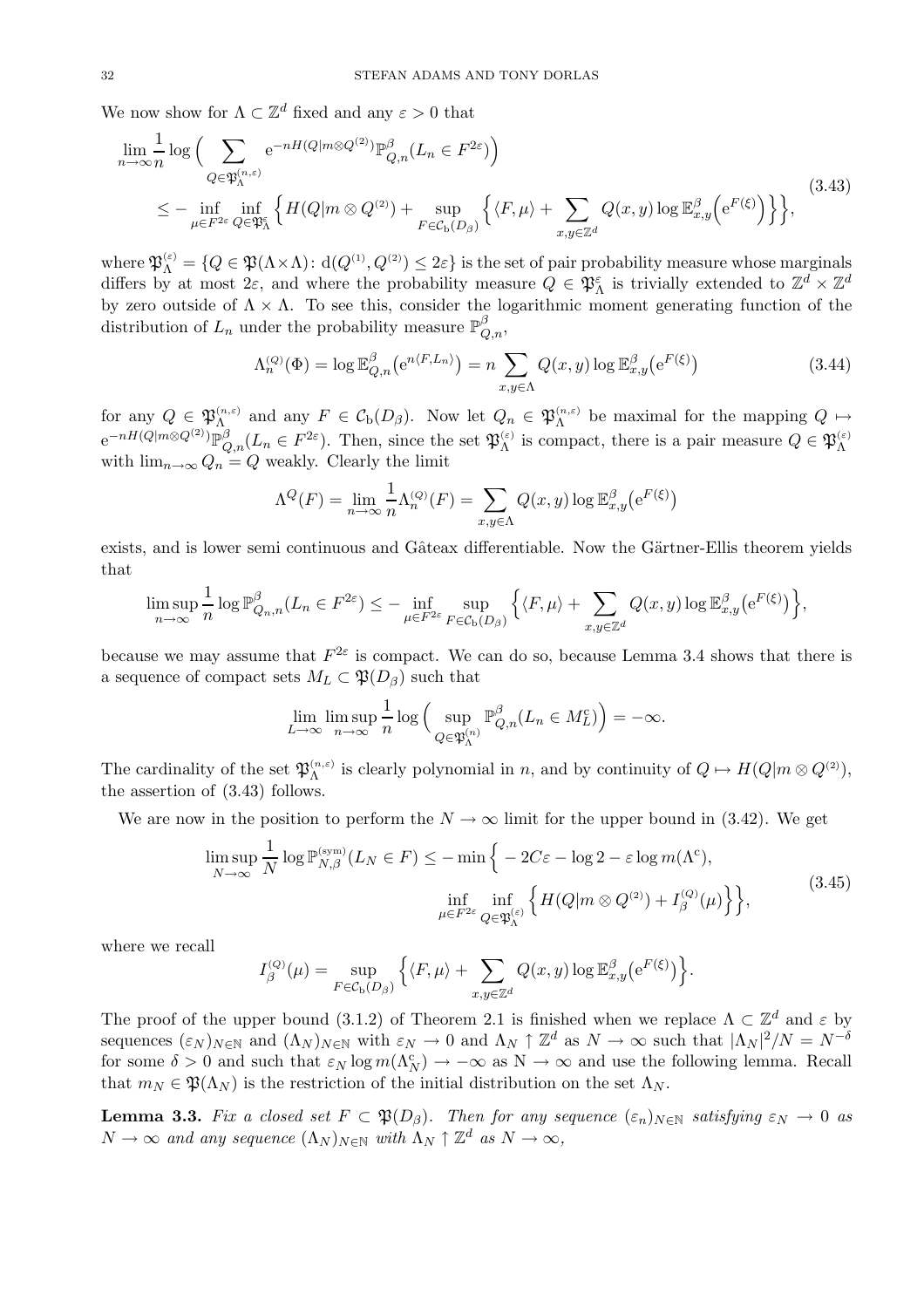$$
\liminf_{N \to \infty} \inf_{\mu \in F^{2\varepsilon}} \inf_{Q \in \mathfrak{P}_{\Lambda_N}^{(\varepsilon)}} \left\{ H(Q|m_N \otimes Q^{(2)}) + I_{\beta}^{(Q)}(\mu) \right\} \right\} \n\ge \inf_{\mu \in F} \inf_{Q \in \widetilde{\mathfrak{P}}(\mathbb{Z}^d \times \mathbb{Z}^d)} \left\{ H(Q|Q^{(1)} \otimes m) + I_{\beta}^{(Q)}(\mu) \right\}.
$$
\n(3.46)

**Proof.** Clearly,  $m_N \to m$  weakly as  $N \to \infty$ . Now we pick approximating sequences of Q's and  $\mu$ 's and employ compactness arguments. Thus, for any  $N \in \mathbb{N}$  pick  $\mu_N \in F^{2\varepsilon_N}$  and  $Q_N \in \mathfrak{P}_{\Lambda_N}^{(\varepsilon_N)}$  such that the sequences  $(H(Q_N | m_N \otimes Q_N^{(2)}) + I_\beta^{(Q_N)}(\mu_N))_{N \in \mathbb{N}}$  converges to the right hand side of (3.46) and may therefore be assumed to be bounded. The sequence  $(H(Q_N^{(1)}|m_N))_{N\in\mathbb{N}}$  is bounded because of

$$
H(Q_N|m_N \otimes Q_N^{(2)} = H(Q_N^{(1)}|m_N) + H(Q_N|Q_N^{(1)} \otimes Q_N^{(2)}).
$$

As  $Q_N^{(1)}$  has support in  $\Lambda_N$  we have  $H(Q_N^{(1)}|m_N) = H(Q_N^{(1)}|m)$ , and thus the sequence  $(Q_N^{(1)})_{N \in \mathbb{N}}$  is tight due to the fact that the level sets of the relative entropy are compact (see Lemma [DZ98, 6.2.12]). As  $d(Q_N^{(1)}, Q_N^{(2)}) \leq 2\varepsilon_N \to 0$  as  $N \to \infty$ , also the sequence  $(Q_N^{(2)})_{N \in \mathbb{N}}$  is tight. By boundedness of the sequence  $(H(Q_N | Q_N^{(1)} \otimes Q_N^{(1)}))_{N \in \mathbb{N}}$ , also the set  $P := \{Q_N : N \in \mathbb{N}\}\$ is tight. Hence, according to Prohorov's theorem we may assume that  $Q_N \to Q$  as  $N \to \infty$  for some  $Q \in \mathfrak{P}(\mathbb{Z}^d \times \mathbb{Z}^d)$ . Since both  $Q_N^{(1)} \to Q^{(1)}$  and  $Q_N^{(2)} \to Q^{(2)}$  as  $N \to \infty$ , we get that  $Q \in \mathfrak{P}(\mathbb{Z}^d \times \mathbb{Z}^d)$ .

For  $C > 0$  sufficiently large, the sequence  $(\mu_n)_{N \in \mathbb{N}}$  is contained in the set

$$
\{\mu \in \mathfrak{P}(D_{\beta}) \colon \inf_{N \in \mathbb{N}} I_{\beta}^{(Q_N)}(\mu) \le C\}.
$$

Now it turns out that this set is relatively compact. We are going to prove this fact now. Note that it suffices to find a family of compact sets  $M_L \subset D_\beta, L>0$ , such that

$$
\lim_{L \to \infty} \inf_{Q \in P} \inf_{M_L^c} I^{(Q)} = \infty.
$$

We prove this in the usual way with the exponential tightness and a lower bound for a large deviations principle. The sequence  $(L_N)_{N \in \mathbb{N}}$  is exponentially tight under the probability measure  $\mathbb{P}^{\beta}_{Q,N}$ , uniformly in  $Q \in P$  (see Lemma 3.5). Moreover, it is easy to see that it satisfies a large deviations principle with rate function  $I_{\beta}^{(Q)}$ . Indeed, note that the logarithmic moment generating function of  $L_N$  under the probability measure  $\mathbb{P}^{\beta}_{Q_N,N}$  is easily shown to converge towards the function

$$
F \mapsto \sum_{x,y \in \mathbb{Z}^d} Q(x,y) \log \mathbb{E}_{x,y}^{\beta} (e^{F(\xi)}) \quad , F \in \mathcal{C}_{\mathbf{b}}(D_{\beta}),
$$

whose Legendre-Fenchel transform is  $I_{\beta}^{(Q)}$ . The Gärtner-Ellis theorem then provides the proof for the large deviations principle. For  $L \in \mathbb{N}$ , pick a compact set  $M_L \subset \mathfrak{P}(D_\beta)$  such that

$$
\mathbb{P}_{Q_N,N}^{\beta}(L_N \in M_L^c) \le e^{-NL} \quad \text{ for any } \ L, N \in \mathbb{N}, Q_N \in P.
$$

Now the lower bound in the mentioned large deviations principle gives us that

$$
\inf_{Q \in P} \inf_{M_L^c} I_{\beta}^{(Q)} \ge - \liminf_{N \to \infty} \frac{1}{N} \log \mathbb{P}_{Q_N, N}^{\beta}(L_N \in M_L^c) \ge L,
$$

implying that the sequence  $(\mu_N)_{N\in\mathbb{N}}$  is tight. Therefore, we may assume that  $\mu_N \Rightarrow \mu$  as  $N \to \infty$ with some  $\mu \in F^1$ . Since  $\mu_N \in F^{2\varepsilon_N}$  for any  $N \in \mathbb{N}$  and since  $\varepsilon_N \to 0$ , we even have  $\mu \in F$ , because F is closed. To finish now the proof of the lemma we employ the representation of the relative entropy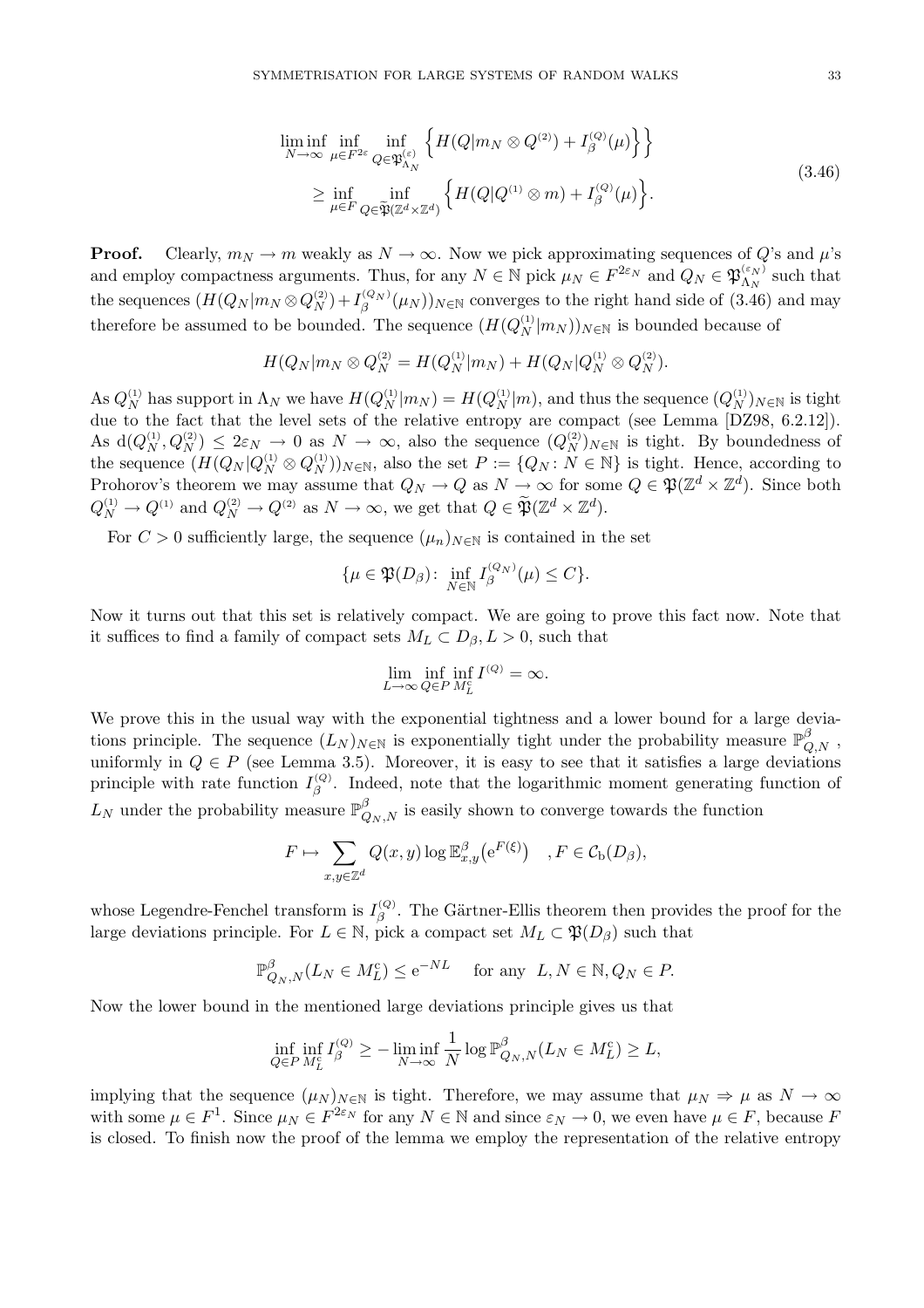as a Legendre transform (see [DS01, Lemma 3.2.13]. This gives

$$
\inf_{\mu \in F^{2\varepsilon_N}} \inf_{Q \in \mathfrak{P}_{\Lambda_N}^{(\varepsilon_N)}} \left\{ H(Q|m_N \otimes Q^{(2)}) + I_{\beta}^{(Q)}(\mu) \right\}
$$
\n
$$
\geq \langle g, Q_N \rangle - \log \langle e^g, m_N \otimes Q_N^{(2)} \rangle + \langle \Phi, \mu_N \rangle - \sum_{x,y \in \Lambda_N} Q_N(x,y) \log \mathbb{E}_{x,y}^{\beta} \left( e^{F(\xi)} \right),
$$

where  $g \in C_{\rm b}(\Lambda_N \times \Lambda_N)$  and  $F \in C_{\rm b}(D_{\beta})$  are arbitrary. Hence, we get

$$
\liminf_{N \to \infty} \inf_{\mu \in F^{2\varepsilon_N}} \inf_{Q \in \mathfrak{P}_{\Lambda_N}^{(\varepsilon_N)}} \left\{ H(Q|m_N \otimes Q^{(2)}) + I_{\beta}^{(Q)}(\mu) \right\} \n\ge \langle g, Q \rangle - \log \langle e^g, Q^{(1)} \otimes m \rangle + \langle F, \mu \rangle - \sum_{x, y \in \mathbb{Z}^d} Q(x, y) \log \mathbb{E}_{x, y}^{\beta} (e^{F(\xi)}).
$$
\n(3.47)

Since this holds for any  $g \in C_b(\Lambda_N \times \Lambda_N)$  and any  $F \in C_b(D_\beta)$ , the left hand side of (3.47) is not smaller than  $H(Q|Q^{(1)} \otimes m) + I_{\beta}^{(Q)}(\mu)$ . Therefore,

1.h.s. of (3.47) 
$$
\geq \inf_{\mu \in F} \inf_{Q \in \widetilde{\mathfrak{P}}(\mathbb{Z}^d \times \mathbb{Z}^d)} \left\{ H(Q|\overline{Q} \otimes m) + I_{\beta}^{(Q)}(\mu) \right\},
$$
 (3.48)

and the assertion of the lemma follows.

**3.2 Proof of Theorem 2.2** We prove Theorem 2.2 in the following. Denote by  $\Psi$  the continuous mapping

$$
\Psi \colon \mathfrak{P}(D_{\beta}) \to D([0,\beta];\mathbb{R}^d), \mu \mapsto \Psi(\mu) = \int_{D_{\beta}} \omega \,\mu(\mathrm{d}\omega).
$$

Note that  $Y_N = \Psi(L_N)$  and recall that  $D_\beta = D_\beta([0, \beta]; \mathbb{Z}^d)$ . The contraction principle [DS01, Lemma 2.1.4] ensures a large deviations principle for  $Y_N$  under the symmetrised measure  $\mathbb{P}_{N,\beta}^{(\text{sym})}$  with the rate function

$$
\widehat{I}_{\beta}^{(\text{sym})}(\omega) = \inf_{Q \in \widetilde{\mathfrak{P}}(\mathbb{Z}^d \times \mathbb{Z}^d)} \left\{ H(Q|Q^{(1)} \otimes m) + \widehat{I}_{\beta}^{(Q)}(\omega) \right\},\tag{3.49}
$$

where

$$
\widehat{I}_{\beta}^{(Q)}(\omega) = \inf_{\substack{\mu \in \mathfrak{P}(D_{\beta}) : \\ \Psi(\mu) = \omega}} I_{\beta}^{(Q)}(\mu). \tag{3.50}
$$

 $\Box$ 

Therefore we need to show that  $\tilde{I}_{\beta}^{(\text{sym})} = \tilde{I}_{\beta}^{(\text{sym})}$ , and for that it suffices to show that  $\tilde{I}_{\beta}^{(Q)} = \tilde{I}_{\beta}^{(Q)}$ . If we consider the class of functions  $F \in C_{\rm b}(D_{\beta})$  of the form  $F_f(\omega) = \int_0^{\beta} ds \langle \omega_s, f_s \rangle_{\mathbb{R}^d}$  for  $f \in L^2([0,\beta];\mathbb{R}^d)$ we get for  $\mu \in \mathfrak{P}(D_{\beta})$ 

$$
I_{\beta}^{(Q)}(\mu) \ge \sup_{f \in L^{2}([0,\beta];\mathbb{R}^{d})} \Big\{ \int_{D_{\beta}} \mu(\mathrm{d}\omega) \int_{0}^{\beta} \mathrm{d}s \langle \omega_{s}, f_{s} \rangle_{\mathbb{R}^{d}} - \sum_{x,y \in \mathbb{Z}^{d}} Q(x,y) \log \mathbb{E}^{\beta}_{x,y} \Big( e^{\int_{0}^{\beta} \mathrm{d}s \langle f_{s}, \xi_{s} \rangle_{\mathbb{R}^{d}}} \Big) \Big\}
$$
  
=  $\tilde{I}_{\beta}^{(Q)}(\Psi(\mu)).$ 

If we now take the infimum over all probability measures  $\mu \in \mathfrak{P}(D_{\beta})$  with  $\Psi(\mu) = \omega$  we get that  $\tilde{I}_{\beta}^{(Q)} \geq \tilde{I}_{\beta}^{(Q)}$ . To prove the complementary bound  $\tilde{I}_{\beta}^{(Q)} \leq \tilde{I}_{\beta}^{(Q)}$  seems to cause major technical difficulties. We therefore proceed in an indirect way. We show that both  $\tilde{I}_{\beta}^{(Q)}$  and  $\tilde{I}_{\beta}^{(Q)}$  are the rate function for the same large deviations principle. In the proof of Proposition (3.1) we have shown that the empirical path measures  $L_N$  satisfies a large deviations principle with rate function  $I_{\beta}^{(Q)}$  under the measure  $\mathbb{P}^{\beta}_{Q_N,N}$ , where  $Q_N \in \mathfrak{P}^{(N)}_{\Lambda_N}$  is the sequence of pair probability measure from step 1 in the proof of Proposition 3.1. According to the contraction principle the sequence  $(Y_N)_{N\in\mathbb{N}}$  satisfies, under the measure  $\mathbb{P}^{\beta}_{Q_N,N}$ , a large deviations principle with rate function  $\widehat{I}_{\beta}^{(Q)}$ .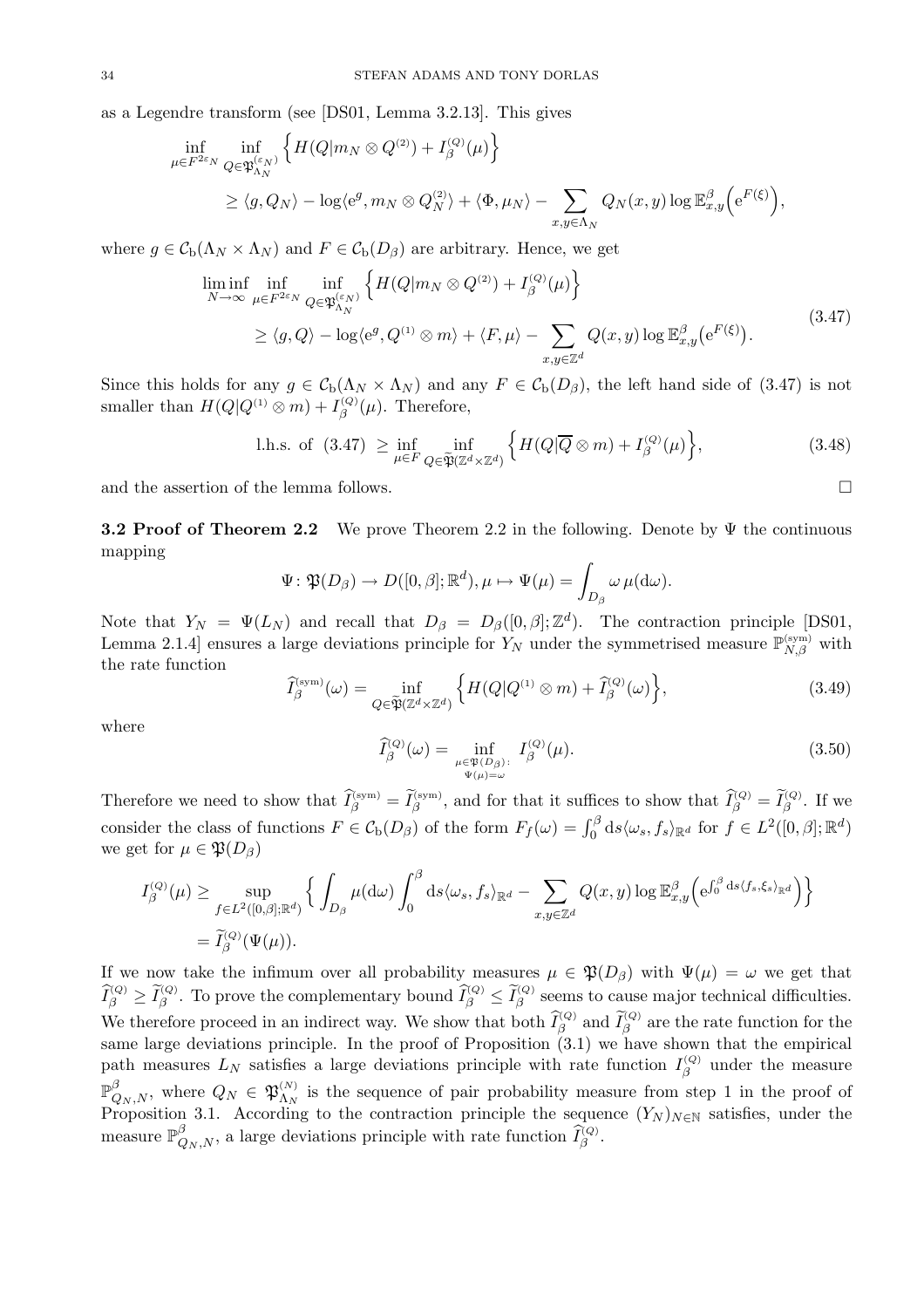Now we show directly that the sequence  $(Y_N)_{N \in \mathbb{N}}$  under the measure  $\mathbb{P}^{\beta}_{Q_N,N}$  satisfies a large deviations principle with rate function  $I_{\beta}^{(Q)}$ , which finishes the proof. Recall that  $Q_N \in \mathfrak{P}_{\Lambda_N}^{(N)}$  with  $Q_N \to Q$ as  $N \to \infty$ . We perform this in the usual setting of the Gärtner-Ellis theorem. Let  $f \in L^2([0,\beta];\mathbb{R}^d)$ , the logarithmic moment generating function is then

$$
\Lambda_N(f) = \log \mathbb{E}_{Q_N,N}^{\beta} \Big( e^{N\langle f, Y_N \rangle} \Big) = \log \Big( \prod_{x,y \in \Lambda_N} \mathbb{E}_{x,y}^{\beta} \Big( e^{\int_0^{\beta} ds \langle f_s, \xi_s \rangle_{\mathbb{R}^d}} \Big)^{NQ_N(x,y)} \Big)
$$
  
=  $N \sum_{x,y \in \Lambda_N} Q_N(x,y) \log \mathbb{E}_{x,y}^{\beta} \Big( e^{\int_0^{\beta} ds \langle f_s, \xi_s \rangle_{\mathbb{R}^d}} \Big),$ 

and hence

$$
\Lambda(f) = \lim_{N \to \infty} \frac{1}{N} \Lambda_N(f) = \sum_{x,y \in \mathbb{Z}^d} Q(x,y) \log \mathbb{E}^{\beta}_{x,y} \Big( e^{\int_0^{\beta} \langle f_s, \xi_s \rangle_{\mathbb{R}^d} ds} \Big).
$$

It is easily seen that  $\Lambda$  is lower semi continuous and Gâteax differentiable. The Legendre-Fenchel transform is equal to  $I_{\beta}^{(Q)}$ . According to Lemma 3.5, the sequence  $(Y_N)_{N\in\mathbb{N}}$  is exponentially tight under  $(\mathbb{P}_{Q_N,N}^{\beta})_{N \in \mathbb{N}}$ . Hence, the Gärtner-Ellis theorem finishes the proof.

**3.3 Proof of Theorem 2.3** In this subsection we prove Theorem 2.3. We denote by  $\pi_s: D_\beta \to$  $\mathbb{Z}^d, s \in [0, \beta],$  the canonical projection  $\pi_s(\omega) = \omega_s$  for  $\omega \in D_\beta$ . Then the mapping

$$
T: \mathfrak{P}(D_{\beta}) \to \mathfrak{P}(\mathbb{Z}^{d}), \mu \mapsto T(\mu) = \frac{1}{\beta} \int_{0}^{\beta} ds \mu \circ \pi_{s}^{-1}
$$

is continuous and  $Z_N = T(L_N)$ . Then a large deviations principle for the mean  $Z_N$  of occupation local times with rate function

$$
\widehat{J}_{\beta}^{(\text{sym})}(p) = \inf_{Q \in \widetilde{\mathfrak{P}}(\mathbb{Z}^d \times \mathbb{Z}^d)} \left\{ H(Q|Q^{(1)} \otimes m) + \widehat{J}_{\beta}^{(Q)}(p) \right\},\tag{3.51}
$$

where

$$
\widehat{J}_{\beta}^{(Q)}(p) = \inf_{\substack{\mu \in \mathfrak{P}(D_{\beta}) : \\ T(\mu) = p}} I_{\beta}^{(Q)}(\mu),\tag{3.52}
$$

is given via the contraction principle [DS01, Lemma 2.1.4]. Therefore we need to show that  $J_{\beta}^{(\text{sym})}$  =  $\tilde{J}_{\beta}^{(\text{sym})}$ , and for that it suffices to show that  $J_{\beta}^{(Q)} = \tilde{J}_{\beta}^{(Q)}$ . We relax the set of functions over which we perform the supremum. For a fixed probability measure  $\mu \in \mathfrak{P}(D_\beta)$  we consider bounded continuous functions  $F \in \mathcal{C}_{\mathbf{b}}(D_{\beta})$  of the form  $F(\omega) = \frac{1}{\beta} \int_0^{\beta} ds f(\omega_s)$  for any bounded function  $f \in \mathcal{B}(\mathbb{Z}^d)$  and  $\omega \in D_{\beta}$ . Then for  $Q \in \widetilde{\mathfrak{P}}(\mathbb{Z}^d \times \mathbb{Z}^d)$ 

$$
I_{\beta}^{(Q)}(\mu) \ge \sup_{f \in \mathcal{B}(\mathbb{Z}^d)} \left\{ \int_{D_{\beta}} \mu(\mathrm{d}\omega) \frac{1}{\beta} \int_0^{\beta} \mathrm{d}s f(\omega_s) - \sum_{x,y \in \mathbb{Z}^d} Q(x,y) \log \mathbb{E}_{x,y}^{\beta} \left( e^{\frac{1}{\beta} \int_0^{\beta} f(\xi_s) \mathrm{d}s} \right) \right\}
$$
  
=  $J^{(Q)}(T(\mu)).$ 

If we now take the infimum over all probability measures  $\mu \in \mathfrak{P}(D_{\beta})$  with  $T(\mu) = p$  we get that  $\tilde{J}_{\beta}^{(Q)} \geq J_{\beta}^{(Q)}$ . To prove the complementary bound  $\tilde{J}_{\beta}^{(Q)} \leq J_{\beta}^{(Q)}$  seems to cause major technical difficulties. We therefore proceed in an indirect way. We show that both  $\hat{J}^{(Q)}_{\beta}$  and  $J^{(Q)}_{\beta}$  are the rate function for the same large deviations principle. In the proof of Proposition (3.1) we have shown that the empirical path measures  $L_N$  satisfies a large deviations principle with rate function  $I_{\beta}^{(Q)}$  under the measure  $\mathbb{P}^{\beta}_{Q_N,N}$ , where  $Q_N \in \mathfrak{P}^{(N)}_{\Lambda_N}$  is the sequence of pair probability measure from step 1 in the proof of Proposition 3.1. According to the contraction principle the sequence  $(Z_N)_{N\in\mathbb{N}}$  satisfies, under the measure  $\mathbb{P}^{\beta}_{Q_N,N}$ , a large deviations principle with rate function  $\widehat{J}_{\beta}^{(Q)}$ .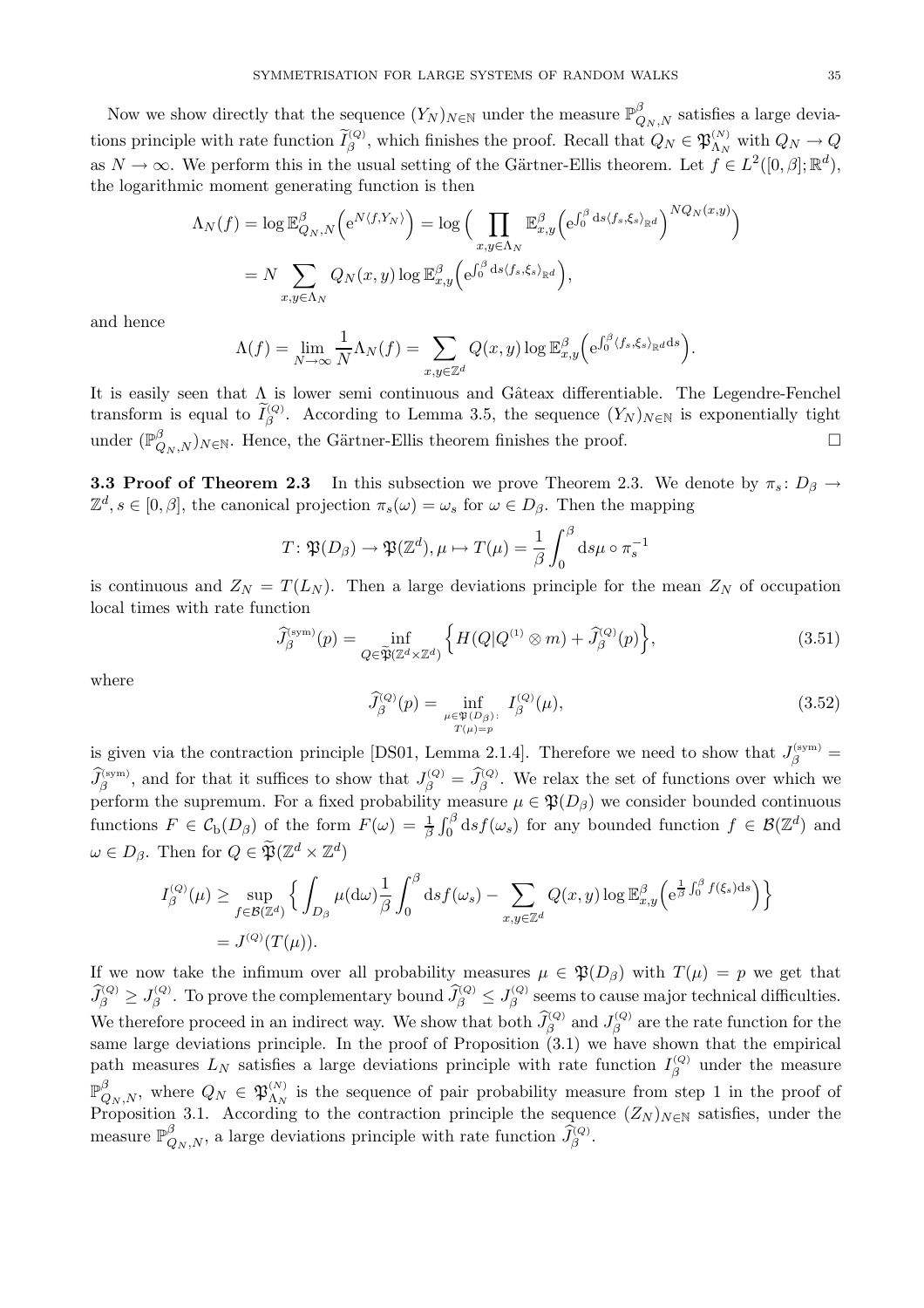Now we show directly that the sequence  $(Z_N)_{N \in \mathbb{N}}$  under the measure  $\mathbb{P}^{\beta}_{Q_N,N}$  satisfies a large deviations principle with rate function  $J_{\beta}^{(Q)}$ , which finishes the proof. Recall that  $Q_N \in \mathfrak{P}_{\Lambda_N}^{(N)}$  with  $Q_N \to Q$ as  $N \to \infty$ . We perform this in the usual setting of the Gärtner-Ellis theorem. Let  $f \in \mathcal{B}(\mathbb{Z}^d)$  any bounded function, the logarithmic moment generating function is then

$$
\Lambda_N(f) = \log \mathbb{E}_{Q_N,N}^{\beta} \Big( e^{N\langle f, Z_N \rangle} \Big) = \log \Big( \prod_{x,y \in \Lambda_N} \mathbb{E}_{x,y}^{\beta} \Big( e^{\int_0^{\beta} f(\xi_s) ds} \Big)^{NQ_N(x,y)} \Big)
$$

$$
= N \sum_{x,y \in \Lambda_N} Q_N(x,y) \log \mathbb{E}_{x,y}^{\beta} \Big( e^{\int_0^{\beta} f(\xi_s) ds} \Big),
$$

and hence

$$
\Lambda(f) = \lim_{N \to \infty} \frac{1}{N} \Lambda_N(f) = \sum_{x,y \in \mathbb{Z}^d} Q(x,y) \log \mathbb{E}^{\beta}_{x,y} \left( e^{\int_0^{\beta} f(\xi_s) ds} \right).
$$

It is easily seen that  $\Lambda$  is lower semi continuous and Gâteax differentiable. The Legendre-Fenchel transform is equal to  $J_{\beta}^{(Q)}$ . According to Lemma 3.5, the sequence  $(Z_N)_{N\in\mathbb{N}}$  is exponentially tight under  $(\mathbb{P}_{Q_N,N}^{\beta})_{N \in \mathbb{N}}$ . Hence, the Gärtner-Ellis theorem finishes the proof.  $\Box$ 

**3.4 Exponential tightness** We prove in this subsection the exponential tightness of the distributions of the empirical path measure  $L_N$  under  $\mathbb{P}_{N,\beta}^{(\text{sym})}$  and under  $\mathbb{P}_{Q,N}^{\beta}$  for any pair measure  $Q \in \mathfrak{P}_{\Lambda_N}^{(N)}$ . For the first result we use the compactification given by the initial distribution  $m$  of the random walks.

**Lemma 3.4.** *The empirical path measures*  $(L_N)_{N \in \mathbb{N}}$  *are exponentially tight under the symmetrised measure*  $P_{N,\beta}^{(\text{sym})}$ .

**Proof.** For  $l \in \mathbb{N}$ , choose a subset  $\Lambda_l \subset \mathbb{Z}^d$  such that  $m(\Lambda_l^c) \leq e^{-l^2}$ . Furthermore, choose  $\delta_l > 0$  so small that

sup  $x,y \in \Lambda_l$  $\mathbb{P}_{x,y}^{\beta}$  sup  $t-\delta_l \leq t' \leq t'' \leq t+\delta_l$  $|\xi_{t'} - \xi_t| \wedge |\xi_{t''} - \xi_t| + \sup$  $0 \le t \le \delta_l$  $|\xi(t) - \xi(0)| + \sup$ β−δl≤t≤β  $|\xi(t) - \xi(\beta)| > \frac{1}{l}$ l  $\Big) \leq e^{-l^2},$ 

where we write  $\xi = \xi^{(1)}$  for a single random walk. Consider the set

$$
A_{l} = \{ \omega \in D_{\beta} \colon \omega(0) \in \Lambda_{l}, \omega(\beta) \in \Lambda_{l}, \sup_{t-\delta_{l} \leq t' \leq t+\delta_{l}} |\omega_{t'} - \omega_{t}| \wedge |\omega_{t''} - \omega_{t}| \leq \frac{1}{3l}, \sup_{0 \leq t \leq \delta_{l}} |\omega(t) - \omega(0)| \leq \frac{1}{3l}, \sup_{\beta-\delta_{l} \leq t \leq \beta} |\omega(t) - \omega(\beta)| \leq \frac{1}{3l} \}.
$$

According to a well-known characterisation of compact subsets in  $D_\beta$ , compare e.g. [Dor96, Lemma 2.1] or [Par67],  $A_l$  is relative compact in  $D_\beta$  with respect to the Skorokhod topology. Now put  $K_l := \{ \mu \in$  $\mathfrak{P}(D_{\beta}): \mu(\overline{A}_{l}^{c}) \leq \frac{1}{l}$  and note that  $K_{l}$  is closed by Portmanteau's theorem. Let  $M \in \mathbb{N}$  be given and consider  $K_M := \bigcap_{i=1}^{\infty}$  $l = M$  $K_l$ . The set  $K_M$  is tight and by Prohorov's theorem  $K_M$  is compact. We shall show that  $\mathbb{P}_{N,\beta}^{(\text{sym})}(L_N \in K_M^c) \leq e^{-MN}$ . Observe that

$$
\{L_N \in K_l^c\} \subset \left\{\sharp\{i \in \{1, ..., N\} : \xi^{(i)} \in A_l^c\} > \frac{N}{l}\right\}
$$
  

$$
\subset \left\{\sharp\{i : \xi_0^{(i)} \in \Lambda_l^c\} \ge \frac{N}{3l}\right\} \cup \left\{\sharp\{i : \xi_\beta^{(i)} \in \Lambda_l^c\} \ge \frac{N}{3l}\right\} \cup \left\{\sharp\{i : \xi_0^{(i)} \in \Lambda_l, \xi_\beta^{(i)} \in \Lambda_l, \xi_\beta^{(i)} \in \Lambda_l, \xi_\beta^{(i)} \in \Lambda_l, \xi_\beta^{(i)} \in \Lambda_l, \xi_\beta^{(i)} \in \Lambda_l, \xi_\beta^{(i)} \in \Lambda_l, \xi_\beta^{(i)} \in \Lambda_l, \xi_\beta^{(i)} \in \Lambda_l, \xi_\beta^{(i)} \in \Lambda_l, \xi_\beta^{(i)} \in \Lambda_l, \xi_\beta^{(i)} \in \Lambda_l, \xi_\beta^{(i)} \in \Lambda_l, \xi_\beta^{(i)} \in \Lambda_l, \xi_\beta^{(i)} \in \Lambda_l, \xi_\beta^{(i)} \in \Lambda_l, \xi_\beta^{(i)} \in \Lambda_l, \xi_\beta^{(i)} \in \Lambda_l, \xi_\beta^{(i)} \in \Lambda_l, \xi_\beta^{(i)} \in \Lambda_l, \xi_\beta^{(i)} \in \Lambda_l, \xi_\beta^{(i)} \in \Lambda_l, \xi_\beta^{(i)} \in \Lambda_l, \xi_\beta^{(i)} \in \Lambda_l, \xi_\beta^{(i)} \in \Lambda_l, \xi_\beta^{(i)} \in \Lambda_l, \xi_\beta^{(i)} \in \Lambda_l, \xi_\beta^{(i)} \in \Lambda_l, \xi_\beta^{(i)} \in \Lambda_l, \xi_\beta^{(i)} \in \Lambda_l, \xi_\beta^{(i)} \in \Lambda_l, \xi_\beta^{(i)} \in \Lambda_l, \xi_\beta^{(i)} \in \Lambda_l, \xi_\beta^{(i)} \in \Lambda_l, \xi_\beta^{(i)} \in \Lambda_l, \xi_\beta^{(i)} \in \Lambda_l, \xi_\beta^{(i)} \in \Lambda_l, \xi_\beta^{(i)} \in \Lambda_l, \xi_\beta^{(i)} \in \Lambda_l, \xi_\beta^{(i)} \in \Lambda_l, \xi_\beta^{(i)} \in \Lambda_l, \xi_\beta^{(i)} \in \Lambda_l, \xi_\beta^{(i)} \in \Lambda_l
$$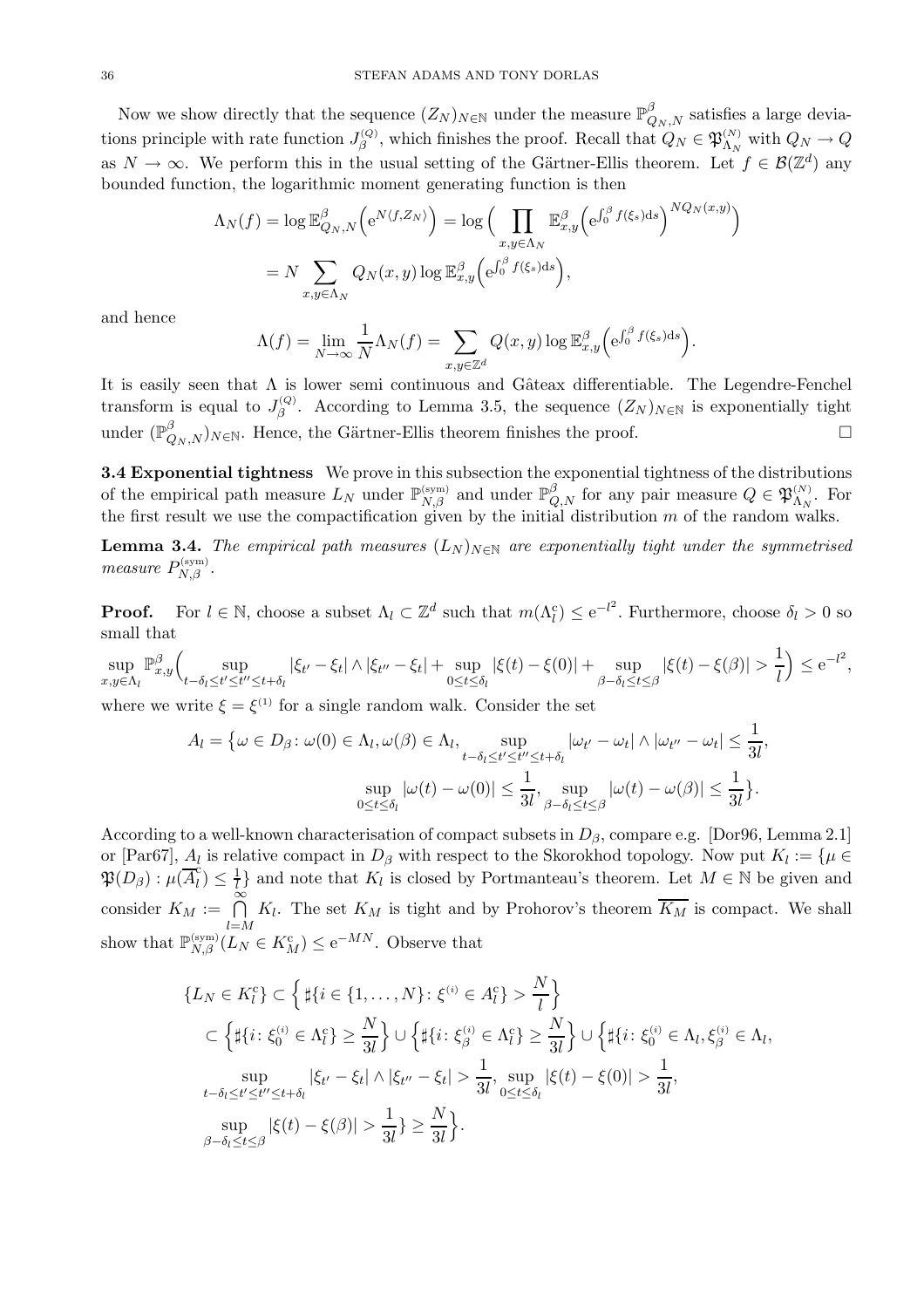Clearly,

$$
\mathbb{P}_{N,\beta}^{(\text{sym})}(\sharp\{i\colon \xi_{\beta}^{(i)} \in \Lambda_{l}^{c}\} \geq \frac{N}{3l}) = \mathbb{P}_{N,\beta}^{(\text{sym})}(\sharp\{i\colon \xi_{0}^{(i)} \in \Lambda_{l}^{c}\} \geq \frac{N}{3l})
$$
\n
$$
\leq \sum_{\substack{I \subset \{1,\ldots,N\}:\\|I| \geq \frac{N}{3l}}} \frac{1}{N!} \sum_{\sigma \in \mathfrak{S}_{N}} \sum_{x \in (\mathbb{Z}^{d})^{N}} \prod_{i=1}^{N} m(x_{i}) \bigotimes_{i=1}^{N} \mathbb{P}_{x_{i},x_{\sigma(i)}}(\forall i \in I \colon \xi_{0}^{(i)} \in \Lambda_{l}^{c})
$$
\n
$$
\leq \sum_{|I| \geq \frac{N}{3l}} m(\Lambda_{l}^{c})^{|I|} \leq e^{-lN/3} 2^{N}.
$$
\n(3.53)

Furthermore,

$$
\mathbb{P}_{N,\beta}^{\text{(sym)}}\left(\sharp\left\{i:\xi_{0}^{(i)}\in\Lambda_{l},\xi_{\beta}^{(i)}\in\Lambda_{l},\sup_{t-\delta_{l}\leq t'\leq t''\leq t+\delta_{l}}|\xi_{t'}-\xi_{t}|\wedge|\xi_{t''}-\xi_{t}|>\frac{1}{3l},\sup_{0\leq t\leq\delta_{l}}|\xi(t)-\xi(0)|>\frac{1}{3l},\sup_{\beta-\delta_{l}\leq t\leq\beta}|\xi(t)-\xi(\beta)|>\frac{1}{3l}\right)
$$
\n
$$
\leq \sum_{|I|\geq\frac{N}{3l}}\frac{1}{N!}\sum_{\sigma\in\mathfrak{S}_{N}}\sum_{x\in(\mathbb{Z}^{d})^{N}}\prod_{i=1}^{N}m(x_{i})\bigotimes_{i=1}^{N}\mathbb{P}_{x_{i},x_{\sigma(i)}}^{\beta}\left(\forall i\in I:\xi_{0}^{(i)}\in\Lambda_{l},\xi_{\beta}^{(i)}\in\Lambda_{l},\sup_{t-\delta_{l}\leq t'\leq t''\leq t+\delta_{l}}|\xi_{t'}-\xi_{t}|\wedge|\xi_{t''}-\xi_{t}|>\frac{1}{3l},\sup_{t-\delta_{l}\leq t'\leq t''\leq t+\delta_{l}}|\xi_{t'}-\xi_{t}|\wedge|\xi_{t''}-\xi_{t}|>\frac{1}{3l},\sup_{0\leq t\leq\delta_{l}}|\xi(t)-\xi(0)|>\frac{1}{3l},\sup_{\beta-\delta_{l}\leq t\leq\beta}|\xi(t)-\xi(\beta)|>\frac{1}{3l}\right)
$$
\n
$$
\leq \sum_{|I|\geq\frac{N}{3l}}\sup_{\text{sup}}\sum_{\substack{|\xi|\in I\in\Lambda_{l}^{I},\xi\in I,\xi\in I,\xi\in I}}\prod_{i\in I}m(x_{i})\prod_{i\in I}\mathbb{P}_{x,y_{i}}^{\beta}\Big(\sup_{t-\delta_{l}\leq t'\leq t''\leq t+\delta_{l}}|\xi_{t'}-\xi_{t}|\wedge|\xi_{t''}-\xi_{t}|>\frac{1}{3l},\sup_{0\leq t\leq\delta_{l}}|\xi(t)-\xi(0)|>\frac{1}{3l},\sup_{0\leq t\leq\delta_{l}}|\xi(t)-\xi(0)|>\frac{1}{3l
$$

Hence,

$$
\mathbb{P}_{N,\beta}^{(\mathrm{sym})}(L_N \in K_M^{\mathrm{c}}) \le \sum_{l=M}^{\infty} \mathbb{P}_{N,\beta}^{(\mathrm{sym})}(L_N \in K_l^{\mathrm{c}}) \le 32^N \sum_{l=M}^{\infty} e^{-lN/3} \le 6 \times 2^N e^{-NM/3} \le e^{-NM/5}
$$

for all large N if  $M > 24$ . This ends the proof.

The following exponential tightness is due to the product structure of the probability measure  $\mathbb{P}^{\beta}_{Q,N}$ for any  $Q \in \mathfrak{P}_{\Lambda_N}^{(N)}$ . Here we have a product of not necessarily identical distributed random walks.

**Lemma 3.5.** Let  $(Q_N)_{N \in \mathbb{N}}$  be any sequence of pair measures  $Q_N \in \mathfrak{P}_{\Lambda_N}^{(N)}$  on  $\Lambda_N \times \Lambda_N$  with  $\Lambda_N \uparrow \mathbb{Z}^d$  $as N \to \infty$ . Then the family of distributions of  $L_N$  (respectively of  $Y_N$  and of  $Z_N$ ) under  $\mathbb{P}^{\beta}_{Q_N,N}$  is *exponentially tight.*

**Proof.** We will prove the case for the empirical path measure  $L_N$ . The proofs for  $Y_N$  and  $Z_N$  follow analogously. Our proof is an adaptation of the proof for the i.i.d. case (see [DZ98, Lemma 6.2.6]). From the previous Lemma 3.4 we have a compact set  $A_l \subset D_\beta$  and a subset  $\Lambda_l \subset \mathbb{Z}^d$  such that

$$
\sup_{x,y \in \Lambda_l} \mathbb{P}_{x,y}^{\beta} (\xi \in A_l^c) \le e^{-2l^2} (e^l - 1).
$$
\n(3.55)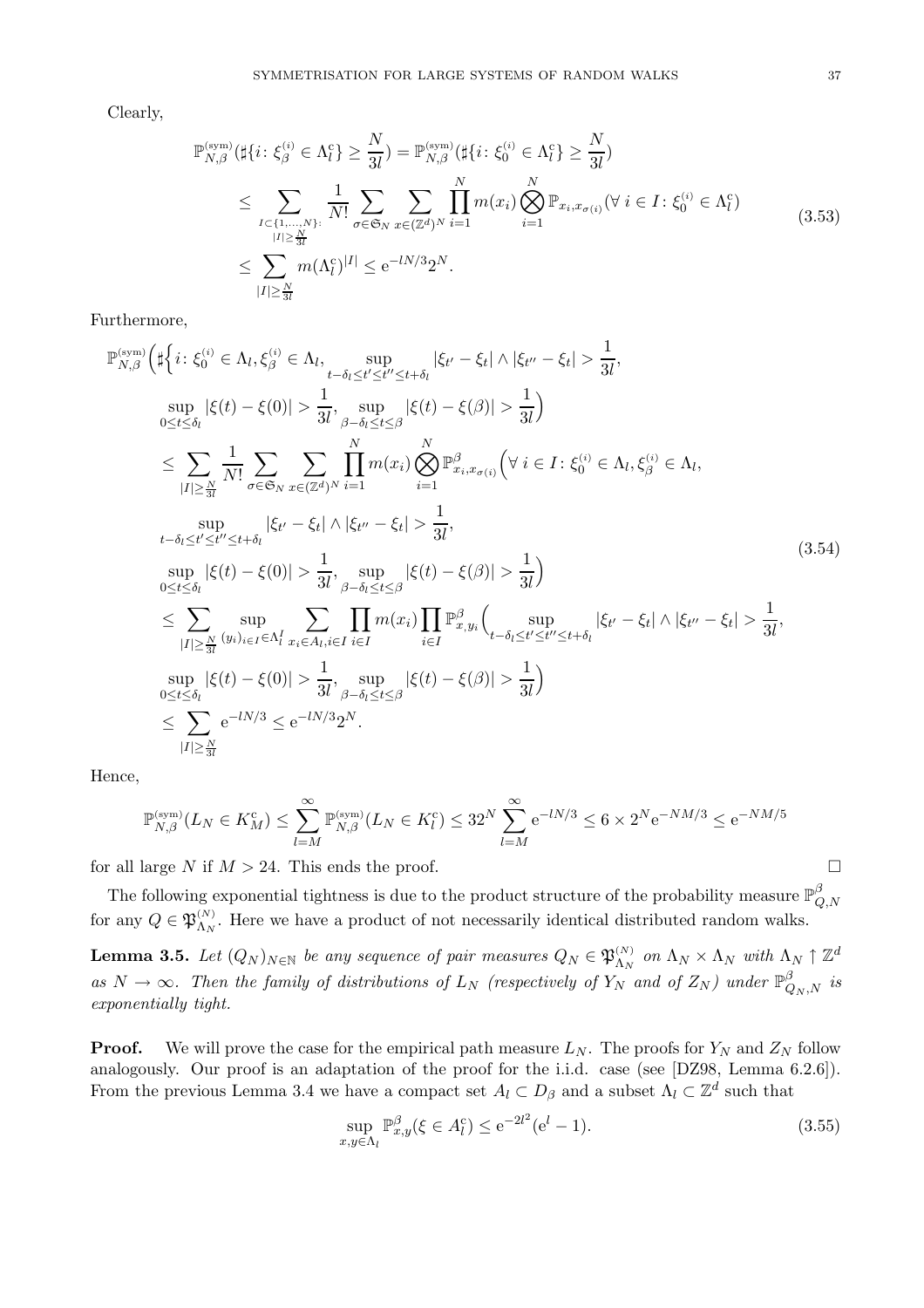The set  $M_l = \{ \nu \in \mathfrak{P}(D_\beta) : \nu(A_l^c) \leq 1/l \}$  is closed by Portmanteau's theorem. For  $M \in \mathbb{N}$  define  $K_M := \bigcap_{l=M}^{\infty} M_l$ . By Prohorov's theorem, each  $M_l$  is a relative compact subset of  $\mathfrak{P}(D_\beta)$ . Then we derive via Chebycheff's inequality for any  $Q_N \in \mathfrak{P}_{\Lambda_N}^{(N)}$ 

$$
\mathbb{P}^{\beta}_{Q_N,N}(L_N \notin M_l) = \mathbb{P}^{\beta}_{Q_N,N}\Big(L_N(A_l^c) > \frac{1}{l}\Big) \leq e^{-2Nl} \mathbb{E}^{\beta}_{Q_N,N}\Big(e^{2Nl^2L_N(A_l^c)}\Big) \n= e^{-2Nl} \mathbb{E}^{\beta}_{Q_N,N}\Big(\exp\Big(2l^2 \sum_{i=1}^N \mathbb{1}\{\xi^{(i)} \in A_l^c\}\Big)\Big) \n= e^{-2Nl} \prod_{x,y \in \Lambda_N} \mathbb{E}^{\beta}_{x,y}\Big(\exp\Big(2l^2 \mathbb{1}\{\xi^{(1)} \in A_l^c\}\Big)\Big)^{NQ_N(x,y)} \n\leq e^{-2Nl} \prod_{x,y \in \Lambda_N} \mathbb{E}^{\beta}_{x,y}\Big(1 + e^{2l^2}(e^{-2l^2}(e^l - 1))\Big)^{NQ_N(x,y)} \leq e^{-Nl}.
$$
\n(3.56)

Therefore,

$$
\mathbb{P}_{Q_N,N}^{\beta}(L_N \notin K_M) \le \sum_{l=M}^{\infty} \mathbb{P}_{Q_N,N}^{\beta}(L_N \notin M_l) \le \sum_{l=M}^{\infty} e^{-Nl} \le 2e^{-MN/2},\tag{3.57}
$$

which implies the exponential tightness.

 $\Box$ 

# 4. Appendix

## **4.1 A Lemma for pair measures**

In this appendix we provide a lemma for a unique characterisation of a pair measure with equal marginals via a vector in the coordinate space. Let  $E \in \mathbb{N}$  and  $\nu := E^2 - E$  in the following. The following lemma characterises pair probability measures  $Q \in \mathfrak{P}(\{1,\ldots,E\}^2)$  which have equal first and second marginal. Recall the definition for the first and second marginal, respectively  $Q^{(1)}(j)$  =  $\sum_{k=1}^{E} Q(j,k)$  and  $Q^{(2)}(j) = \sum_{k=1}^{E} Q(k,j)$  for any  $j \in \{1, ..., E\}$ .

**Lemma 4.1.** Let  $x = (x^{(1)}, \ldots, x^{(v)}) \in [0,1]^{\nu}$  be a vector with the following properties

(1) 
$$
\sum_{k=0}^{E-2} x^{(k+1)} \le 1;
$$
  
\n(2) 
$$
\sum_{j=kE+2}^{(k+1)E} x^{(j)} \le x^{(k+1)} \text{ for } k = 0, ..., E-2;
$$
  
\n(3) 
$$
\sum_{j=0}^{E-2} x^{(k+2+jE)} \le x^{(k+1)} \text{ for } k = 0, ..., E-2;
$$
  
\n(4) 
$$
1 \ge \sum_{k=0}^{E-2} \left( 2x^{(k+1)} - \sum_{j=0}^{E-2} x^{(k+2+jE)} \right).
$$
 (4)

*Then* x defines uniquely a pair probability measure on  $\{1, \ldots, E\}^2$  with equal first and second mar*ginal.*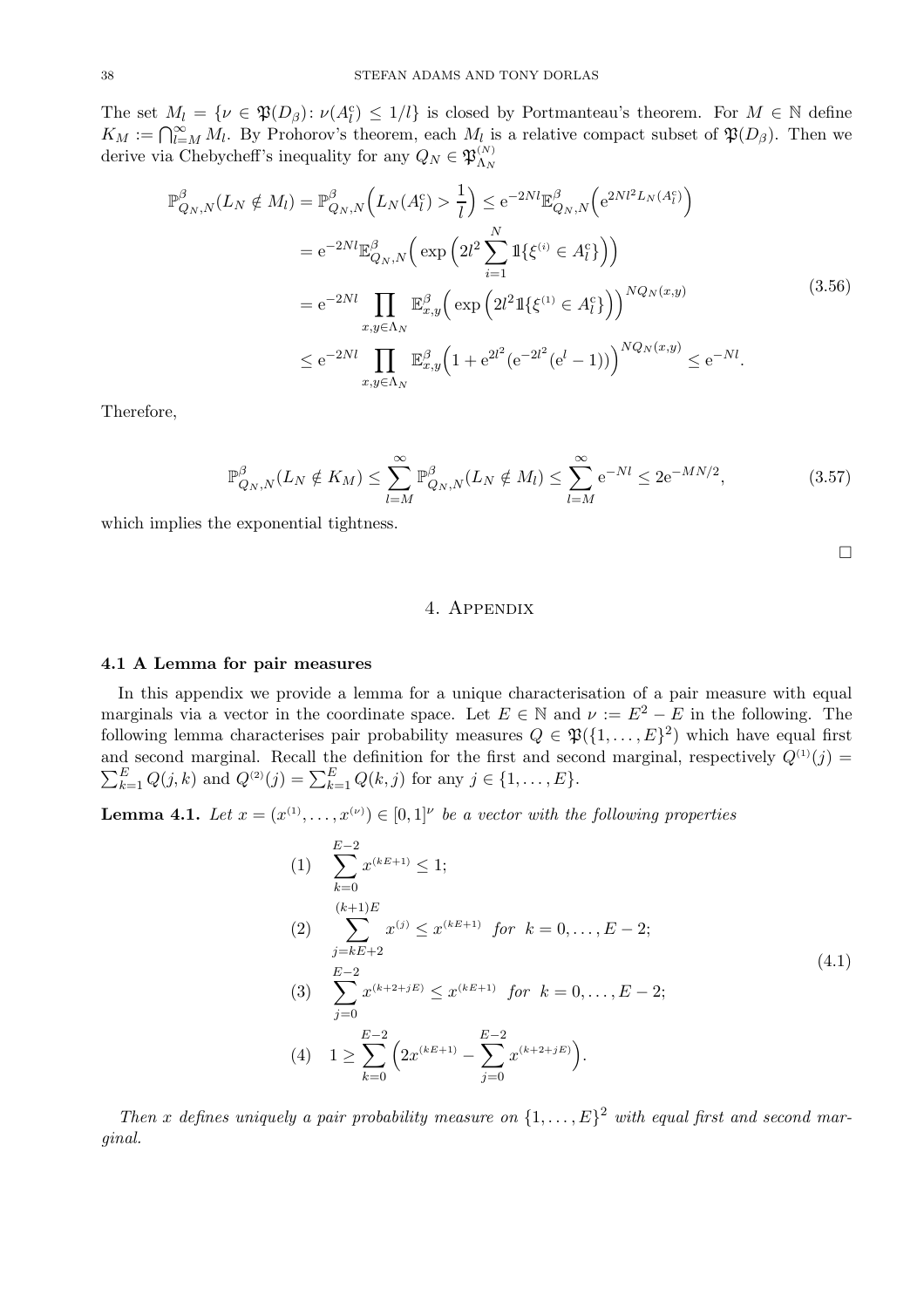**Proof.** Let  $x \in [0,1]^{\nu}$  with the properties (1)-(4) in (4.1) be given. We define  $(E-1)^2$  entries of a function  $Q: \{1,\ldots,E\}^2 \to [0,1]$  and E entries of a function  $Q^{(1)}: \{1,\ldots,E\} \to [0,1]$  in the following way:

$$
Q^{(1)}(1) := x^{(1)};
$$
\n
$$
Q^{(1)}(2) := x^{(E+1)};
$$
\n
$$
Q(2,1) := x^{(E+2)};
$$
\n
$$
Q(2,E-1) := x^{(2E)}
$$
\n
$$
Q(2,E-1) := x^{(2E)}
$$
\n
$$
Q(2,E-1) := x^{(2E)}
$$
\n
$$
Q(2,E-1) := x^{(2E)}
$$
\n
$$
(4.2)
$$

$$
Q^{(1)}(E-1) := x^{((E-1)^2)}; \quad Q(E-1,1) := x^{((E-1)^2+1)}; \quad \dots; \quad Q(E-1,E-1) := x^{(\nu)}
$$

respectively the  $E$  entries

$$
Q^{(1)}(j) := x^{((j-1)E+1)} \text{ for } j = 1, ..., E-1 \text{ and } Q^{(1)}(E) := 1 - \sum_{j=1}^{E-1} Q^{(1)}(j). \tag{4.3}
$$

The remaining  $(2E - 1)$  entries of the function Q are functions of the given entries in (4.2) and (4.3) and are given as

$$
Q(j, E) := Q^{(1)}(j) - \sum_{k=1}^{E-1} Q(j,k) \text{ and } Q(E, j) := Q^{(1)}(j) - \sum_{k=1}^{E-1} Q(k,j) \text{ for } j = 1, \dots, E-1; \quad (4.4)
$$

and

$$
Q(E, E) := 1 - \sum_{\substack{(j,k) \in \{1,\ldots,1\}^2, \\ (x,y) \neq (E, E)}} Q(j,k).
$$
\n(4.5)

The entries of the function  $Q$  defined  $(4.3)$  and  $(4.4)$  are elements in  $[0, 1]$  because of the properties (1), (2) and (3) of (4.1). Property (4) of (4.1) gives that  $Q(E, E) \in [0, 1]$ , because of

$$
1 - \sum_{\substack{(j,k) \in \{1,\ldots,\}^2\\(x,y) \neq (E,E)}} Q(j,k) = 1 - \Big(\sum_{j=1}^{E-1} 2Q^{(1)}(j) - \sum_{j,k=1}^{E-1} Q(k,j)\Big).
$$

Thus  $Q(j, k) \in [0, 1]$  for all  $j, k \in \{1, ..., E\}$  and  $Q^{(1)}(j) \in [0, 1], j \in \{1, ..., E\}$  and  $\sum_{j=1}^{E} Q^{(1)}(j) = 1$ . Clearly,

$$
\sum_{j,k \in \{1,\dots,E\}} Q(j,k) = \sum_{k,j=1}^{E-1} Q(j,k) + \sum_{j=1}^{E-1} \left( 2Q^{(1)}(j) - \sum_{k=1}^{E-1} \left( Q(j,k) + Q(k,j) \right) \right) + Q(E,E) = 1.
$$

For any  $k = 1, \ldots, E-1$  we have from the second equality in (4.4)

$$
Q^{(2)}(k) = Q(E,k) + \sum_{j=1}^{E-1} Q(j,k) = Q^{(1)}(k).
$$

From  $(4.3)$ , the first line of  $(4.4)$  and  $(4.5)$  we get

$$
Q^{(2)}(E) = Q(E, E) + \sum_{j=1}^{E-1} Q(j, E) =
$$
  
= 1 - \left(\sum\_{j=1}^{E-1} 2Q^{(1)}(j) - \sum\_{j,k=1}^{E-1} Q(k, j)\right) + \sum\_{j=1}^{E-1} \left(Q^{(1)}(j) - \sum\_{k=1}^{E-1} Q(j, k)\right)  
= 1 - \sum\_{j=1}^{E-1} Q^{(1)}(j) = Q^{(1)}(E).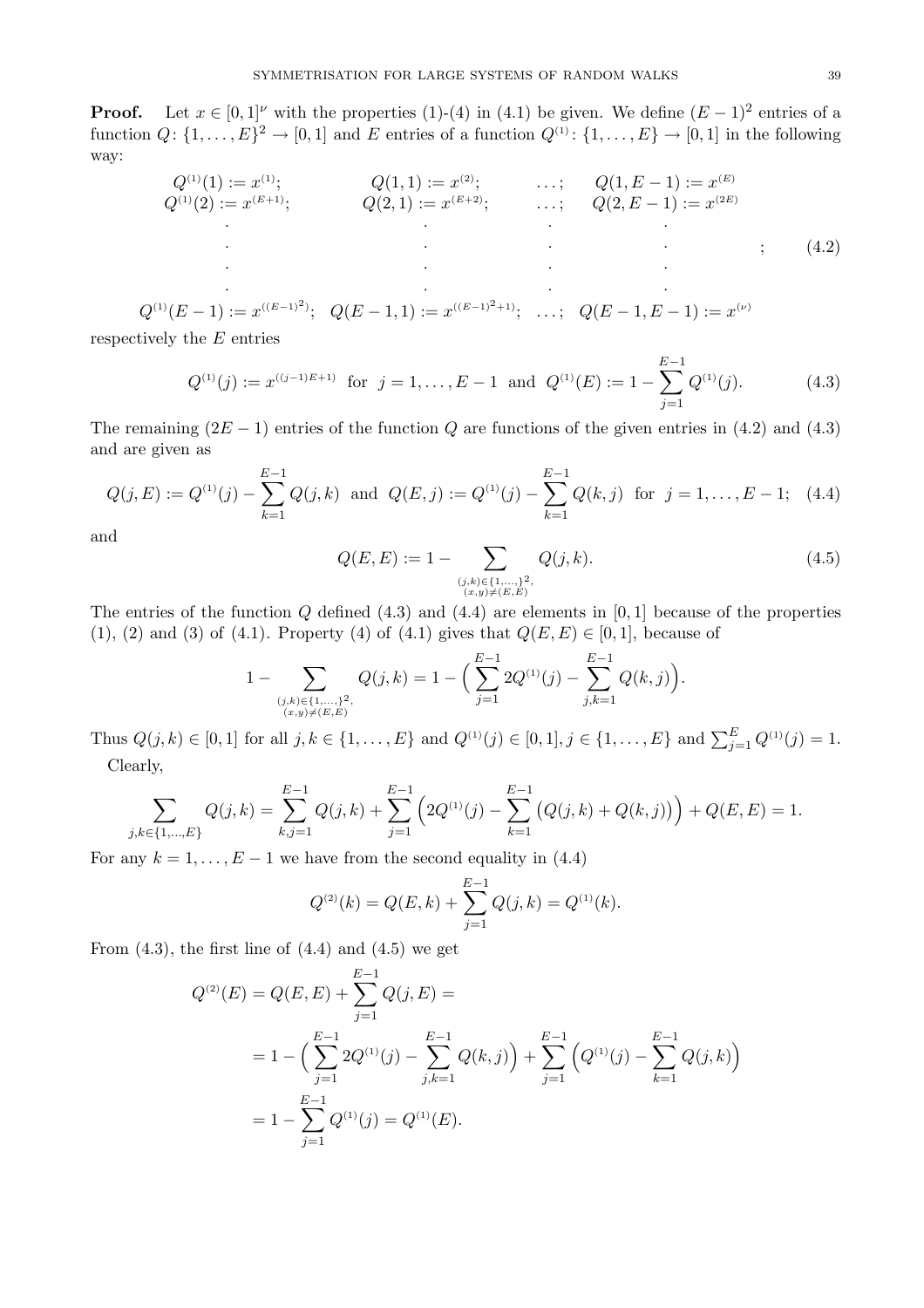Hence, altogether the defined function  $Q: \{1, \ldots, E\}^2 \rightarrow [0, 1]$  is a probability measure on  $\{1,\ldots,E\}^2$  with equal first and second marginal.

**4.2 Entropy estimation** The following lemma gives an entropy estimation. As we are not aware of any reference for this we include the proof of this lemma.

**Lemma 4.2** (**Entropy estimation**). Let E be a finite set and  $P, Q \in \mathfrak{P}(E)$  two sub-probability *measures such that*

$$
\sum_{x \in E} |P(x) - Q(x)| \le \alpha \le \frac{1}{2} \quad \text{for } \alpha \in (0, \frac{1}{2}]. \tag{4.6}
$$

*Then the difference in the entropies is bounded as*

$$
\left|H(P) - H(Q)\right| \le -\alpha \log \frac{\alpha}{|E|}.\tag{4.7}
$$

**Proof.** We write  $\Delta(x) = |P(x) - Q(x)|, x \in E$ . Since the function  $f(x) = -x \log x$  is concave and  $f(0) = f(1) = 0$ , we have for every  $0 \le x \le 1 - \Delta$ ,  $0 \le \Delta \le \frac{1}{2}$  the estimation

$$
|f(x) - f(x + \Delta)| \le \max\{f(\Delta), f(1 - \Delta)\} = -\Delta \log \Delta.
$$

Hence for  $0 \le \alpha \le \frac{1}{2}$  we get

$$
|H(P) - H(Q)| \le \sum_{x \in E} |f(P(x)) - f(Q(x))|
$$
  

$$
\le - \sum_{x \in E} \Delta(x) \log \Delta(x) = \alpha \Big( - \sum_{x \in E} \frac{\Delta(x)}{\alpha} \log \frac{\Delta(x)}{\alpha} - \log \alpha \Big)
$$
  

$$
\le \alpha \log |E| - \alpha \log \alpha,
$$

where we used for the last estimation the usual entropy estimate.

**REFERENCES** 

- [A01] S. ADAMS, Complete Equivalence of the Gibbs Ensembles for One-Dimensional Markov Systems, Journal of Statistical Physics, Vol. **105**, Nos. 5/6 (2001).
- [A06] S. ADAMS, Large deviations for integer partitions and cycle structures, in preparation (2006).
- [ABK06a] S. ADAMS, J.B. BRU and W. KÖNIG, Large deviations for trapped interacting Brownian particles and paths, preprint (2004), Ann. Probab. **34**, No. 4, 1340-1422 (2006).
- $[ABK06b]$  S. ADAMS, W. KÖNIG and J.B. BRU, Large systems of path-repellent Brownian motions in a trap at positive temperature, Electronic Journal of Probability Vol. **11**, 460-485, (2006).
- [AK06] S. ADAMS and W. KÖNIG, Large deviations for many Brownian bridges with symmetrised initial-terminal condition, preprint (2006).
- [A85] D.J. ALDOUS, Exchangeability and related topics, in: Ecole d'été de probabilité de Saint-Flour XIII-1983, Lecture Notes in Mathematics Vol. **1117**, Springer-Verlag Berlin (1985).
- [BCMP05] G. BENFATTO, M. CASSANDRO, I. MEROLA and E. PRESUTTI, Limit theorems for statistics of combinatorial partitions with applications to mean field Bose gas, Journal of Math. Phys. **46**, 033303 (2005).
- [CLR88] W. Cegla, J.T. Lewis and G.A. Raggio, The free energy of quantum spin systems and large deviations, Comun. Math. Phys. **118**, 337-354 (1988).
- [DG94] D.A. DAWSON and J. GÄRTNER, Multilevel large deviations and interacting diffusions, Probab. Theory Relat. Fields **98**, 423-487 (1994).
- [Dor96] T. Dorlas, A non-commutative central limit theorem, J. Math. Phys. **37** N0. 9, 4662-4682 (1996).
- [Dor06] T. Dorlas, Probabilistic derivation of a noncommutative version of Varadhan's Theorem, to appear Proceedings of the Royal Irish Academy, (2006).

 $\Box$